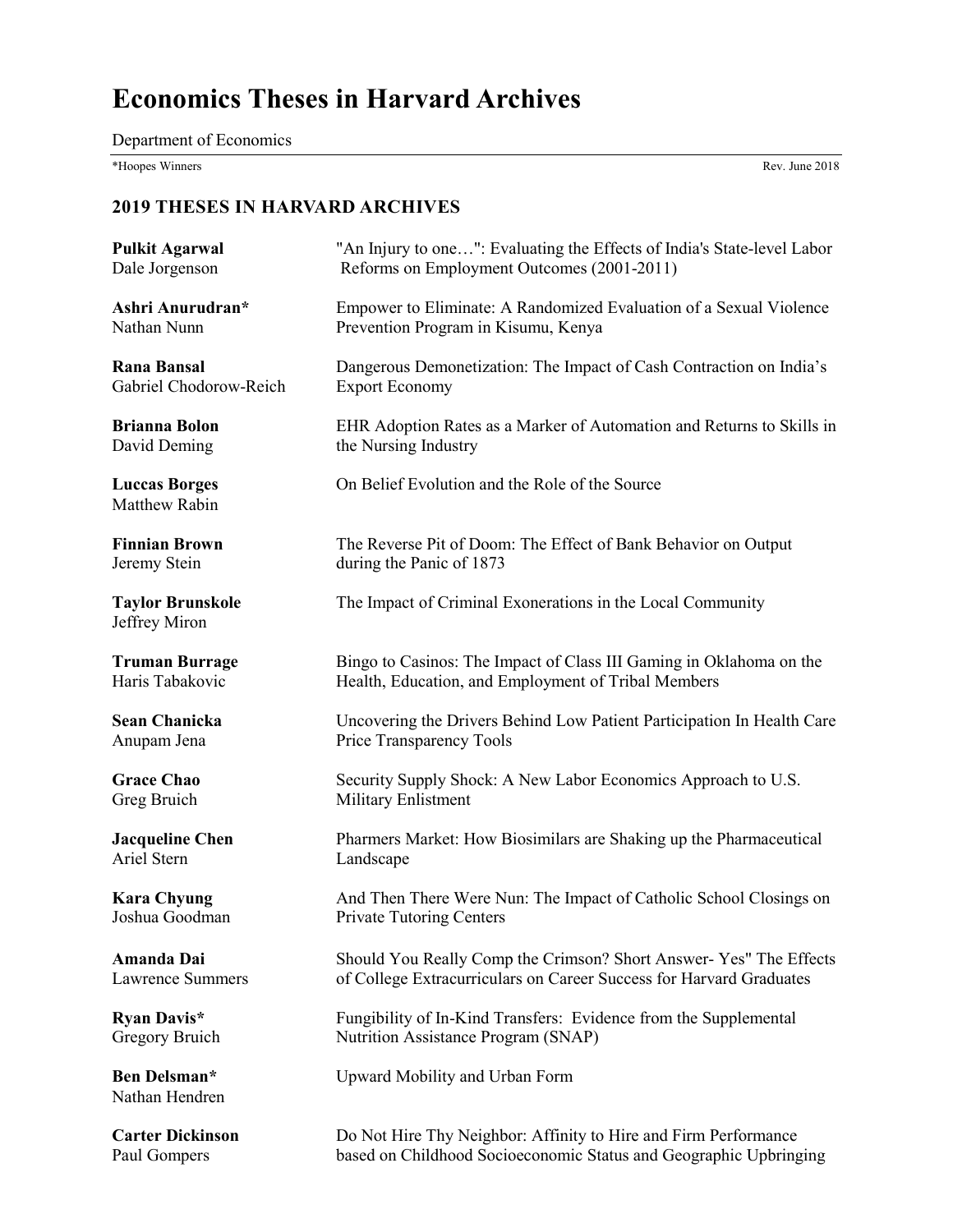Chris Foote

Nathan Nunn

Jeffry Frieden Debt Restructuring

Karen Dyna

Joshua Lerner Output

Jeffry Frieden

Ben Enke

**Lena Episalla Determinants of Mortgage Default in Deep Negative Equity** 

**Xavier Escobar** The Impact of Charter Conversion on Graduation Rates & College Eric Taylor Preparation: An Examination of California Public High Schools

**Matthew Goodkin-Gold\*** Optimal Structuring of Government Institutions in the Presence of Home<br>Michael Kremer **Eavoritism and Corruption:** Theory and Evidence Favoritism and Corruption: Theory and Evidence

**Christine Gosioco** The Effect of Employment Quotas on Female Hiring and Compensation: Claudia Goldin Evidence from the Saudi Nitaqat Program

**Walker Jordan** No Silver Bullet but a Second Chance: Naloxone Provision in Cincinnati

**Melissa Kaplan** The Effect of Military Service on Immigrant Integration: Evidence from Nathan Nunn Immigrants in Israel

**Ahilya Khadka** Impact of Foreign Equity Ownership on Innovation and Technology Marc Melitz Transfers: A Case Study on India

**Nivedita Khandkar** Give Me Liberty or Give Me Debt: The Political Economy of Sovereign

**Alan Lam** Debt Underwater: The Impact of Hurricanes on Personal Bankruptcy

**Monet Lee** Big Brains in Biotech: The Effect of Superstar Scientists on Innovation

**Justin Lee** The Colonial Origins of the African Ethnolinguistic Landscape

**Jessica Li** The Role of Stabilization Policy in the Reemergence of State Dominance Oliver Hart and Evolution of Foreign Direct Investment Bargaining Power: Theory and Evidence from China and the 2008 Global Financial Crisis

**Myles Marshall** Founders, what are they good for? The Relationship Between Company Paul Gompers Culture, Founders, and Impact on Financial Performance

**Max McEvoy Foreigners' Impact on Natives and Immigrant Assimilation: A European** George Borjas Football Case Study

**Malvika Menon** Seeking a Less Loanly Reality: Explaining Race and Gender-Based Chris Avery Disparities in Student Debt Probabilities Using Parental Traits and Early Educational Characteristics

**Ben Milliken** Saving Face: The Effect of Image Concerns on Intertemporal Choice

**Ayman Mohammad** Clinical Trials and Tribulations: An Analysis of FDA Clinical Trial Anupam Jena Length and Reported Adverse Events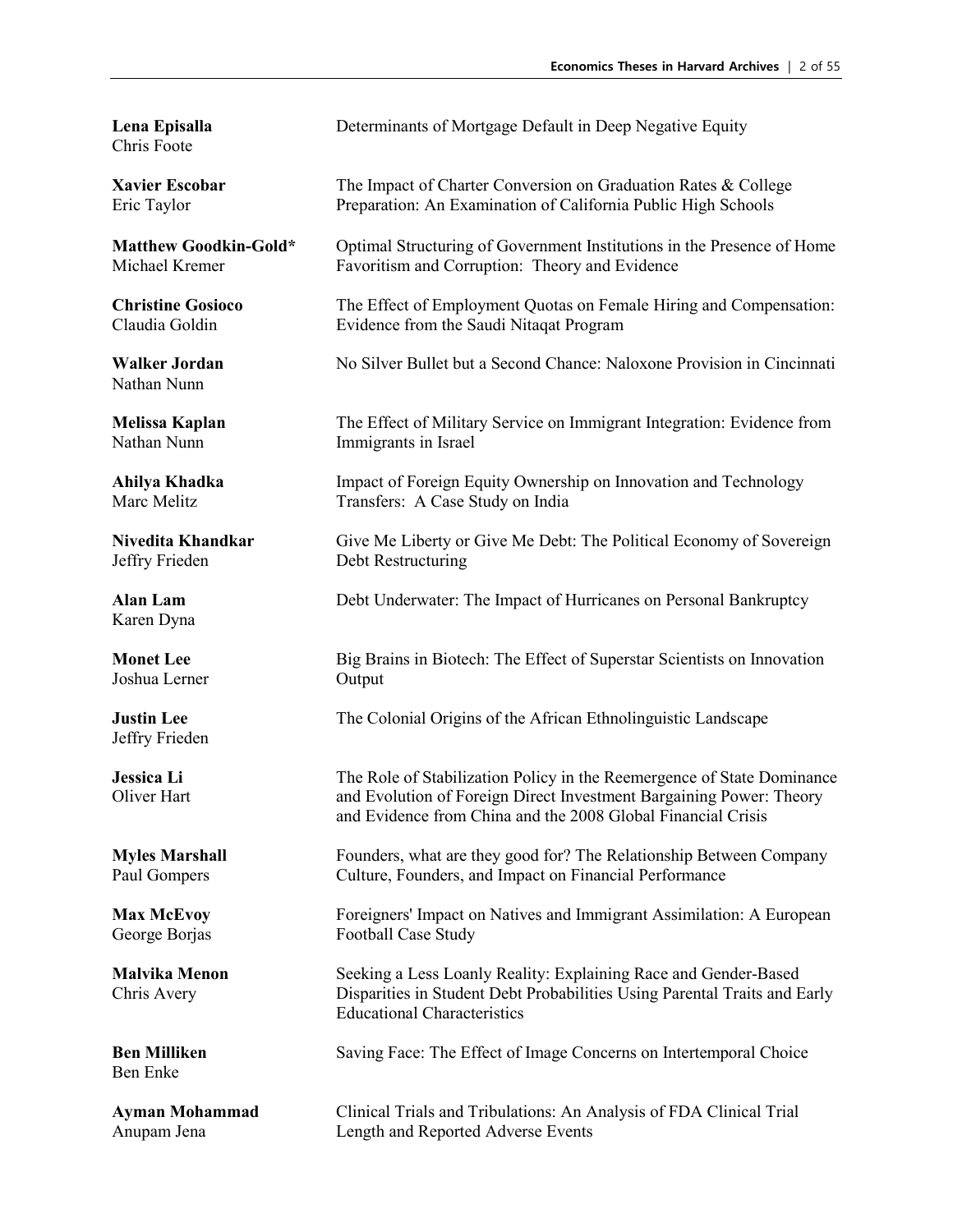Karen Dynan Price Deregulation

Vilsa Curto

Kenneth Rogoff Crisis

Andrei Shleifer

Rohini Pande

**Gabriella Monico** Impact of Historic Agriculture on Socioeconomics and Political David Yang Outcomes Today: Evidence from Coffee Plantations 1723-1886) in Brazil

**Chirine Mouharam** The Supply-Side Effects of Occupational Licensing Requirements: Jason Furman Evidence from the Teacher Labor Market

**Jack Nolan** Why Bother? - Locus of Control, Cultural Influence, and the Economic Alberto Alesina Success of Progeny

**Alexander Popovski** The War Chest: Impacts of the \$186 Billion Dollars of Development<br>Till Baeringhausen Assistance for Health Disbursed to HIV/AIDS Projects in the 2000s Assistance for Health Disbursed to HIV/AIDS Projects in the 2000s

**Ben Porter\*** Pentagon Pork: Evidence of Quid-Pro-Quo Defense Spending from Ed Glaeser Federal Procurement Contracts

**Aren Rendell** Valentine's Day, Coca, and Infant Mortality: Colombia and Peru as Case Nathan Nunn Studies on Alternative Development

**Alejandra Resendiz** Energy Reform in México: Assessing the Electoral Consequences of

**Teresa Rokos** Market Power and Hospital Prices: Evidence from New Hampshire

**Alice Rossmann** Let's Talk About Sex: Impacts of the Patient Protection and Affordable David Cutler Care Act on Teen Birth Rates in the US

**Charlie Sandor** The Impact of Airline Mergers and Influence of Hub Status on Local Judd Cramer Economic Conditions: Evidence from Panel-Data and Synthetic Control Research Data

**Katharine Schluntz** "Win-Win" or "Rapacious Recolonizations": Unpacking Perceptions of Melissa Dell China's Economic Influence in Africa

**Matthew Sciamanna** If You Hate It, Give It Five Stars: An Experiment in the Relationship Christopher Stanton Between Online Reviews and Business Outcomes

**Sofia Shchukina** The Missing Twins: Transmission Channels Between Currency and Debt

**Jack Stone** Influx and Backlash: The Impact of Regional Changes in Immigration Nathan Nunn and Diversity on U.S. Elections

**Daniel Tran** Asset Price Bubbles and Optimistic Sentiment in the News Media

**Anton Ulyanov\*** Evaluating the Impact of Observability and Framing in Implementation Erez Yoeli Intentions-Based Nudges Toward Dorm Winterization

**Ashim Vaish\*** The Power of Judicial Representation: Female Judges and Crime in India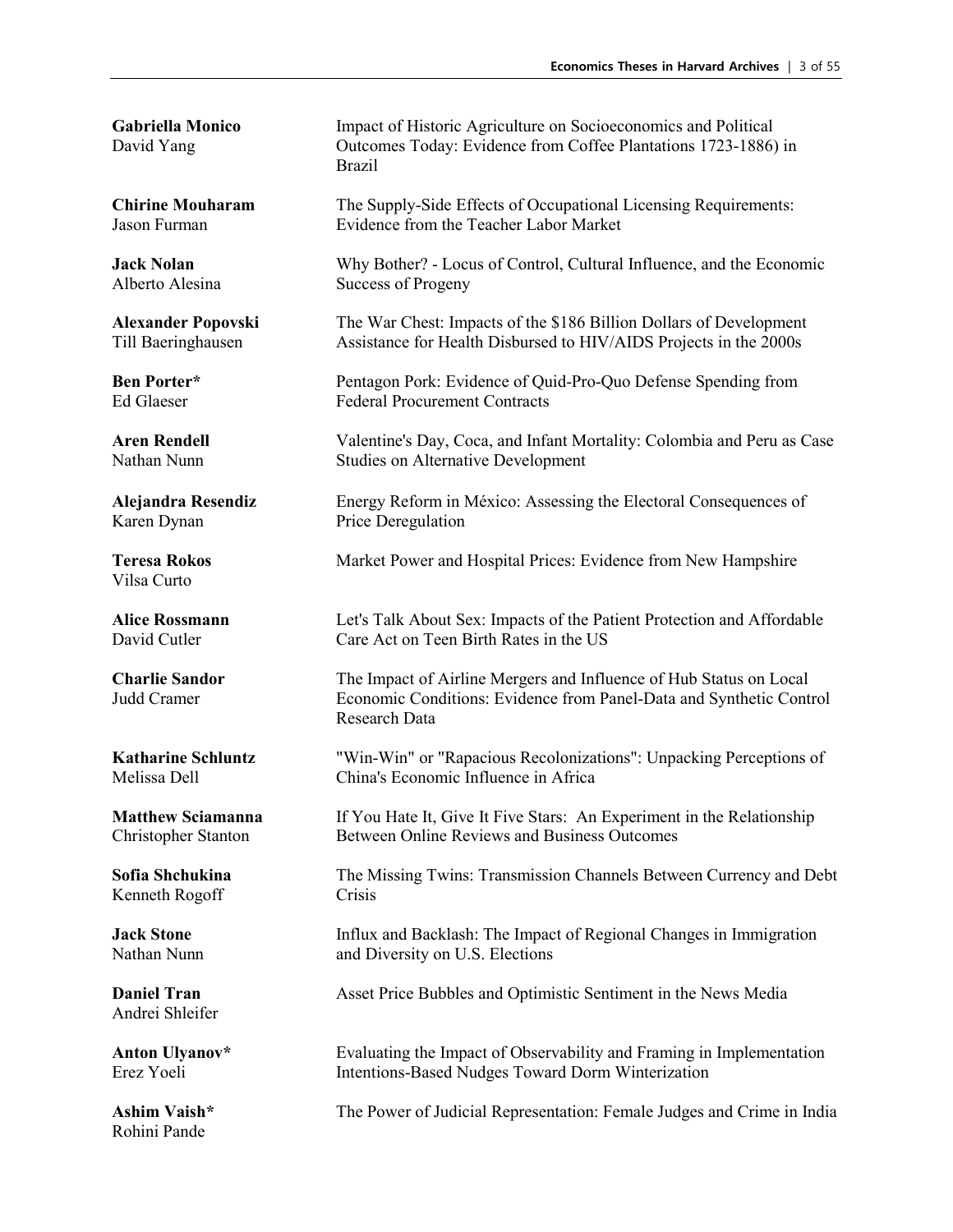| Nina Vendhan<br>Dale Jorgenson         | The Road Back to Nalanda: The Impact of India's Right to Education Act<br>on Government Schools and a Market Design Proposal for Its Quota<br>Admissions |
|----------------------------------------|----------------------------------------------------------------------------------------------------------------------------------------------------------|
| <b>Eric Wang</b><br>Andrei Shleifer    | Overvaluing NFL draft picks through representative bias: A novel<br>explanation for suboptimal NFL player selection                                      |
| <b>Peter Wright</b><br>Maciej Kotowski | Deadstock: Explaining Under-pricing in the Market for Sneakers                                                                                           |
| <b>Darwin Yang</b><br>Vincent Pons     | Power and Extremism: Fringe Parties and Government Participation                                                                                         |
| <b>Andy Zhou</b><br>Nathan Nunn        | Oyu Tolgoi: Impacts of Mining on Economic Outcomes in Mongolia                                                                                           |

| <b>Eda Algur</b>                            | Health Equity in Brazil through the Family Health Program? Evaluating                                                                            |
|---------------------------------------------|--------------------------------------------------------------------------------------------------------------------------------------------------|
| David Cutler                                | Effects of Universal Primary Healthcare Rollout in Brazil                                                                                        |
| <b>Eric Anderson</b><br>Mark Egan           | Conflicts of Interest in Sell-Side Equity Research: New Evidence                                                                                 |
| <b>Travis Anderson</b>                      | Limited Attention in Equity & Debt Markets: Evidence from Earnings                                                                               |
| Robin Greenwood                             | Announcements                                                                                                                                    |
| Nida Ansari                                 | Tracking Tenure: a Harvard Case Study on Tenure Appointment,                                                                                     |
| Amanda Pallais                              | Teaching, and Research                                                                                                                           |
| <b>Osama Arif</b>                           | Is UberPool a Complement or Substitute to Public Transportation?                                                                                 |
| Dennis Yao                                  | Theory and Evidence for a Difference-in-Difference Analysis                                                                                      |
| <b>Ian Batts</b>                            | Inequality in School Funding: Variance in Educational Outcomes and                                                                               |
| Max Kasy                                    | Expenditures                                                                                                                                     |
| <b>Nicholas Bayh</b>                        | Cultural Distance and Asset Flows: Revisiting the Determinants of                                                                                |
| Kenneth Rogoff                              | <b>Financial Asset Transactions</b>                                                                                                              |
| <b>Alexa Boghosian</b><br><b>Jeff Miron</b> | An Empirical Analysis of the "Ferguson Effect"                                                                                                   |
| <b>Shing-Shing Cao</b>                      | Shifts in Parental Incentives to Invest in Daughters' Human Capital:                                                                             |
| Nathaniel Hendren                           | Evidence from China's One-Child Policy                                                                                                           |
| <b>Antonia Chan</b><br>Anupam Jena          | Doctor's Orders: Understanding the Impact of State POLST Compliance<br>Incentives on End of Life Care: A Quasi-Experimental Economic<br>Approach |
| <b>Claire Chen*</b>                         | A Gift for Whom? The Relationship between Gifted and Talented                                                                                    |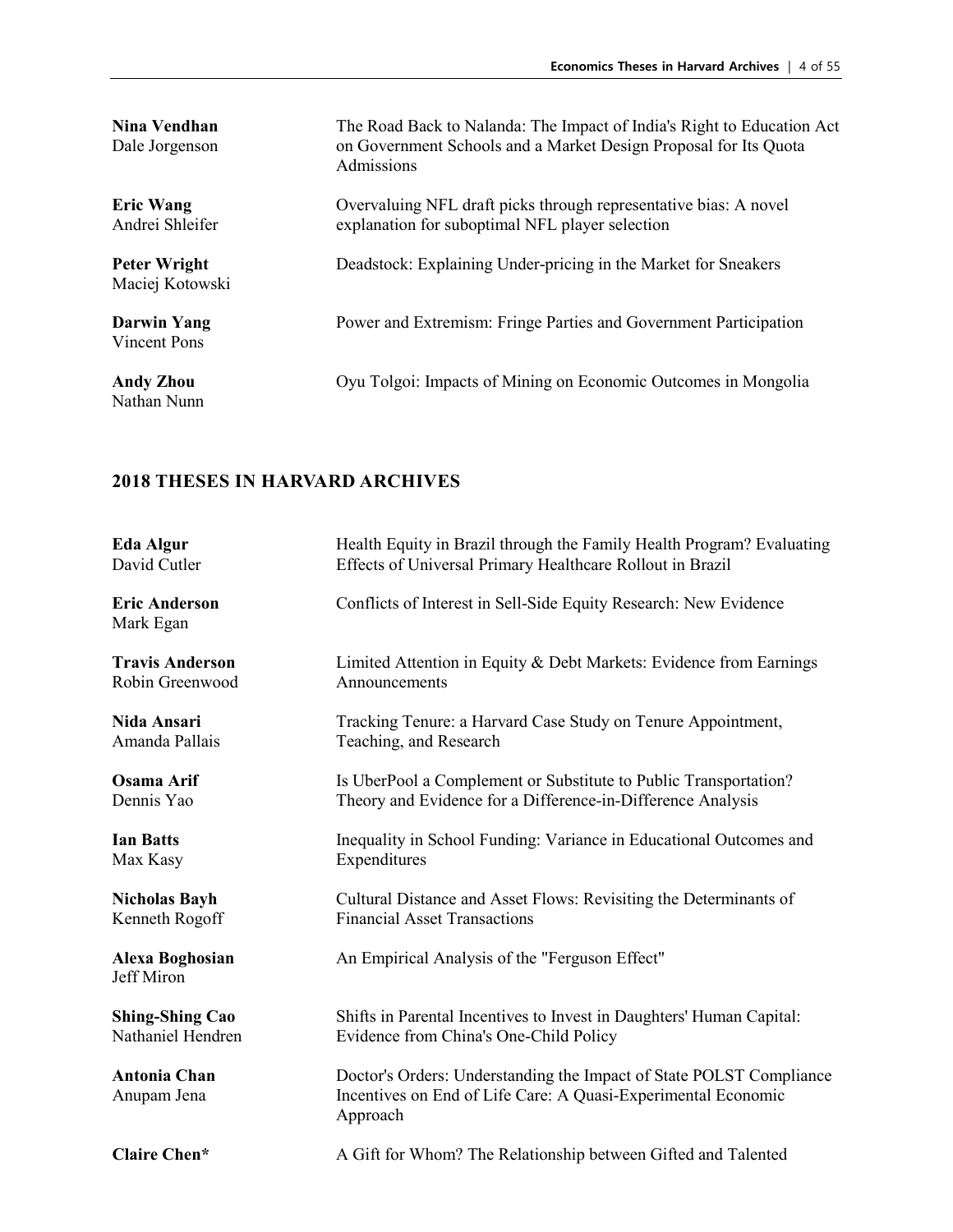Greg Bruich 2010

Chiara Farronato

Anupam Jena Measures

Jeffrey Frieden Programs and Student Performance

**Connie Cheng** Families in Fear? The Impact of Immigration Enforcement on the Anne Le Brun **American Children of Immigrants** 

**Brian Cornyn** The Early SPAC Gets the Worm: Completed SPAC Performance and Lauren Cohen Implications for Public Investors

**Emily Davies** Does the Exit Door Matter? Longitudinal Outcomes of Former American Joshua Goodman Foster Care Youth

**Marcus Dennis** Not All Bad News is Created Equal: An Empirical Study of the Effects Roland Fryer of Race on the Economic Impact of a Celebrity's Scandal

**Aidan Dewar** Money Can Buy Happiness: Exploring the Effects of Universal Basic Greg Mankiw Income Using Evidence from the Alaska Permanent Fund

**Julian Duran** Putting the House in Order or Rearranging Old furniture? Assessing the Amanda Pallais Socioeconomic Consequences of Ecuador's Higher Education Reforms

**Christopher Egi** 40 Years of White Flight: Racial Neighborhood Dynamics from 1970-

**Scott Ely** The Economic Consequences of Morality: How private and public Ben Friedman modes of religious participation positively influence income through human capital and social capital formation

**Michael Farber** Central Bank Independence: Understanding Problems of Debt Robin Greenwood Management & Monetary-Fiscal Coordination

**Max Franzblau** The Relationship between Insurance Status and End-of-Life Care: Anupam Jena Examining the Impact Physician Incentives

**Ben Griswold** Jobs for Jocks: Assessing Whether Athletes Are More Likely to Be Paul Gompers Hired When Other Athletes Make the Hiring Decisions

**Samarth Gupta** The Rent is Too Damn High and the Coverage is Too Damn Low:<br>David Cutler Evidence from Medical Expansion and Eviction Rates Evidence from Medical Expansion and Eviction Rates

**Arman Hassan** Professionalization and P2P Lending

**Nicholas Heath** Average Joes and Baseball Pros: An Empirical Analysis of the Effect of Greg Bruich Relative Income on Individual Labor Supply

**Gillian Hess** Race Against Time: The Impact of the Black Lives Matter Movement on Joshua Goodman Transracial Child Adoption

**Charlene Hwang** Regulation of Poultry Vaccinations for Salmonella Outbreak Prevention David Bloom in the United States: Intervention and Returns

**Willie Jin** Effect of Medicare Part D on Health Outcomes: A Look at Health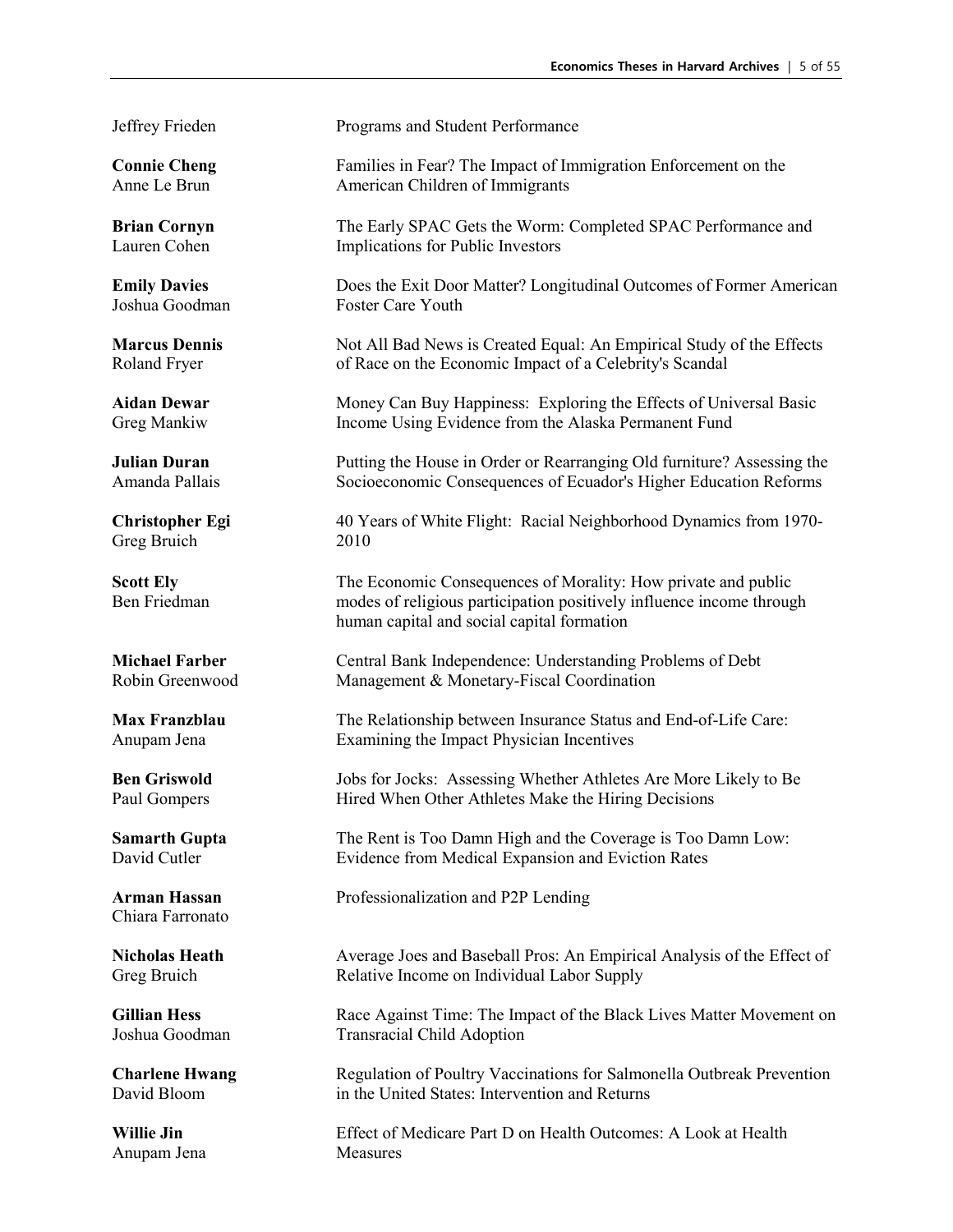Richard Frank

Nathaniel Hendren Drafts

Robin Lee

Caie Kelley\* A Democratic and Islamic State: The Effect of Islam on Women's Amartya Sen Outcomes in Indonesia

**Charles Krumholz** An Empirical Analysis of Real Estate Market Distortions from 1990- Dale Jorgenson 2016 Due to China's Fiscal Revenue Centralization and Expenditure Decentralization

**Niels Lauerberg** The Impact of Medicaid Expansion on Opioid Related Mortality

**Jae Hyun Lee\*** Badge of Honor? Labor Market Implications of Mandatory Military Dale Jorgenson Service in the Republic of Korea

**Angela Ma** Did TARP Stimulate or Stifle? The Real Effects of TARP Executive Robin Greenwood Compensation Restrictions **Compensation Restrictions** 

**Steven Menelly** Broadband Speed and Local Economic Growth: A Post Mortem Richard Freeman Examination of the National Broadband Map (2010-2014)

**Jessica Min\*** No Room for Muhammad: Evidence of Discrimination from a Field Benjamin Edelman Experiment over Airbnb in Australia

**Vincent Monti\*** The Patient Protection and Affordable Care Act: A Personal Bankruptcy David Cutler Panacea- Or Placebo?

**Jake Morrissey** The Craft of the Draft: Exploring Inefficiencies in Fantasy Football

**Terrens Muradzikwa\*** Impact of Mineral Discovery on Employment, Fertility Preferences, and Mahesh Karra Child Immunization in Developing Countries: Evidence From Zimbabwe

**Daniel Nightingale** Do Judges Respond to Economic Factors? An Analysis of the Great Nathaniel Hendren Recession and Consumer Bankruptcy Outcomes

**Ryan O'Meara** Stadium Voting and Economic Outcomes: The Political Economy of Nathaniel Hendren Building a New Stadium for America's Team

**Alexander Peed** Hospital Mergers and Acquisitions: Effects on Health Care Quality

**Ivy Pham** The Power of a Systematic Cross-Age One-on-One Free Peer Tutoring Amanda Pallais Model and Proposed Implementation Strategies

**Paulo Pinto** The Role of Remittances: Measuring the Macroeconomic Responses to Emmanuel Farhi Money Transfer from Migrant Workers

**Nathan Press** Where You Go We'll Follow: The Regional Macroeconomic Effects of Daniel Shoag Promotion and Relegation in the English Premier League

**Mahesh Ramakrishnan** Bad Luck or Just Bad Timing: Long Run Abnormal Returns Following<br>Malcom Baker Financial Service Firms' Seasoned Equity Offerings Financial Service Firms' Seasoned Equity Offerings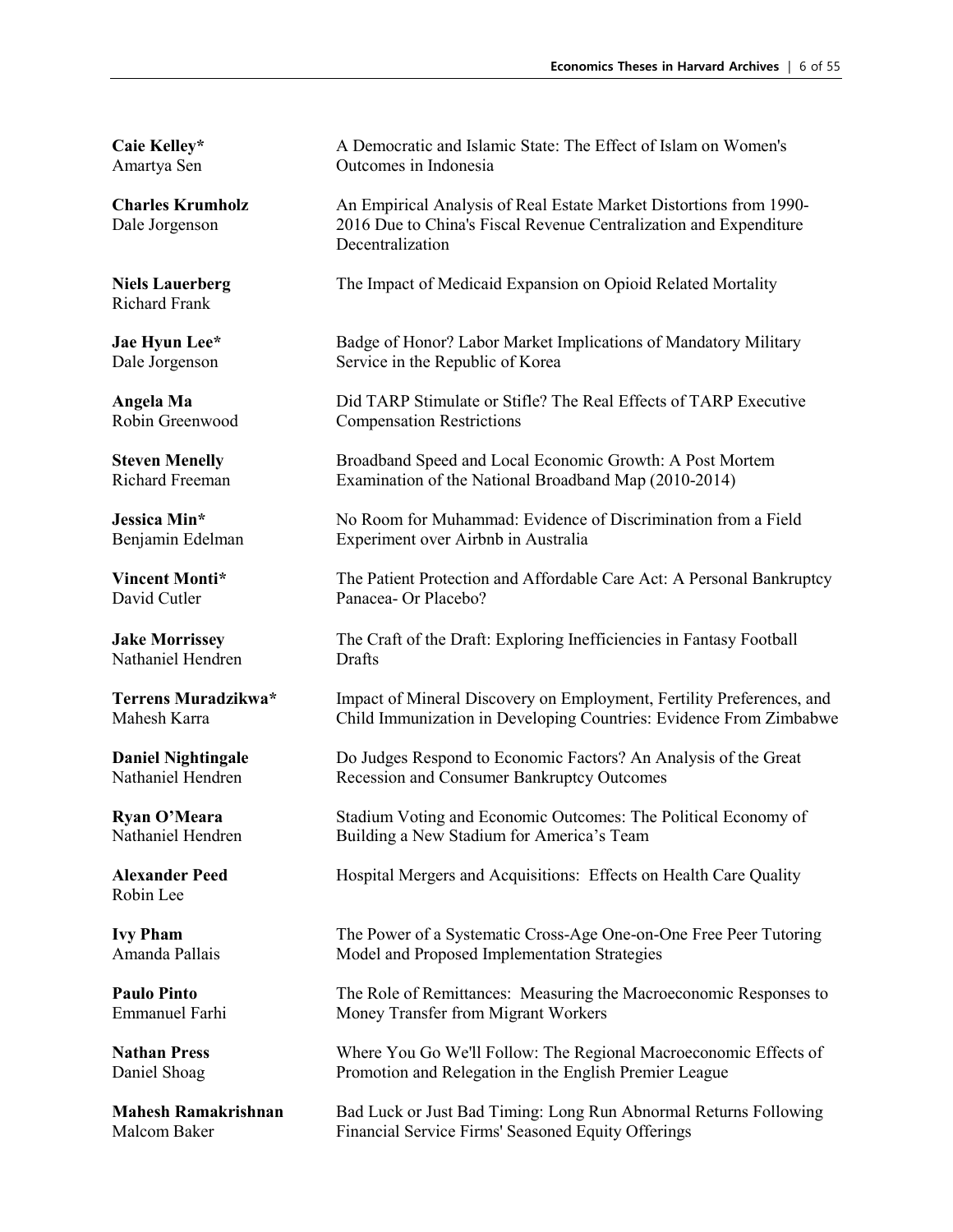Jeff Miron

Karen Dynan

Dale Jorgenson

Xavier Gabaix

Amartya Sen

Greg Bruich

**Dan Roman** The War on Drug-Related Deaths: A Cross-Country Analysis

**Irhad Sehovic** *The NewSpace Race*: The Private Space Industry and Its Effect on Matthew Wenzierl Public Support of NASA Funding

**Archana Somasegar** Who Runs The World?: Women in Political Power! A Study of Impact Nathan Nunn Female Reservation on Labor Force Patterns

**Preetam Soundararajan** Central Bank Financial Strength and Credibility

**Hunter Stanley** Be Cool: Temperature Variation as a Driver of U.S. Income Inequality

**Collin Styring The Hurricanes and Municipal Bonds** 

**Tristan Threatt** Decreased Accountability and Wasteful Spending: Examining the Costs of Jeff Miron Gubernatorial and Legislative Term Limits in the United States

**Chris Ufere** Spending, Selling, and Soccer: Observing Shareholder's and Owner's Hong Luo Reactions to Financial Fair Play

**Gregory Vanderhorst\*** Perverse Incentives or Pre-Existing Trends: Has the Expansion of Nicole Maestas Medicaid Exacerbated the Opioid Crisis?

**Allison Walsh** The Place of Labor

**Riley Waterous** "One in the Hand vs. Two in the Bush" Oil and Gas Market Preferences<br>Joshua Coval for Producing vs. Non-Producing Value for Producing vs. Non-Producing Value

**Mark Whittaker** Optimal Unemployment Insurance Benefits: Evidence from Alaska

**Angela Yang** Covered Interest Rate Imparity: A Study of Arbitrage in the Post-Kenneth Rogoff Recession Foreign Exchange Markets

**Eric Yang\*** Should We Fight over Free Lunches? Analyzing Spatial Competition on Stefanie Stantcheva Local Business Subsidies

**Amy Zhang** Lower Your Expectations // Loss Aversion Beyond the Self: An Christine Exley Empirical Analysis of the Role of Observability and Social Expectations on Loss Aversion in Social Contexts

### **2017 THESES IN HARVARD ARCHIVES**

**Taylor Barker** Consequences of Bank Failure: A Local Analysis Using City-Level Data Jeffrey Miron during the 1920's and Great Depression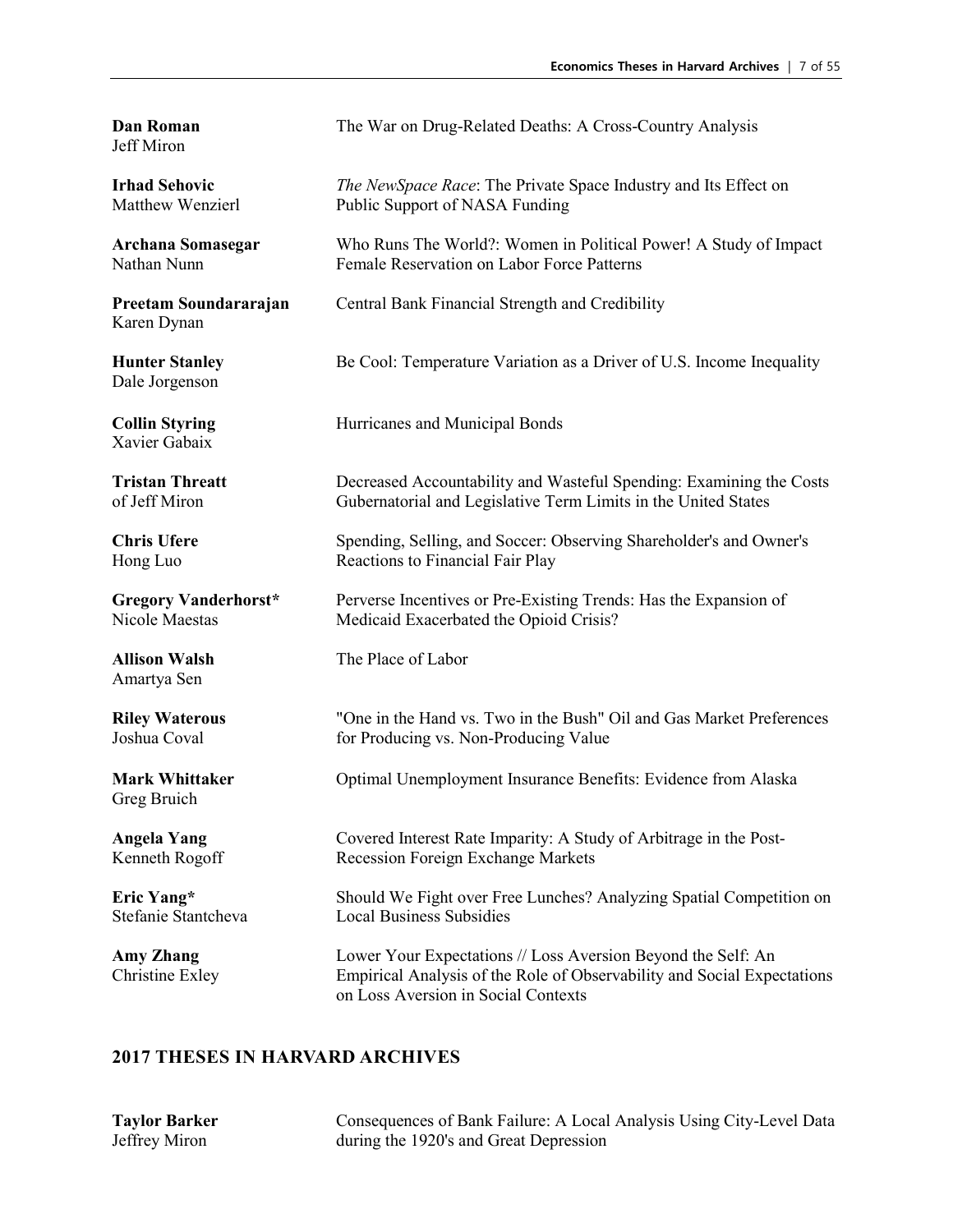Jeremy Stein

Lawrence Summers

Jeremy Stein

Randy Cohen

Elie Tamer Commerce

**Dhruva Bhat** "Harbinger of a New Era"? Evaluating the Effect of India's Right to Dale Jorgenson Education Act in on Learning Outcomes

**Raymond Cen** Accounting for Racial Disparities in Stop-and-Frisk: An Empirical Roland Fryer Analysis of Supervisor Race

**Joseph Choe\*** Spillovers in Spain: Examining the Effect of Multinational Firms on Pol Antras Domestic Industry Productivity

**Anne Deng** Carnegie Libraries: An Analysis of the Widespread Emergence of Public Claudia Goldin Libraries in the United States, 1880-1920

**Zachary Dinan** Reaching-for-Yield in Corporate Bond Funds

**Wenting Gao** Unpacking Global Value Chains: A Country-Sector Level Analysis on Dale Jorgenson Implications of Global Value Chain Trade on Income Distribution for Factors of Production

**Setenay Gel Speculators and Commodity Prices: A Second-Moment Effect** 

**James Graham** The Potential Limits of Privatization as Applied to the Railways: The Jose Gomez-Ibanez Empirical Case of the East Coast Mainline, United Kingdom

**Evan Grandfield** Mispricing in Segmented Markets: Life Insurance, Annuities, Laura Cohen and Life Settlements

**Richard He** Regulatory Oversight: An Exploration of Post-2008 Financial Crisis Victoria Ivashina Leveraged Loan Origination

**Eric Hollenberg** Deposit Composition and the Transmission of Monetary Policy

**Winston Huang\*** A Comparison of the Effects of Waiver Medicaid Expansions and David Cutler Traditional Medicaid Expansions Under the Affordable Care Act

**Geoffrey Kristof** Hidden Alpha: Investigating Hedge Fund Returns

**Parijat Lal** No Rain No Gain? Exploring the Effects of Economic Shocks on Gautam Rao Mental Health

**Max Liebeskind** The Impact of Court Desegrgation Order Dismissals on Segregation Joshua Goodman and Student Outcomes and Student Outcomes

**Julie Maddrey** The Price Is Right: Evidence of Supply-Side Constraints in E-

**David Matthews\*** "Stand Your Ground" Laws: A Quantitative Analysis of their Impact Jeffrey Miron on Crime and Implications for Public Policy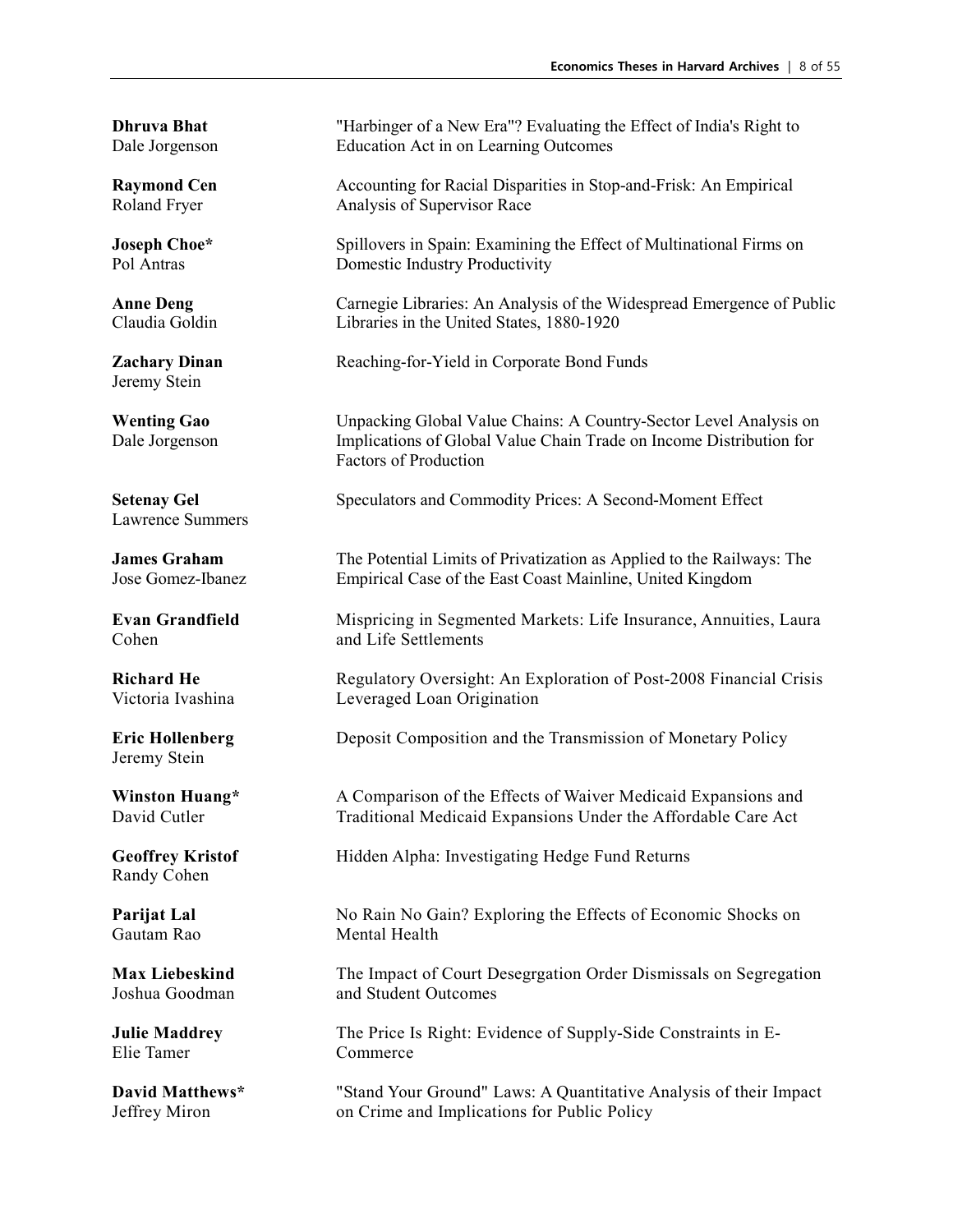Eric Chaney Industry

Ed Glaeser Connecticut

Lawrence Summers Labor Market

Ben Golub

**Molly Moore** Using Social Media to Decrease Sexual Violence: Evidence from a Erez Yoeli Field Experiment

**Camila Rey State Investments in Higher Education: The Long-Term Impact of In-State** Anne Le Brun Tuition Policies for Undocumented Immigrants

**Shawheen Rezai** The Cost of Instability: A Case Study of the Egyptian Tourism

**Michael Richard** Privatization and Water Prices: A Case Study of Massachusetts and

**Larissa Rocha** The Manager Effect: Evidence of Adverse Selection in the Fast Food

**Kristen Shim** The Evolution of Latent Beliefs in Social Networks

**Aaron Siegel** Inconsistent Justice: The Effect of Defendant Income and Extraneous Richard Freeman Factors on Bail Amounts

**Mallika Snyder** For Richer, For Poorer: Is Intimate Partner Violence More Likely to Amartya Sen be Underreported During a Recession

**Ken Steinman** Integration or Disintegration: Do Harvard Students Embrace<br>
Ren Golub **Integration** Diversity? Diversity?

**Daniel Tartakovsky\*** Gender Differences in Reactions to Setbacks: Evidence from High Lawrence Katz School Debate Competitions

**Austin Tymins** Economies of Shale: Quantifying the Economic Benefits of Fracking Jim Stock Through Asset Prices

**Charles Weber** Mitigating White Flight and Making Test Score Gaps Tight: Evidence Joshua Goodman from the End of School Integration in Seattle

**Molly Wharton\*** Measuring the Trade-Migration Nexus in the United Kingdom: Where George Borjas People Go, the Goods Will Flow

**Kevin Xiong** From Nodes to Nudes: Gallery Network Attributes as Predictors of Richard Freeman Artist Auction Performance

**Lucy Zhang** The First Time Fund Puzzle: The Impact of Judgement Josh Lerner Diversification, and Information Asymmetry

| Saba Beridze     | The First Opportunity to Sell: IPO Lockup Expirations |
|------------------|-------------------------------------------------------|
| Lawrence Summers |                                                       |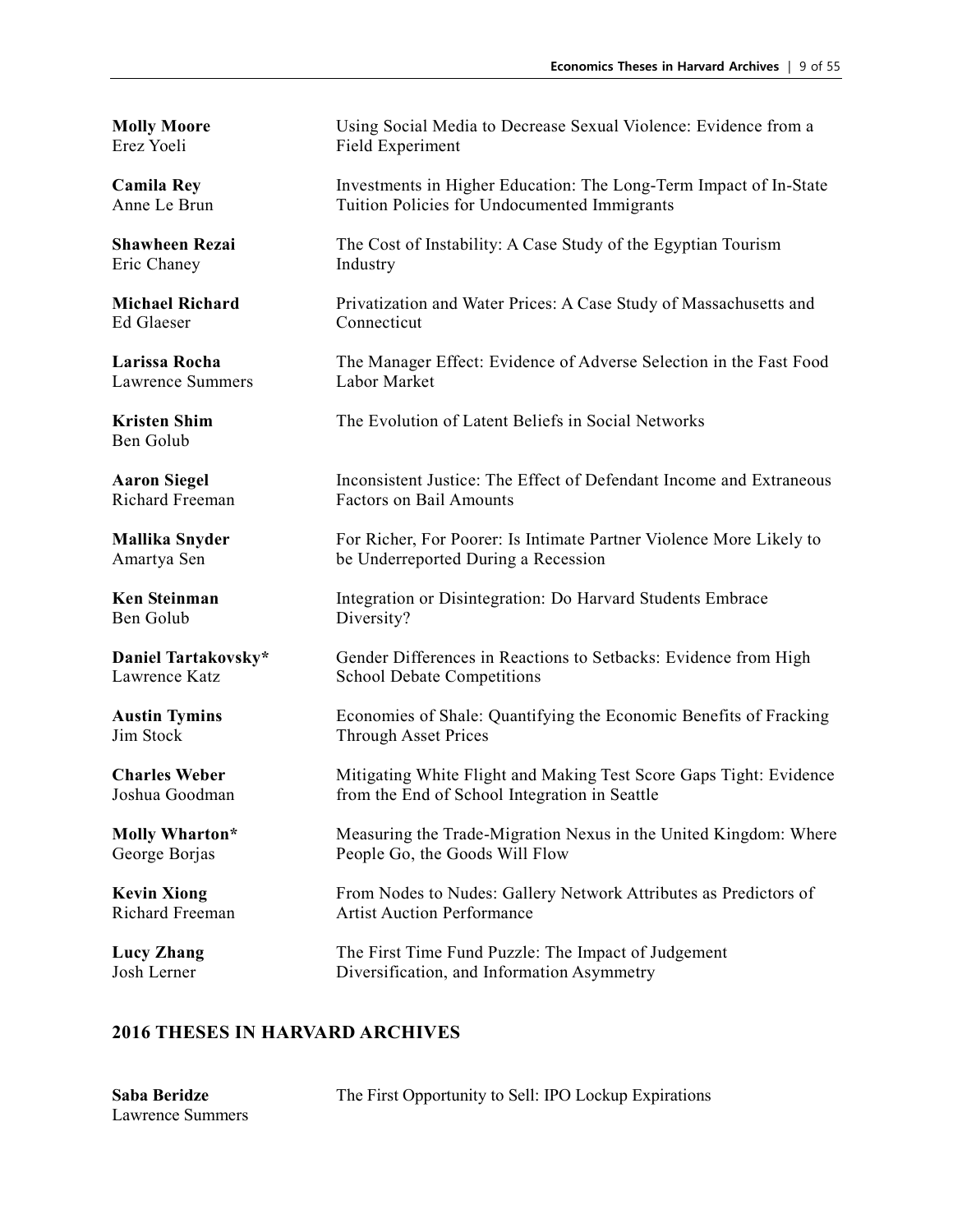Owen Lamont

Paul Gompers

Dale Jorgenson in China

Gita Gopinath

Kenneth Rogoff Flows Dynamics

Jeffry Frieden Education

Randall Juras

**Herman Bhupal** The Curse of the Daughter: Marriage-Related Expenses and Family<br>Nathan Nunn Planning in India Planning in India

**Caden Broussard** Different Race Siblings and What They Can Tell Us about the Racial Randall Juras Achievement Gap in America

**Emily Caputo ChamaCaring about Efficacy: The Effect of Expanded Insurance** David Cutler Coverage on Preventive Healthcare and Health Outcomes

**Anumita Das** Individually Rare, Collectively Common: Characterizing the Landscape Anupam Bapu Jena of Innovation for Rare Diseases

**Abel DeAndreis Colina** Social Preferences and the Enduring Legacy of Spanish Colonization: Gregory Bruich Evidence from Cross-Country Comparisons and a RD Design

**Connor Denney** The Special-Purpose Acquisition Company Security Pricing Puzzle

**Robert Doles** How Public Markets Influence Entrepreneurial Market Entry Decisions

**Sierra Fan** A Breathe of Fresh Air: A CGE Approach to Carbon and Pollutant Taxes

**John Gabrieli\*** Extending the Ladder of Opportunity: Education Funding, Adequacy<br>
Thomas Kane **Extending the Economic Mobility in America** Lawsuits, and Economic Mobility in America

**Nicole Golden\*** Drivers of Success within Accountable Care Organizations: An In-Depth David Cutler Examination of a Value Based Medicine Model

**Joseph Hall** A Tale of Two Metropolitan Statistical Areas: Salience and Reference-Andrei Shleifer Dependent Decision Making in the Renting Decisions of Inter-City Movers

**Oliver Kim** Exchange Rate and Trade Flows in the Age of Global Value Chains

**Mike Klain Opportunistic Behavior in Major League Soccer: Shirking and the** Lawrence Summers Contract Year Phenomenon

**Mos Laoprapassorn** Dilemma vs. Trilemma: Effect of Exchange Rate Flexibility on Capital

**Auden Laurence** Access for All? The Political Economy of Support for Early Childhood

**Steven Lee** Older but not Bolder: Increasing Loss Aversion with Age. Evidence from Gautam Rao<br>
Steven Rao **Steven Health and Retirement Study** the Health and Retirement Study

**Mark Levin-Gesundheit** The Impact of Casinos on Crime: A County Level Analysis in California

**Kevin Li\*** The Finance of Fine Art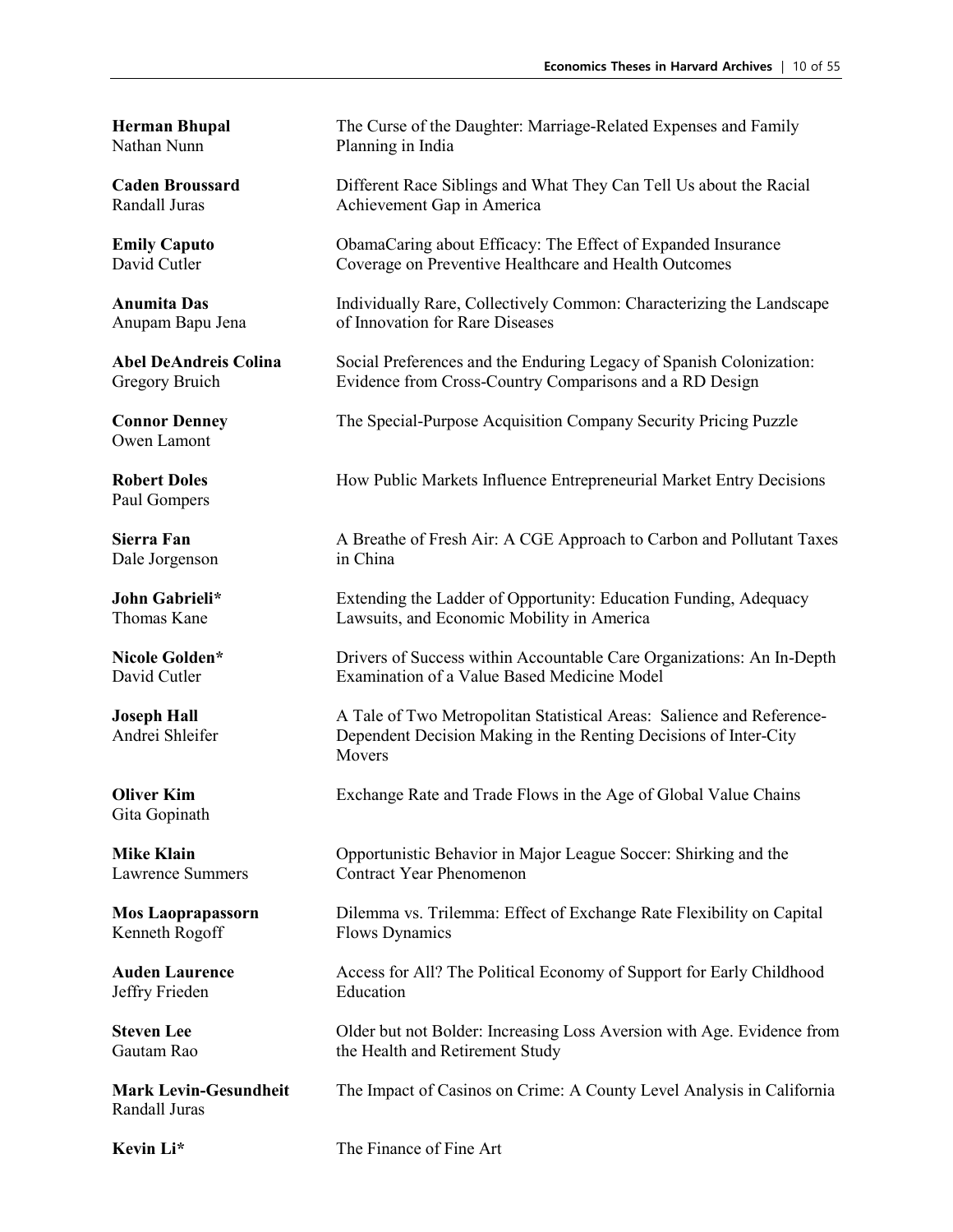#### John Campbell

Alberto Alesina Exposure

Maximillian Kasy

Maxim Boycko Firms

Eli Tamer

Emmanuel Farhi Corporate Debt

**James Lim** Revisiting the Cyclicality of Optimal Unemployment Insurance Benefits: Jeffery Liebman Evidence from EITC Payments and Unemployment Hazards

**Alexandra Lobel** Scandals and Spending: How Companies Respond to Negative Media

**Michael Loughlin** Behavioral Responses to Electricity Prices: Evidence from Jamaica

**Joanne Low** If the Price is Right: A Case Study on the Price Effects of the ASEAN-Pol Antras China Free Trade Area

**Shane Macedonio** The Effect of Disaggregated Infrastructure Aid on Infrastructure Melissa Dell Development in Sub-Saharan Africa: Sector-Specific Evidence

**Irfan Mahmud** Sky's the Limit: Explaining the Effect of Air Connectivity on Economic Felipe Campante Growth in an Era of Globalization

**Benjamin Markowitz** Private Equity Ownership, Risk-taking and Performance in the Life and David Scharfstein Annuities Insurance Industry

**John Marvin Privatization and Reallocation: Evidence from Russian Manufacturing** 

**Tessie McGough** The Impact of State Policies on Advanced Placement Program Larry Katz Participation and Performance

**Jacob Moscona\*** Agricultural Productivity and Economic Growth: Evidence from the Nathan Nunn Green Revolution

**Bianca Mulaney\*** Superbugs from Superdrugs: Understanding the Health Impact of David Cutler<br>
Antibiotic Usage in Agriculture: An Economic Approach Antibiotic Usage in Agriculture: An Economic Approach

**Trent Nelson** Are Stock Buybacks Used to Make the C-Suite Sweeter?: The Effect of Samuel Hanson Open Market Share Repurchases on Executive Stock Options Timing

**Brendan Newman** The Price Effects of the United Airlines and Continental Airlines Merger

**Hao-Kai Pai** The Influence of Global Value Chains on the Exchange Rate Elasticity of Dale Jorgenson Exports: Is Competitive Devaluation Becoming an Outdated Strategy in Promoting Exports?

**Grant Parisi** Visiting the Scene of the Crime: Denise Mina's Influence on Jonas Poulsen International Tourism to Scotland

**Dev Patel** Unpacking Cultural Baggage: The Transmission of Gender Norms Alberto Alesina through Temporary International Migration

**Anchisa Pongmanavuth** Credit Crisis 3.0?: An Assessment of the Macroeconomic Risk of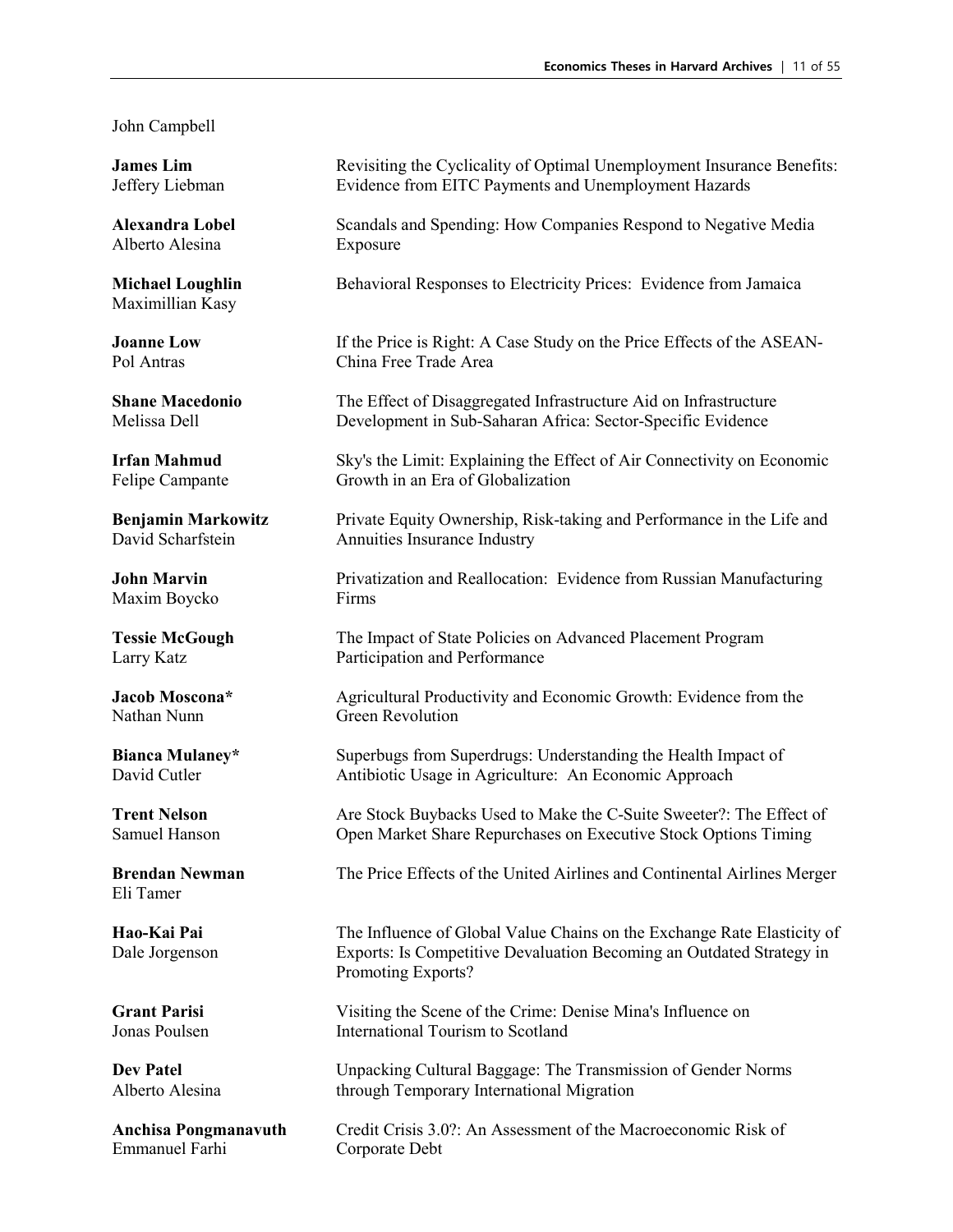Erez Yoeli

Claudia Goldin Contraceptives

Richard Freeman

Marc Melitz

Claudia Goldin States

Robin Lee

**Andrew Raftery\*** Reciprocity with Imperfect Information: Why Altruism Is So Quirky

**Lauren Reisig** On a LARC: The Impact of Teen Access to Long-Acting Reversible

**Sonali Salgado** Moving Out but Staying Close: How Daughters Combine Work and Claudia Goldin Family with Help from Nearby Mothers

**Chloe Schoen** The 35-hour Workweek: An Empirical Study of French Workers' Richard Freeman Welfare

**Hope Schwartz** Weighting Health and Education: Do Physical Education Requirements Larry Katz **Impact Graduation Rates?** 

**Carson Scott** Reluctant Globetrotters: Unsponsored ADR Programs and the Effect of Owen Lamont their Creation on Underlying Firm Value

**Michelle Shao** Explainging Gender Differences in Corporate Decisions: The Impact of Amanda Pallais Overconfidence and Risk Aversion

**Joan Timmins** The Impacts of Oil Price Shock on Conflict in Oil-Exporting Countries

**Deep Vaze** Inferring Risk Preferences from Choice Behavior: A Novel Approach Andrei Shleifer Using Soccer Betting Odds

**Brian Ventura** Modeling Modern Slavery: The Sex Trafficking Sector in the United

**Milly Wang** An Analysis Using Inflation Forecast Data: The Link Between Volatility Dale Jorgenson and Inflation Uncertainty

**Joanna Weng** Blue from the Flu: Analysizing the Effects of the 1918-1920 Influenza Robert Barro Pandemic on Macroeconomic Growth Using Cross-Country Panel Data

**Steven Wessman** Cheers? Assessing the 2008 Merger of Anheuser-Busch and InBev

**Colin Woolway** Uncovering the Anti-Vaxxer: The Impact of Demographics and Health David Bloom Behaviors on Vaccination Decisions

**Benjamin Zepfel** Not Just Medicine: Analyzing the Effects of Medical Marijuana Laws on Jeffery Miron Alcohol Consumption in the United States

| <b>Brandon E. Brier</b> | Reputation Building and Credit Risk Among Finite-Horizon Borrowers |
|-------------------------|--------------------------------------------------------------------|
| Jeremy Stein            |                                                                    |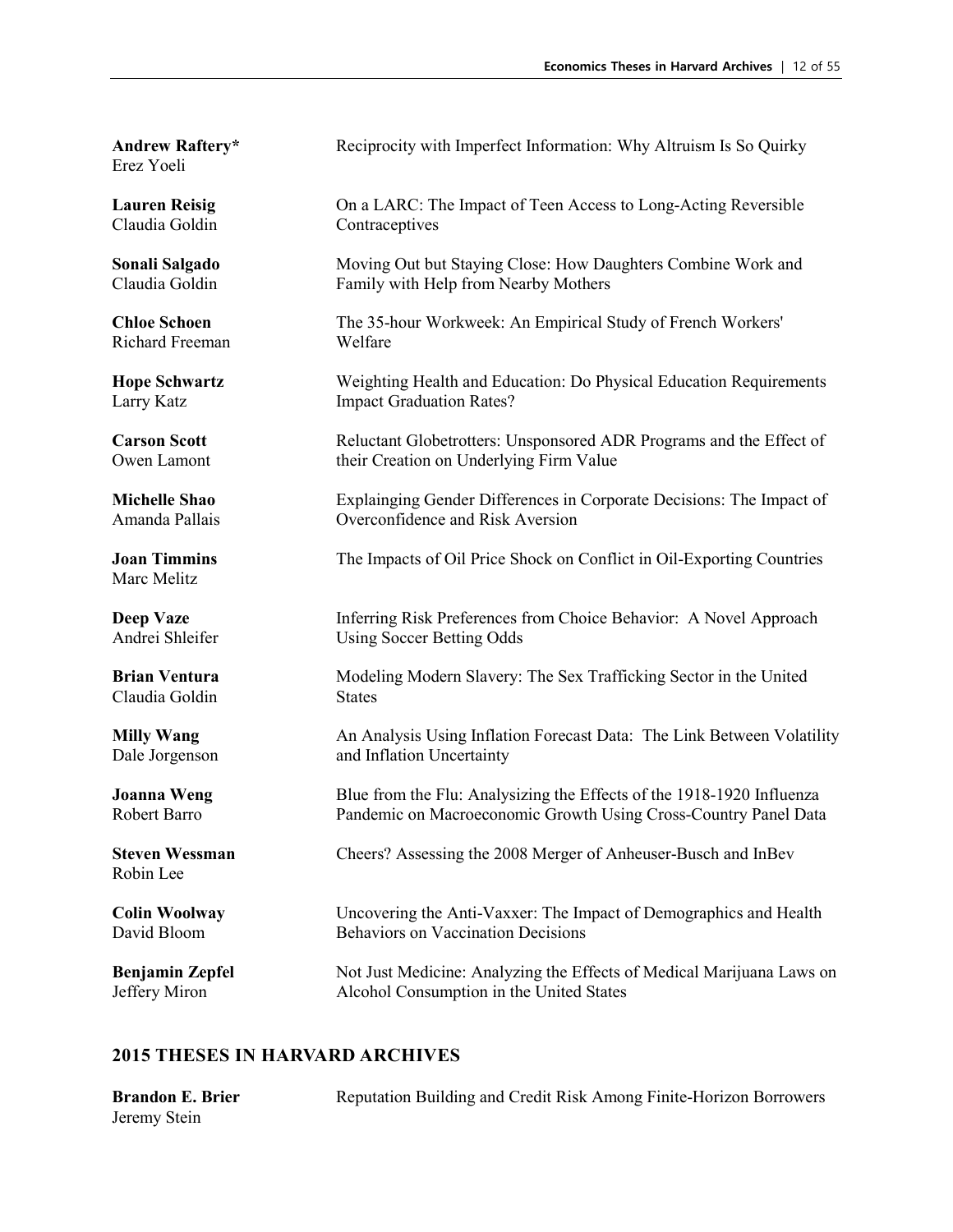Claudia Goldin Hollywood

Marc Melitz

James Stock Universities?

Eric Chaney

David Cutler

Lawrence Summers Participation

**Matthew Bruckman** Should Uncle Sam Help You Buy a House? Exploring the Impact of Nathaniel Hendren Homebuyer Tax Credit Programs during the Great Recession

**Nathaniel Bruns Home Field Advantage: An Analysis of the Macroeconomic Benefits to** Nathan Nunn Hosting a Sporting Mega-Event

**Jessica Chao** Strollers and Walkers on the Red Carpet: Dynamics of the Gender Gap in

**Yan Che** A Crowd of One: Individual Valuations and Predictors of Success in Benjamin Golub **Online Crowdfunding** 

**Marina Chen** Information or Incentives? Understanding Consumer Responses to John Beshears Paternalistic Policies

**Cristina Cornejo** What Would a 'Wise Latina' Do? The Effect of Male Absence on Anne Le Brun Household Spending Decisions

**Brian Cronin** College Websites, U.S. News and World Report, and the College Brigitte Madrian Scorecard: An Experiment in Information Disclosure and College Choice

**Jacob Dorabialski** Trade Liberalization, Quality-Upgrading, and Wage Inequality in Brazil

**John Elzinga** Your Uber is Now Arriving: A Statistical Analysis of the Impact of Ride-<br>Michael Luca Sharing Services on Taxicab Markets Sharing Services on Taxicab Markets

**Eric Daniel Fifer** Pay to Play: How Much Are NCAA Football Players Worth to their

**John Alexander Freese** Job Match: Examining the Impact of Unemployment Benefits on Martin Feldstein Reemployment Quality in the Chilean Blended Insurance System

**Margaret Georgiadis** Intergenerational Economic Mobility in Brazilian Favelas: with a focus<br>
Melissa Dell<br>
Melissa Dell on Rio de Janeiro and São Paulo

**Sietse Kieren Goffard** "High" Time for Marijuana Liberalization?: An Econometric Analysis of Jeffrey Miron State-Level Marijuana Legalization Policies and their Socioeconomic Impacts **Jesus Gutierrez** Impact of the Migrant-Sending Country's Values on Second Generation Alberto Alesina Educational Attainment

**Matthew Harvey** Catalonia vs Aragon: Culture and its Effect on Output

**Leila Kivelson Hofer** Affordable Care Act and Mental Health: Outcomes From the First Year

**Kevin Jiang** Breaking up with Uncle Sam: Firm Stock Appreciation and Operational Jeremy Stein Performance Following a Tax Inversion

**Justin Scott Katiraei\*** Mirage of Cyclical Slack: Recent Trend in U.S. Labor Force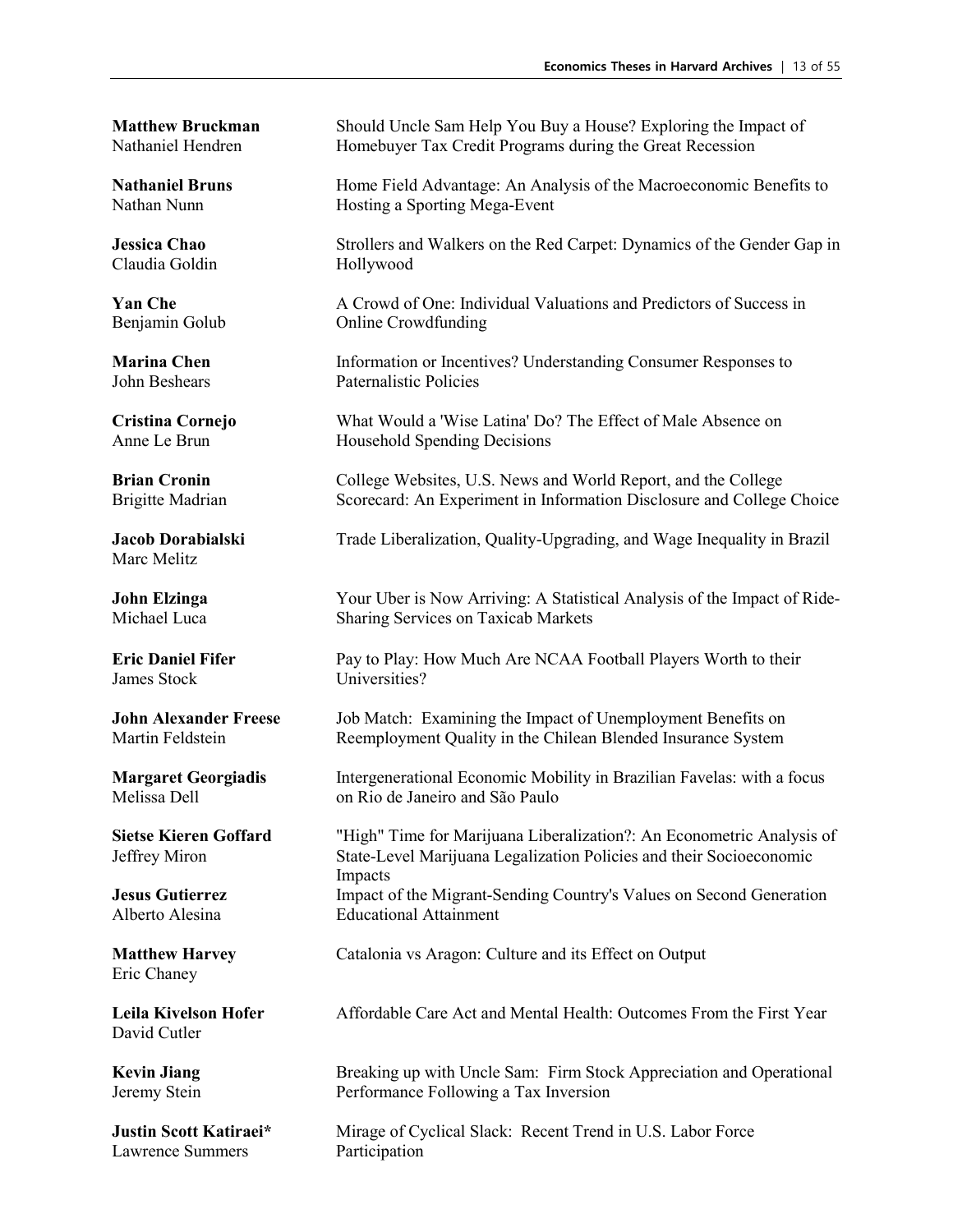| <b>Krister Koskelo</b>                           | Credit Condition Fragmentation in the Euro Area: The Impact of                                                                                                       |
|--------------------------------------------------|----------------------------------------------------------------------------------------------------------------------------------------------------------------------|
| Hans-Helmut Kotz                                 | Banking Sector Risk on Bank Lending Rates                                                                                                                            |
| David Liu<br>Dale Jorgenson                      | Examining China and Government-directed Outward Investment: Their<br>Role in Market and Economic Integration in South-East Asia and<br>Beyond                        |
| <b>Andrew Brevard Mack</b>                       | Pricing Phenomena in the Medical Marijuana Sector: A Big Data                                                                                                        |
| Roberto Rigobon                                  | Analysis                                                                                                                                                             |
| <b>Matthew Lamar Maxwell</b>                     | Letter of the Law vs. The Spirit of the Law: Assessing the Authenticity                                                                                              |
| Eric Chaney                                      | of Islamic Banks                                                                                                                                                     |
| <b>James McCaffrey</b>                           | Adopting the Children Left Behind: Evaluating the Impact of the                                                                                                      |
| Amanda Pallais                                   | Adoption and Safe Families Act                                                                                                                                       |
| <b>Amanda Milunovich</b>                         | Untangling Causality: The Effect of Breastfeeding on Hospital                                                                                                        |
| Jane Herr                                        | Readmission and Child Health Outcomes                                                                                                                                |
| Dale Jorgenson                                   | Akash Deepak Mirchandani* Can India End Extreme Poverty? Analyzing Historical Drivers and<br><b>Assessing Future Prospects</b>                                       |
| Lisa Mogilanski                                  | Thank Heaven For Little Girls: Literacy, Education, and Male-Biased                                                                                                  |
| N. Gregory Mankiw                                | Child Sex Ratios in India                                                                                                                                            |
| <b>Jacob Thomas Morello</b>                      | Effect of the Social Security Delayed Retirement Credit on Labor                                                                                                     |
| Martin Feldstein                                 | Supply: Evidence from the 1983 Social Security Amendments                                                                                                            |
| Ara Parikh                                       | Increasing External Validity in Randomized Controlled Trials in                                                                                                      |
| Kiran Gajwani                                    | Development Economics: A Dynamic Simulation Modeling Approach                                                                                                        |
| <b>Jeffrey Brandon Parker</b>                    | Religion and Economic Outcomes: The Effect of Moral Code Identity                                                                                                    |
| <b>Brigitte Madrian</b>                          | Salience on Economic Behavior                                                                                                                                        |
| <b>Megan Prasad</b>                              | Mind the Gap: An Income-Based Approach to Quantifying Gender                                                                                                         |
| Dale Jorgenson                                   | Disparity in India in the Demographic Transition                                                                                                                     |
| <b>Andreas Schaab</b><br>Jeremy Stein            | Monetary Policy under Limits to Arbitrage in a Small Open Economy                                                                                                    |
| <b>Alissa Song</b>                               | Estimating Female CEOs: An Analysis of Stock Returns and Company                                                                                                     |
| Jeremy Stein                                     | Performance                                                                                                                                                          |
| <b>Alexander James Spencer</b><br>Luigi Zingales | Trading in Session: Congressional Trading in Impacted Health Care<br>Equities during the passage of the Patient Protection and Affordable Care<br>Act (P.L. 111-148) |
| <b>Benjamin Sprung-Keyser</b>                    | Boats Against the Current: Understanding the Black-White Achievement                                                                                                 |
| <b>Lawrence Summers</b>                          | Gap at Highly Selective Colleges                                                                                                                                     |
| <b>Kyi Zar Thant</b>                             | More than Money: Does Social Consciousness Influence Investing                                                                                                       |
| Alberto Alesina                                  | Behavior on Interest-Paying Peer-to-Peer Marketplaces?                                                                                                               |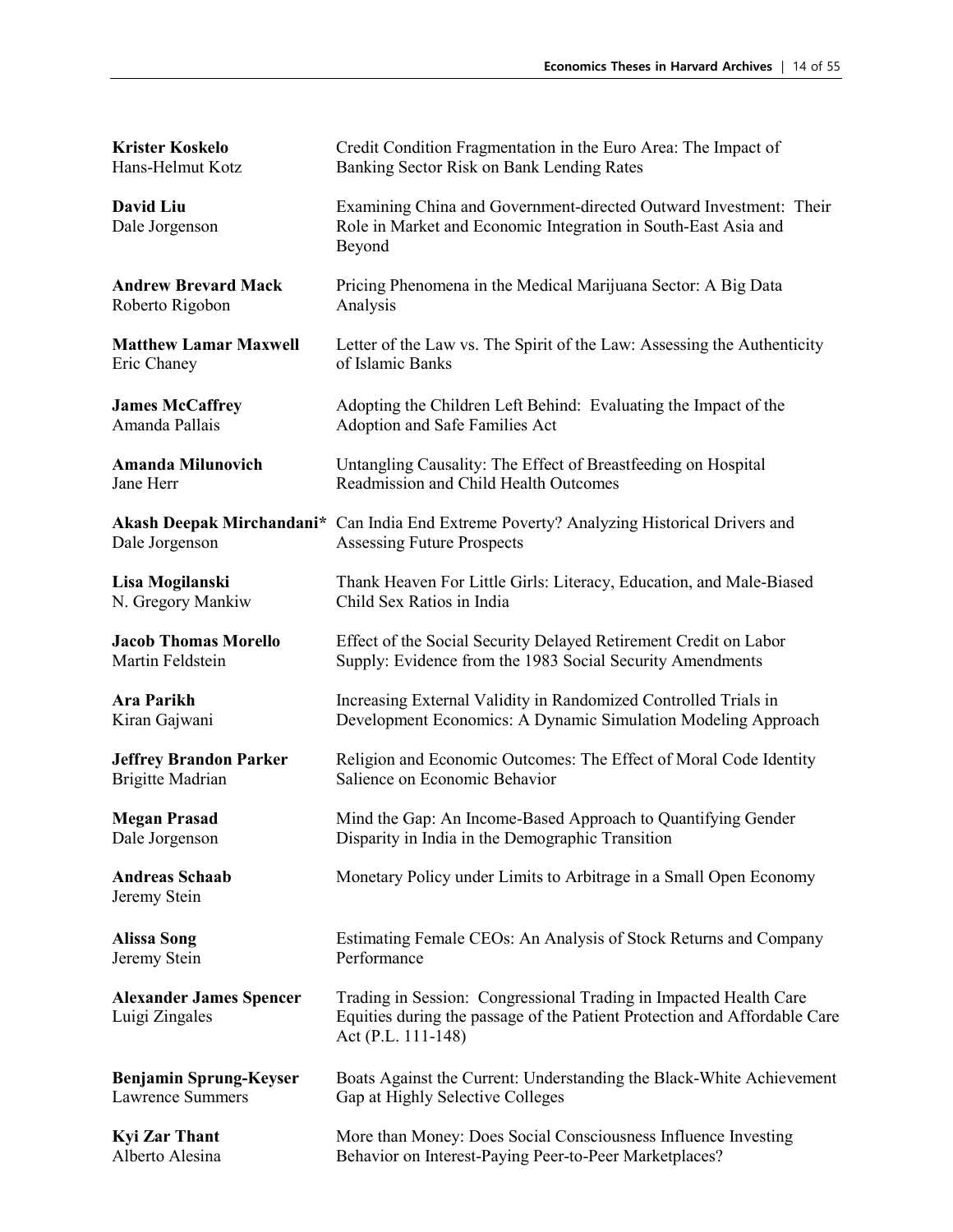| <b>Alexander Uruchurtu</b>       | Health Improvements in Post-Revolutionary Cuba: A Quantitative and                                                                                                           |
|----------------------------------|------------------------------------------------------------------------------------------------------------------------------------------------------------------------------|
| Michael Kremer                   | Historical Analysis from 1965-2010                                                                                                                                           |
| Disha Verma                      | From Kashmir to Kanyakumari: The Political and Geographical                                                                                                                  |
| Andrei Shleifer                  | Determinants of the Election Winner's Premium in India                                                                                                                       |
| <b>Sophia Anne Watkins</b>       | Cows and Conversation: An Economic Model of Amazonian Cattle                                                                                                                 |
| Felipe Campante                  | Ranching                                                                                                                                                                     |
| <b>Bob Wu</b><br>Andrei Shleifer | Top-Down Down Under: Evaluating the Impact of Top-Down<br>interventions in Australian Indigenous Communities with Evidence from<br>the Northern Territory Emergency Response |
| Doreen Xu                        | Is Paying Premium for a Top Bank Worth It? Analyzing the Choice of                                                                                                           |
| Nathaniel Hendren                | Investment Banks on Mergers & Acquisitions Post-Transaction Results                                                                                                          |

| <b>Matthew Ackerman</b><br>Paul Peterson | Are Charter Schools Actually Doing Better than Observational<br>Research and Sensitivity Analysis of the Credo Studies of Charter<br>Effectiveness.                         |
|------------------------------------------|-----------------------------------------------------------------------------------------------------------------------------------------------------------------------------|
| <b>Delara Alemeddine</b><br>Nathan Nunn  | Examining the Male Breadwinner Model: The Influence of Culture,<br>Education, and Region on Women's Decisions to Alter Their Labor<br>Supply Relative to Their Husband      |
| Jorge Araya Amador                       | Predicting the Pessimists: Economic Attitudes and Macroeconomic                                                                                                             |
| George Borjas                            | Conditions in Latin America 1950-2010                                                                                                                                       |
| <b>Vishal S. Arora</b>                   | Impact of 2003 Tort Reforms on Cesarean Section Use and Birth                                                                                                               |
| David Cutler                             | Delivery Outcomes - Evidence from Texas                                                                                                                                     |
| <b>Robert Cai</b>                        | Big Shoes to Fill: How the Departure of a Superstar Ceo Affects                                                                                                             |
| Owen Lamont                              | the Firm                                                                                                                                                                    |
| <b>Christine Chen</b>                    | One Child Policy: The Impact of Fertility Limits on Age at First                                                                                                            |
| Jane Leber Herr                          | Marriage                                                                                                                                                                    |
| <b>Erich Dylus</b><br>Michael Scherer    | From CDs and Radio Currents to MP3s and Torrents: The Effects of<br>Digital Music Distribution Advancements on Full-Time Musician<br>Employment and the Individual Musician |
| <b>Gregory Edwards</b>                   | Funding Innovation: The Role of Venture Capital in Driving                                                                                                                  |
| Pian Shu                                 | <b>Entrepreneurial Innovation</b>                                                                                                                                           |
| Jad El-Ajaltouni                         | Can Google Beat the Stock Market? An Empirical Analysis of the                                                                                                              |
| Eric Chaney                              | Predictive Power of Google Search Data on the U.S. Stock Market                                                                                                             |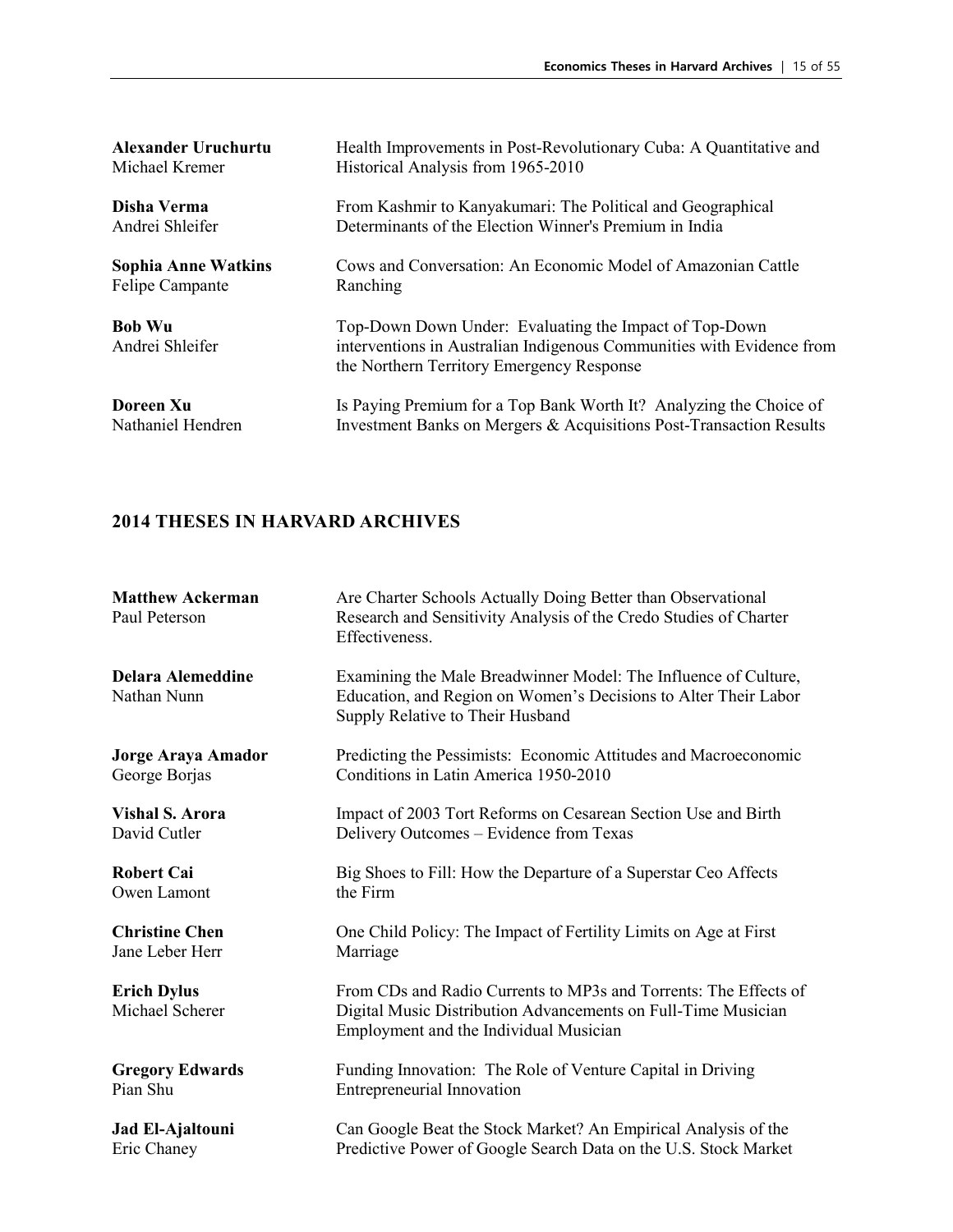Hong Luo

Jeffrey Miron United States

Brigitte Madrian

Martin Feldstein Demographics?

David C. Gabrowski Institutional Care?

Gregory Mankiw

Victoria Ivashina

Gregory Mankiw

Owen Lamont Eagle Ford Shale

**Joe Feghali** Vertical Integration and Syndication in Network Television

**James Field** Peer-to-Peer Lending Default: Individual Characteristics, State-Level Lawrence Summers Macroeconomic Impacts, and Traditional Loan Comparison

**Caleb Galoozis** Violence and Economics: An Updated Analysis of Crime Policy in the

**Nikita Iyer** Wider Waists and Slimmer Gaps: Measuring the Evolution in the Rate George Borjas of Immigrant Health Assimilation in the U.S.

**Teis Jorgenson** The Value of a Reminder: A Two-Part Lab Experiment

**William H. Kim** The Effect of Central Bank Integration on Macroprudential Policy Dale Jorgenson Effectiveness: The Case of South Korea

**Kevin Meers** Risk Aversion in Professional Football: Analyzing Minimax Play in the Christopher Avery National Football League

**Sidhant Misra** Partial Privatization of Social Security: Is It Possible with Current

**Asfandyar Nadeem\*** Globalization and Monetary Policy: Assessing Which Yield Curves the Martin Feldstein Chairman of the Federal Reserve Controls

**Susan Overall Australian Aged Care System: Is Informal Care a Substitute For** 

**Anqi Peng** The Impact of Head Start on Childhood Obesity: A Difference-In-Nathaniel Hendren Differences Examination of Arkansas Counties

**Friederike Reuter** Forever Behind? The Effect of Labor Market Conditions in Early Lawrence Katz Adulthood on Long-Term Outcomes in Germany and the United States

**Kavya Shankar** Gender Differences in the Economics Profession

**Justin Sherlock** Everyone Else Is Doing It: Evidence of Peer Effects in University John Campbell Endowment Asset Allocation Decisions

**James Sun** The Role of Secured Creditors in Chapter 11 Bankruptcy

**Graham Topol Heterogeneity of Consumption Responses to Positive and Negative Gregory Mankiw Heterogeneity of Consumption Responses to Positive and Negative** 

**Connor Waterous** An Analysis of the Effects of Acreage Maturity on Asset Prices in the

**Eric Westphal\*** Does Neighborhood Matter? A Field Experiment on Labor Market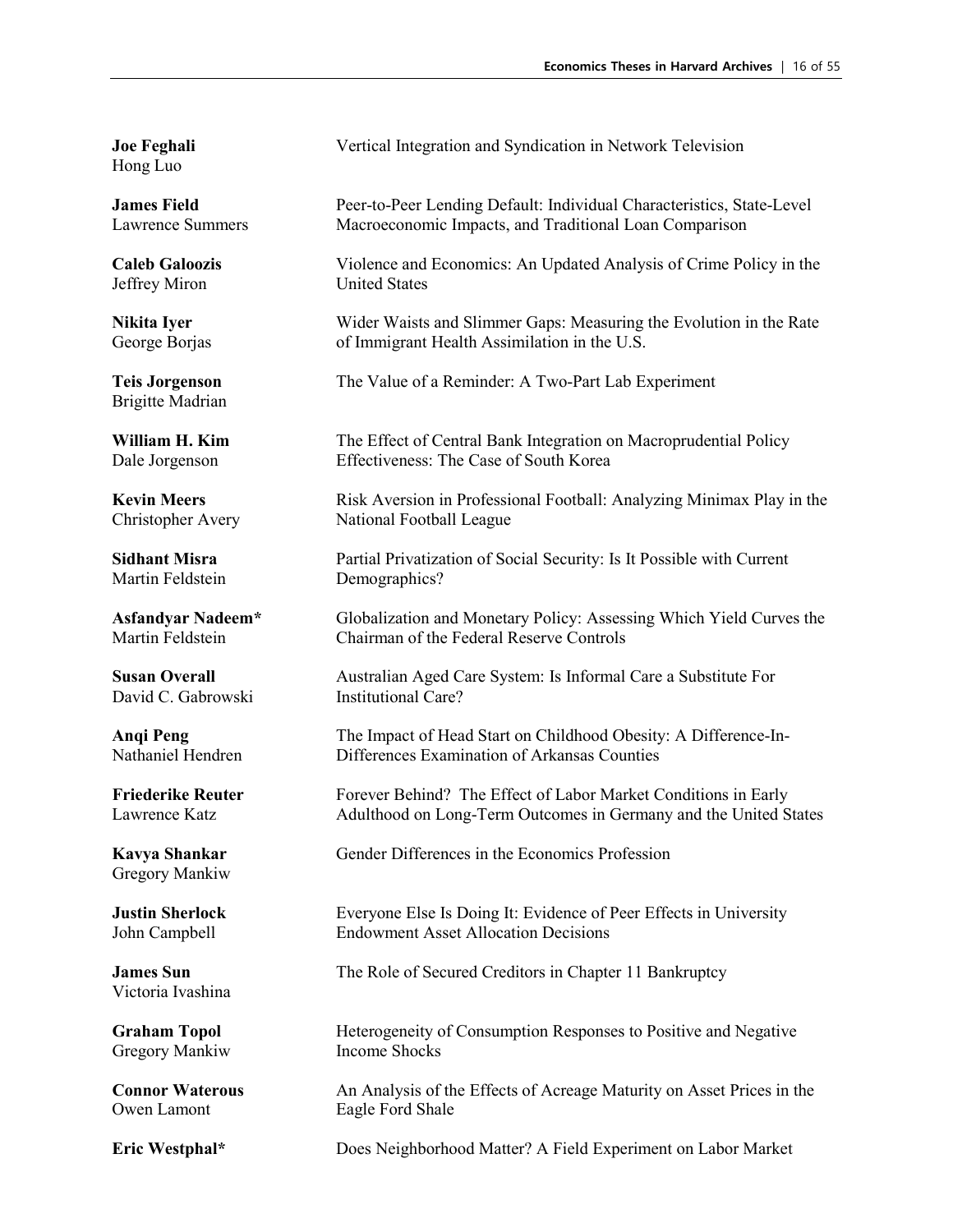| Nathan Nunn                        | Discrimination in Rio de Janeiro's Favelas                                                                                                        |
|------------------------------------|---------------------------------------------------------------------------------------------------------------------------------------------------|
| <b>Jennifer Wu</b><br>David Cutler | The Effect of Insurance Coverage on Healthcare Utilization of People<br>with Chronic Conditions: Evidence from Medicare                           |
| Linxi Wu<br>Jeffrey Miron          | An Empirical Look at the Impact of Graduate Teaching Assistants<br>Quality on Student Outcomes in Higher Education: Insights From<br>Economics 10 |

| Amira Abulafi                      | Missing Women: The Impact of Dowry Payments on the Survival of                                                                                    |
|------------------------------------|---------------------------------------------------------------------------------------------------------------------------------------------------|
| Nathan Nunn                        | Girls in Matlab, Bangladesh                                                                                                                       |
| Danamona                           | Decentralization of Biodiversity Conservation: A Policy Evaluation                                                                                |
| Andrianarimanana                   | Using Empirical Evidence and Experimental Data on Natural Resource                                                                                |
| Michael Kremer                     | Extraction in Madagascar                                                                                                                          |
| <b>Derek Bekebrede</b>             | Did Aid Matter? Historical Evidence on the Effect of Financial Aid on                                                                             |
| Joshua Goodman                     | College Attendance and Completion                                                                                                                 |
| <b>Ivet Bell</b>                   | The Effect of Foreclosures on House Prices: How a Downward-spiral                                                                                 |
| Richard Freeman                    | Mechanism Perpetuates the Housing Crisis                                                                                                          |
| Nina Buchmann                      | Taking Culture Seriously: Assessing the Infleunce of Regional Attitudes                                                                           |
| Amartya Sen                        | on Financial Inclusion Globally and in Morocco                                                                                                    |
| Cecilia Cao                        | In Danger of Losing the Edge: An Analysis of R&D, TFP and American                                                                                |
| Hans-Helmut Kotz                   | Innovativeness                                                                                                                                    |
| <b>Stephanie Choi</b>              | How HIV/AIDS Funding Affects Other Health Outcomes: The Case of                                                                                   |
| Michael Kremer                     | <b>PEPFAR</b>                                                                                                                                     |
| <b>Kathleen Choi</b><br>Larry Katz | For-Profit Be Nimble, For-Profit be Quick: For Profit College<br>Enrollment Response to Community College Competition and Local<br>Market Changes |
| <b>Marco Cianflone</b>             | Institutional Rigidity & Identity Policy-Making: Quebec's Protective                                                                              |
| Marc Melitz                        | (Restrictive) Language Laws & External Trade                                                                                                      |
| <b>Emily Cunningham</b>            | The Effect of Rural Employment on Curbing Unsustainable Migration                                                                                 |
| Kiran Gajwani                      | Rates in India and its Policy Implications                                                                                                        |
| Lauren Dai*                        | The Comparative Advantage of Nations: How Global Supply Chains                                                                                    |
| Dale Jorgenson                     | Change Our Understanding of Comparative Advantage                                                                                                 |
| <b>Tom Dan</b>                     | The Gaza Blockade and the Tunnel Economy: An Analysis of Trade and                                                                                |
| Philippe Aghion                    | Price Behavior                                                                                                                                    |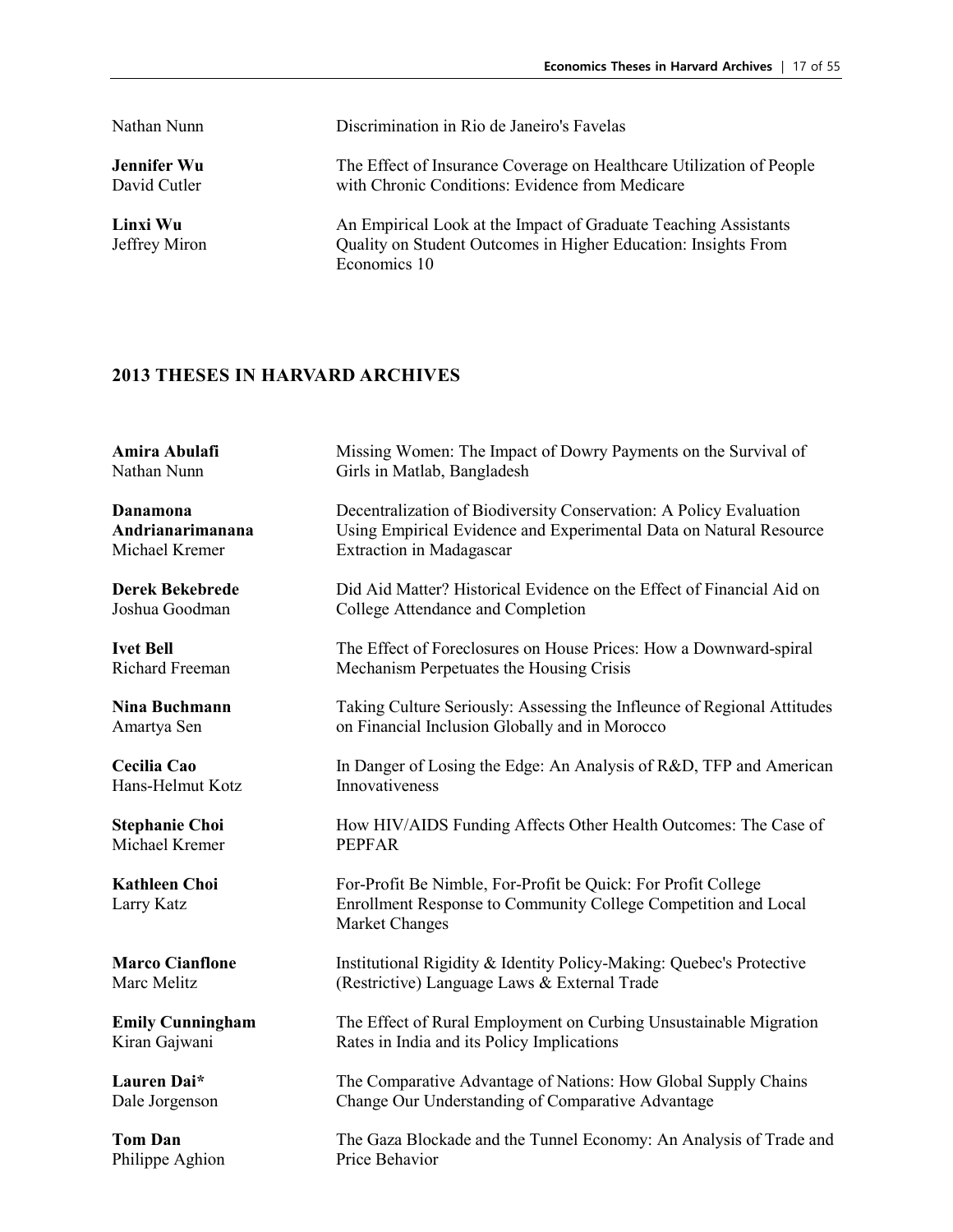Larry Katz Contracts

Dale Jorgenson

David Laibson

**Colin Dickinson** Combating IEDs: The Effects of Prevalent Counterinsurgency Theory on Martin Feldstein **Improvised Explosive Devices** in Afganistan

**Rexhap Dollaku** The Effect of the HITECH Act on Public and Private Healthcare Hong Luo (HBS) Technology Companies

**Jesse Downing** Beta Forecasting: Statistical Models Using Constituents, Combinations, John Campbell Panels and Aggregate Bias Elimination

**John Ezekowitz\*** The Eyes' Deception: The Salience of Availability in NBA Free Agent

**Paul Farber** The Value of Improvements in Reporting Technologies: Evidence From Greg Lewis Potholes in Long Beach, California

**Brian Furey** Green-Age Wasteland: Exploring the Cost of Landfilling Waste and the Jeff Miron Effect of Government Regulations Effect of Government Regulations

**James Gusberg\*** What Doesn't Kill You Makes You Stronger? An Economic Challenge to David Laibson the Strength Model of Self-Control

**Alexander Guzov** The Identification of Networks of Institutional Investors Using Christopher Malloy (HBS) Anomalous Equity Purchasing Behavior

**Hena Haines** The Effects of Magnet High Schools on the Test Scores and Amanda Pallais Demographics: Evidence from Cobb County, Georgia

**Thomas Hanson** Production or Welfare? The East Asian Experience

**Samuel Himel\*** Have US Drone Strikes Exacerbated Anti-American Sentiment in<br>
Fel Glaeser Pakistan<sup>2</sup>: Using a New Proxy From Google Trends to Measure Pakistan?: Using a New Proxy From Google Trends to Measure Attitudes Towards America Abroad

**Dona Ho** The Impact of Macroeconomic News on Stock and Bond Market Owen Lamont Volatility During the Financial Crisis

**Allen Hsaio** Migrant Labor in China: The Effects of Migration on Rural Household Nathan Nunn Consumption Decisions

**Brandon Jones** New Supply Side Risk Sharing Incentives and Racial Disparities in Meredith Rosenthal Health Care: A Theoretical and Empirical Analysis

**Trent Kim** Social Norms Marketing Interventions in Portfolio Choice

**Joselyn Lai** Supermarkets, "Sustainability 360", and Small Farmers in Nicaragua: Richard Hornbeck Evaluating Wal-Mart's Environmental Stewardship

**Insup Lee** The Story of Target2 Balances: The ECB's Response to the Intra-EMU Dale Jorgenson Balance of Payments Crisis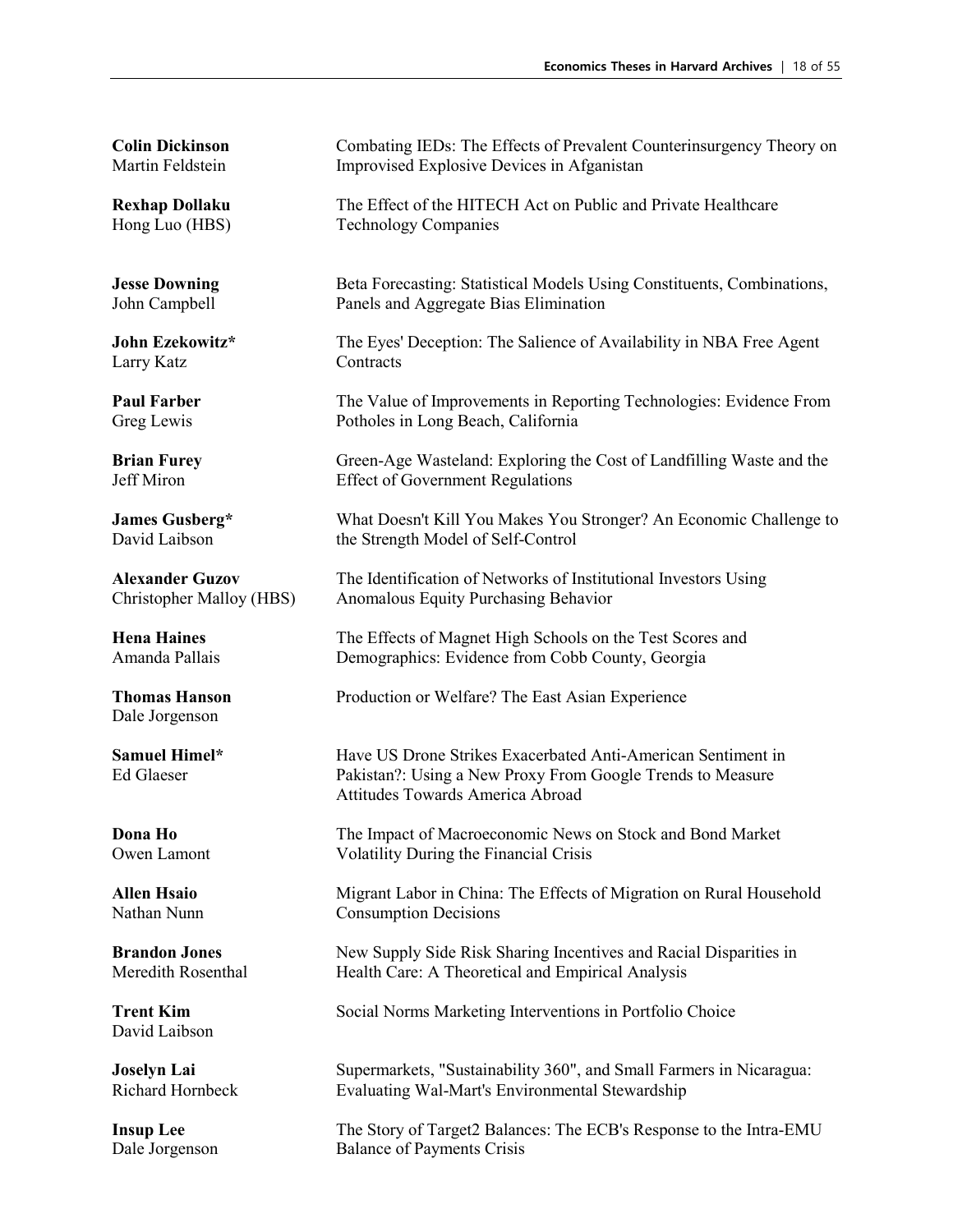Claudia Goldin California

Michael Luca (HBS) Housing Market

Bridgitte Madrian

Donald Rubin Action System Chetty (secondary)

Richard Hausmann

**Pauge Pei-Qiong Qin** Who Pays for Health Insurance? Public and Private Sector Responses to Mike Chernew Rising Health Care Costs

**Allison Ross** It Pays to Leave: The Impact of Paid Family Leave on Mothers in

**Parijat Samant** Star Power: The Impact of Michelin Restaurant Stars on the Manhattan

**Bookang Seol** Agglomeration of the Retail Sector: Analyzing Location Decisions of Ed Glaeser Retail Industries Through the Agglomeration Framework

**Damilare Sonoki** \$35 Cup of Coffee: An Empirical Analysis of Overdraft Fee Incidence

Patrick Snodgrass **An Empirical Analysis of the Federal Reserve's Mortgage-Backed** Samuel Hanson (HBS) Securities Purchase Programs: Impact on Mortgage Rates and Refinance Activity

**Francis Thumpasery** High School Exit Exams and Job Market Performance: Assessing Dale Jorgenson Factoring of Signal Strength and Dilution

**Alice Xiang\*** Assessing the Potential Impact of a Nationwide Class-Based Affirmative

**Jonathan Yip** The Economic Complexity of Growth Accelerations

**Tae Joong** Price Disparity in the Market for American Depository Receipts: Owen Lamont Evidence From Korean ADRs Listed on the New York Stock Exchange

**Jinyan Zang** Are You Legendary? A Study of Signaling and Gamification in the Michael Luca (HBS) Context of Online Collaboration

George Zuo\* A Better Way to Fail: An Economics Comparison of Grades and Test Roland Fryer Scores in Motivating Grade Retention Decisions

| <b>Tomomichi Amano</b>                     | Labor Input Growth in Singapore, 1974-2010: Analyzing the Effects of                                       |
|--------------------------------------------|------------------------------------------------------------------------------------------------------------|
| Dale Jorgenson                             | Manpower Policy in Labor Quality                                                                           |
| <b>Alexander Breinin</b><br>Dale Jorgenson | An Examination of The Federal Reserve's Programs Launched During<br>and In Response to the Great Recession |
| Paul Byatta                                | The Impact of Socioeconomic Background on Students' Academic and                                           |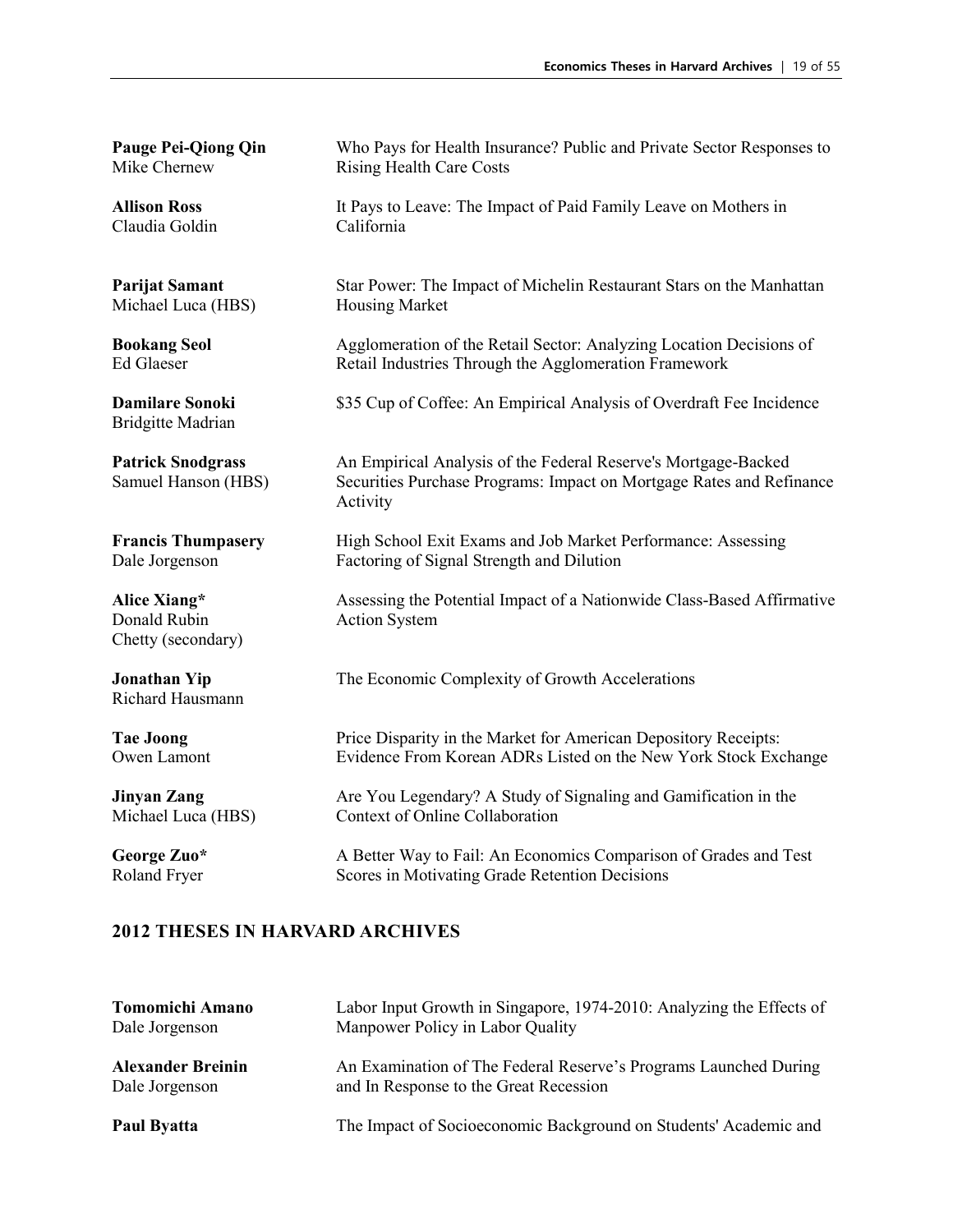David Cutler Rural China

Amartya Sen

Kiran Gajwani

Michael Kremer Non-Academic Participation in Secondary Schools: Evidence from a National School in Kenya with Scholarship snd Non-Scholarship Programs

**Yilun Chen** The Economic Basis of a Civil Society: Urbanization and Social Ben Friedman Participation in Contemporary China

**Kerry Clark**\* The invention and re-invention of instrumental variables regression:<br>James Stock Philip and Sewall Wright's method of "additional factors" Philip and Sewall Wright's method of "additional factors"

**Allison DiCurcio** The Price of Participation: How Medical Reimbursement Affects Physician Wilingness to Participate in the Medicaid Program

**Karen Ding** Should Hospitals be Governed like Corporations? The impact of Effi Benmelech Hospital Board Structure on Patient Satisfaction

**Manning Ding\*** The Engine of Redevelopment: Estimating the Impact of Early Chinese Nathan Nunn Railways on Population Density

**Randa Dreznick** Should we Court Physicians? The Effect of Malpractice Liability on Meredith Rosenthal Physician Location Decisions

**Malcolm-Wiley Floyd** The Effects of Federal Emergency Unemployment Insurance Extensions Robert Barro **on State Unemployment Rates: Empirical Evidence from 1976-2010** 

**Eric Glyman** When the Sick Are Crowded Out: The Case of Expanding Insurance in

**Emily Guo** Social Norms and Health behavior: Evaluation the Role Model and Peer Jessica Cohen Effect in Chlorine Dispenser Usage in Western Kenya

**Hyo-Jung Hong** Behavioral Health insurance Laws and Traffic Safety: A Panel data<br>David Cutler **Allection** Analysis of the Effect of Mental and Substance Abuse Treatment Pa Analysis of the Effect of Mental and Substance Abuse Treatment Parity Laws on Traffic Fatalities

**Wenxuan Hu<sup>\*</sup>** Tracing the American Dream: A Quantitative Analysis of Attitude

**Allan Jean-Baptiste\*** The Haitian Cholera Epidemic: The role and Interaction of Human Nathan Nunn and Environmental Factors in the Transmission of *Vibrio cholerae*

**Kwon-Yong Jin\*** Turning Steel into Gold: A Study of the Effects of the US Steel Marc Melitz Safeguard Tariff of 2002-3 on the American Steel Industry's Profitability

**Leah Kaplow** No Pass, No Drive: Negative Educational Incentives, Dropout Rates, and Josh Goodman Juvenile Crime

**Michael Kapps** Culture and Development in Brazil

**Alex Karabasevic** Underperformance: The Effect of the Expansion of Bookrunning on the Lauren Cohen European Initial Public Offering Market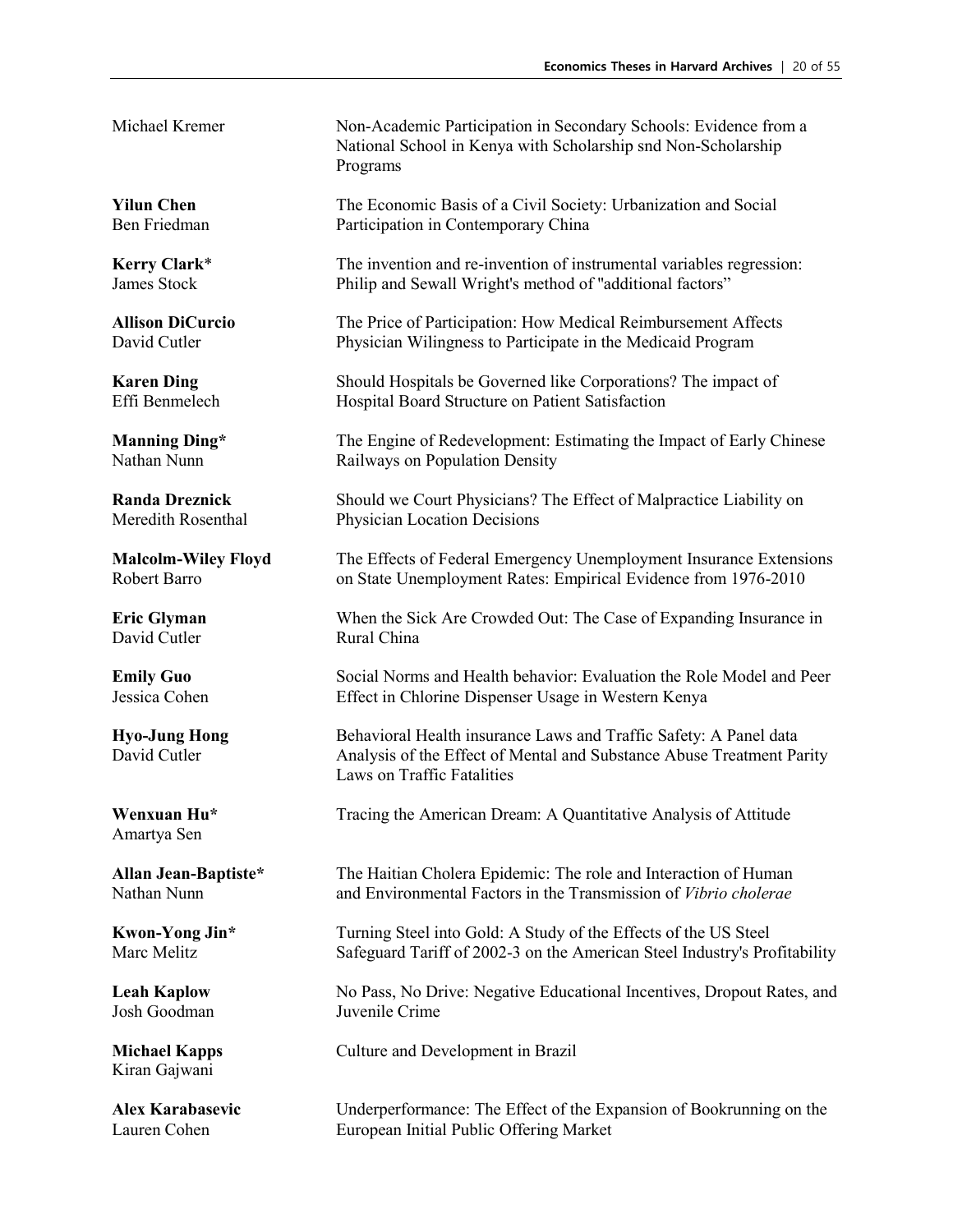Eric Chaney

Larry Katz for life

Robin Greenwood

Richard Tuck

Robin Greenwood

Lauren Cohen Insider Trading.

James Stock Bicycle Riding

Alberto Alesina

**Jae-Yeop Kim** Interstate Conflicts and State Capacity

**Zhengyang Koh Leader In a Strange Land: The Relationship Between CEO Foreignness** Effi Benmelech and Firm Performance, Foreign Operations, and Executive Compensation

**Casra Labelle** De-formative Years: How the economic cycle disengages young adults

**Louise Laciny** The Price Impact of Exchange-Traded Funds

**Philip Lambrakos Assessing Thomas Hobbes's Economic Observations** 

**Sophy Lee** Forgive and Forget: The Commercialized Morality of International James Stock Sports in the Modern Era

**Joo Hyung Lee** Private Equity Buyouts and Peer Firm Stock Returns in the United States

**Claire Lefevre** Testing the Reference Price Theory of the Endowment Effect in Non-Andrei Shleifer monetary Trade

**Tengbo Li Putting the Auto Industry on Track? The Effects of the 2009 US Auto** Greg Lewis Bailout on Firms and Consumers

**Michael Lim** Addressing the Unmet Need: A Cross-National Analysis of the Impact Nathan Nunn of Family Planning Interventions on Fertility Control in Bangladesh and Pakistan

**Geetika Mehra The Effect of Parliamentary Gender Quotas on Voter Preferences and Nathan Nunn** Policy-Making

**Mariam Meliadze** After the Collapse: Do Ethnically Heterogeneous Societies Find It Eric Chaney Harder to Consolidate Democracy?

**Eric Michel** Does Saying "I'm Sorry" Make a Difference?: An Empirical Analysis David Cutler of the Effect of Apology Laws on Malpractice Payments

**Rachel Neiger** Weathering the Storm: The Effects of Rainfall Shocks in Early Larry Katz Childhood on Adult Health and Socioeconomic Outcomes in Mexico

**Trung Nguyen\*** It is easy to be brave from a safe distance: Distance to the SEC and

**Jeremy Patashnik** Free Riding: Group-Size Effects in a Public-Goods-Game Model of

**James Rees** A Clash of Cultures: Greeks, Germans and the Crisis of the Eurozone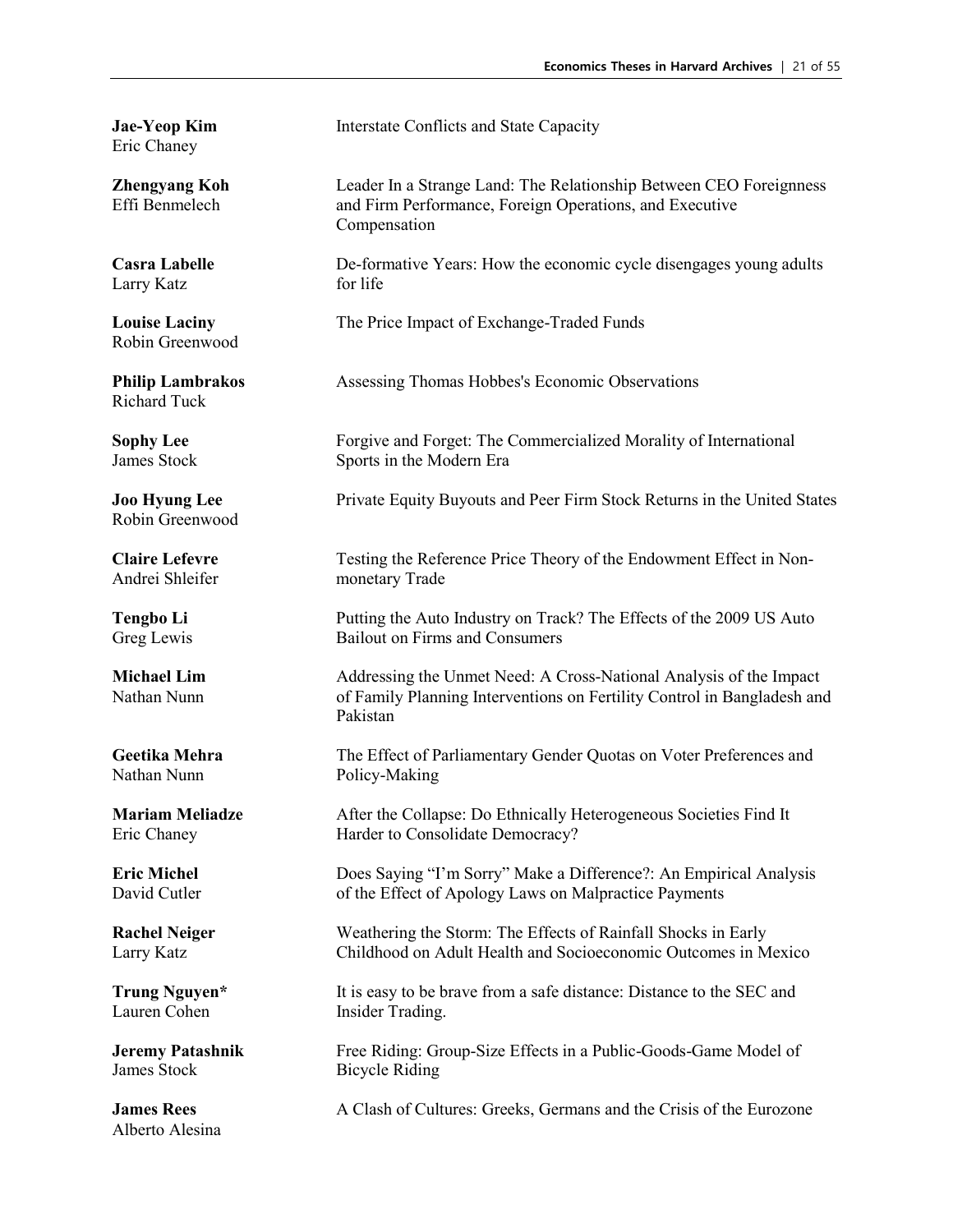David Scharfstein

Hans Helmut Kotz Markets

Francesa Gino Punishment

Jeremy Stein

Kenneth Rogoff History

David Laibson Depletion

**Aaron Moses Rosenberg** Restructuring and Reforming Student Debt: An Empirical Analysis of Claudia Goldin the Australian Experience with Income-Contingent Loans the Australian Experience with Income-Contingent Loans

**Ronald Serko** Money Market Mutual Funds and European Bank Exposure

**Marc Steinberg** What Determines Government Bond Yields? Investigation of EMU Bond

**Yihan Tan Difference of Retribution: An Experiment on Individuals' Motivation for** 

**Tracy Vo** The Land of Opportunity for One or for All? A Comparison of the Labor George Borjas Market and Welfare Outcomes of Refugees and Traditional Immigrants in the United States

**Amy Wang** Venture Capital Fundraising and Return--A Look at the Personal Paul Gompers Characteristics of Venture Capitalists in First-time Venture Funds

**Grant Wonders** The Effect of Monetary Policy on the Housing Bubble

**Chenzi Xu An Examination of the Role of Domestic Debt in Greek Financial** 

**Xioameng Zeng** An Experimental Examination of Intertemporal Choice and Ego

**Michael Zhang Impact of the Massachusetts Health Care Reform: Changes in** Thomas McGuire **Hospital Utilization Intensity Among Inpatients** 

Li Zhou **Adding a "Friend", Adding a Point of View: How "Friends" Affect** Michael Luca Individual Content consumption on Facebook

| Pierre Abousleiman<br>Eric Chaney    | Crises and Country Risk Premiums: Assessing the Effect of Exogenous<br>Shocks on Middle Eastern Sovereign Debt Yields                                          |
|--------------------------------------|----------------------------------------------------------------------------------------------------------------------------------------------------------------|
| Louis H. Argentieri<br>Marc Melitz   | Determining the Effect of Foreign Direct Investment on Domestic<br>Productivity: A Plant-level analysis of Mexican manufacturers from<br>1984 to 1990          |
| <b>John Batter</b><br>Dale Jorgenson | Analyzing the Effects of Infrastructure Spending Under the American<br>Recovery and Reinvestment Act of 2009: Determining a Fiscal<br>Multiplier               |
| Seth Bour*<br>Iris Bohnet            | Casual Attribution in Charitable Giving: Developing a Conceptual<br>Framework to Better Understand the Human Responses to Natural<br>Versus Man-Made Disasters |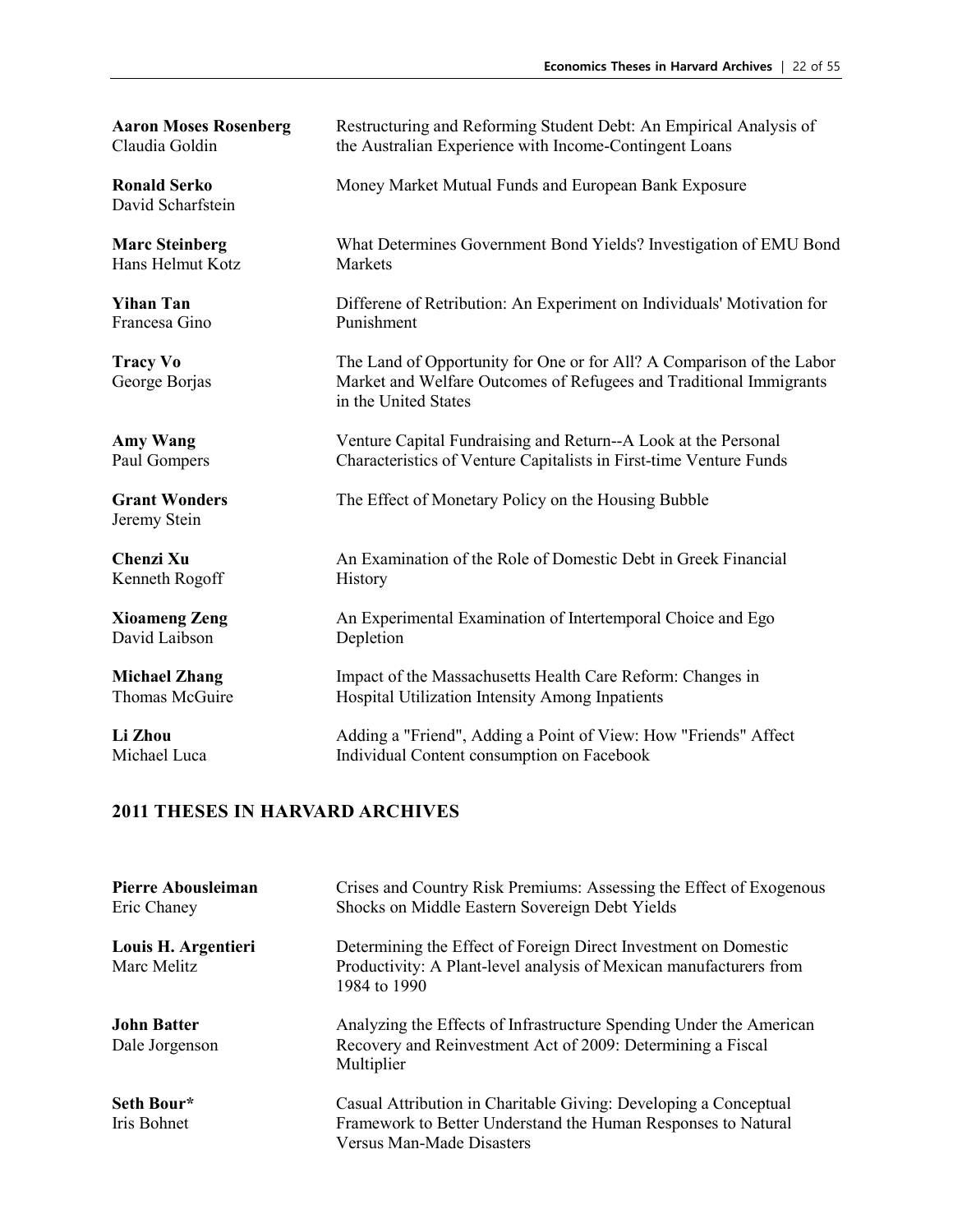Hornbeck

Elias Papaioannou

Effi Benmelech of Delphi

Nathan Nunn

Anthony Atkinson

Dale Jorgenson

Lucian Bebchuk

Ben Friedman

**Benjamin Brinkopf** The Effect of Airline Subsidies on Rural Economic Development

**Valerie Chadha** Enemy of the State? The Italian Mafia's Political Power Over James Robinson Parliamentary Elections

Alice Chung The Collapse of the ABCP Market: The Survival Analysis of the 2007-Effi Benmelech 2009 Financial Crisis and Beyond

**Eunji Chung** The Macroeconomic Implications of Misaligned Parities on the Interwar Jeff Miron Gold Exchange Standard

**Anthony Dedousis** A Greek Tragedy: An Empirical Analysis of the European Debt Crisis

**Michael Ding** Vertical Disintegration: A Case Study of General Motors' 1999 Spin-off

**Tian Feng** Ethnic Tension: A Balance of Power Approach

Gerardo Flores Top Incomes in Chile: 1960-1980

Andrew Griffin **A** Model of the Monoline Industry: An Empirical Analysis of the Jeremy Stein Demand for Municipal Bond Insurance

**Will Guzick** Firm-Level Reactions to Monetary Policy Shocks: Evidence From the Robin Greenwood Cross-Section of Return Stocks

**Lindsey Hock\*** Bargain Hunting and Brand Protection: Consumer Search and Retailer Attilia Ambrus Strategy Across Full- and Off-Price Channels

**Lucille Hu** The Impact of Legal Self-Help Workshops on Case Connection Rates

**Benjamin Jaffe** Stock Ownership Policies: A New Solution to a Centuries-Old Problem

**Mallika Khandelwal** To Be Insured, or Not To Be Insured: An Empirical Study of the Effect Joseph Newhouse of the 2006 Massachusetts Healthcare Reform on Price Elasticity of Insurance Demanded

**Prateek Kumar** Understanding the Japanese Non-Performing Loan Problem in the 2000s

**Scott Levin-Gesundheit** Unemployment and Domestic Violence: An Analysis of Economic Jeffrey Liebman Cycles in California and Florida

**Heidi Liu** A Priesthood of All Believers: An Economic Analysis of Female Claudia Goldin Ordination in Protestant Congregations

**Tina Liu** FDA Approval of Generic Drugs: New Source of Approval Payoff and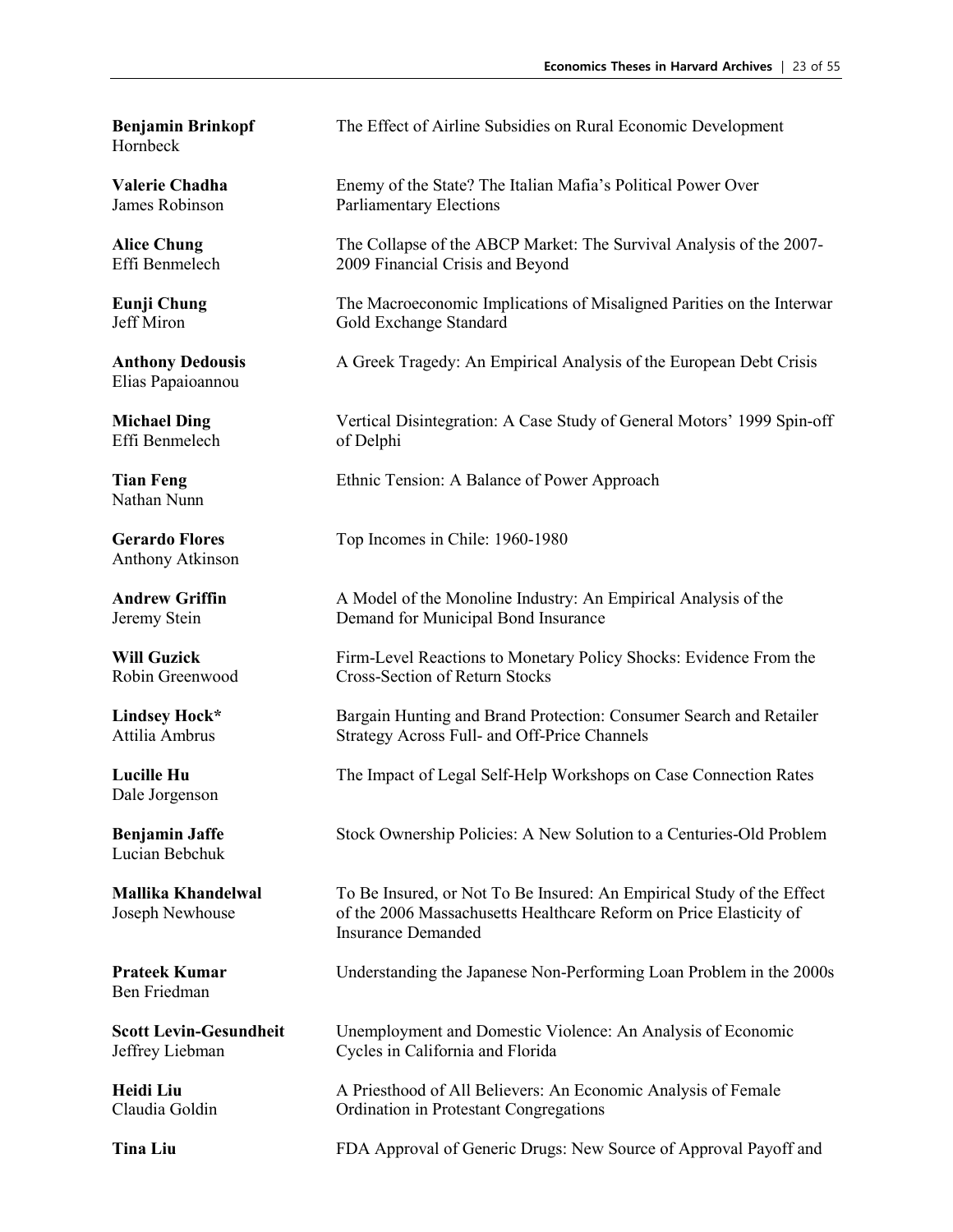Richard Freeman Reputation Risk

Alberto Alesina

Raj Chetty Tax Credit (EITC)

Cutler 1983

Martin Feldstein

Elhanan Helpman Analysis

**Richard Mangione** The effect of volatility in international aid to developing countries on the Joshua Coval short-term growth of the manufacturing sector in those developing countries

**Paul McMurry** The Impact of Laws Restricting Mobile Phone Use While Driving in the Jeffrey Miron OECD Countries

**Mattheas Mmopi** Blood, Ritual and Power: An Empirical Analysis of the Emergence of James Robinson Political Centralization on Preindustrial Societies

**Robert Mrkonich** Large Fiscal Changes and Income Inequality

**Fuyuo Nagayama** Property Rights and the Knowledge Firm: A Theory of Ownership and a Oliver Hart Case Study of Law Firms

**Virginia Ng** Income Differentials and Decisions to Cohabit and Marry: Do Couples Roland Fryer Who Earn Different Incomes Say "I Do" More?

**Alana O'Brien** 2 GD 2 B TRU? An Econometric Analysis of the Effectiveness of Cell Edward Glaeser Phone Laws in Reducing Fatal Traffic Accidents

**Jose de Jesus Pesina** Beyond Work Incentives: The College Incentive of the Earned Income

**Shankar Ramaswamy\*** An Empirical Assessment of the Efficacy of the Orphan Drug Act of

**Akeel Rangwala\*** The Role of Unleveraged Investors in the Collapse of the Asset-Backed Jeremy Stein Securities Market

**Nihar Shah\*** Modeling Arms Flows

**Ben Sherman** OECD Export Credit Agencies as Lenders of Last Resort: An Empirical

**Sean Smith** Strategy, Convergence, and Price Discovery: Empirical and Theoretical Greg Lewis Analysis from the United Kingdom Frequency Response Market

**Stacey Solliday** Revenue Sharing in Major League Baseball: An Analysis of the Current Andrew Zimablisdt Structure and Alternative System Design

**Andrea Spector** Having It All? An Economic Study of the Work-Life Balance and Richard Freeman Workplace Experiences of the Harvard-Radcliffe Women's Leadership Conference Alumni

**Yijing Sun** Contagion and Determinants of Yield Differentials in the European Effi Benmelech Sovereign Debt Crisis: An Empirical Analysis

**Bret Voith** The National Football League and Rookie Compensation: Determining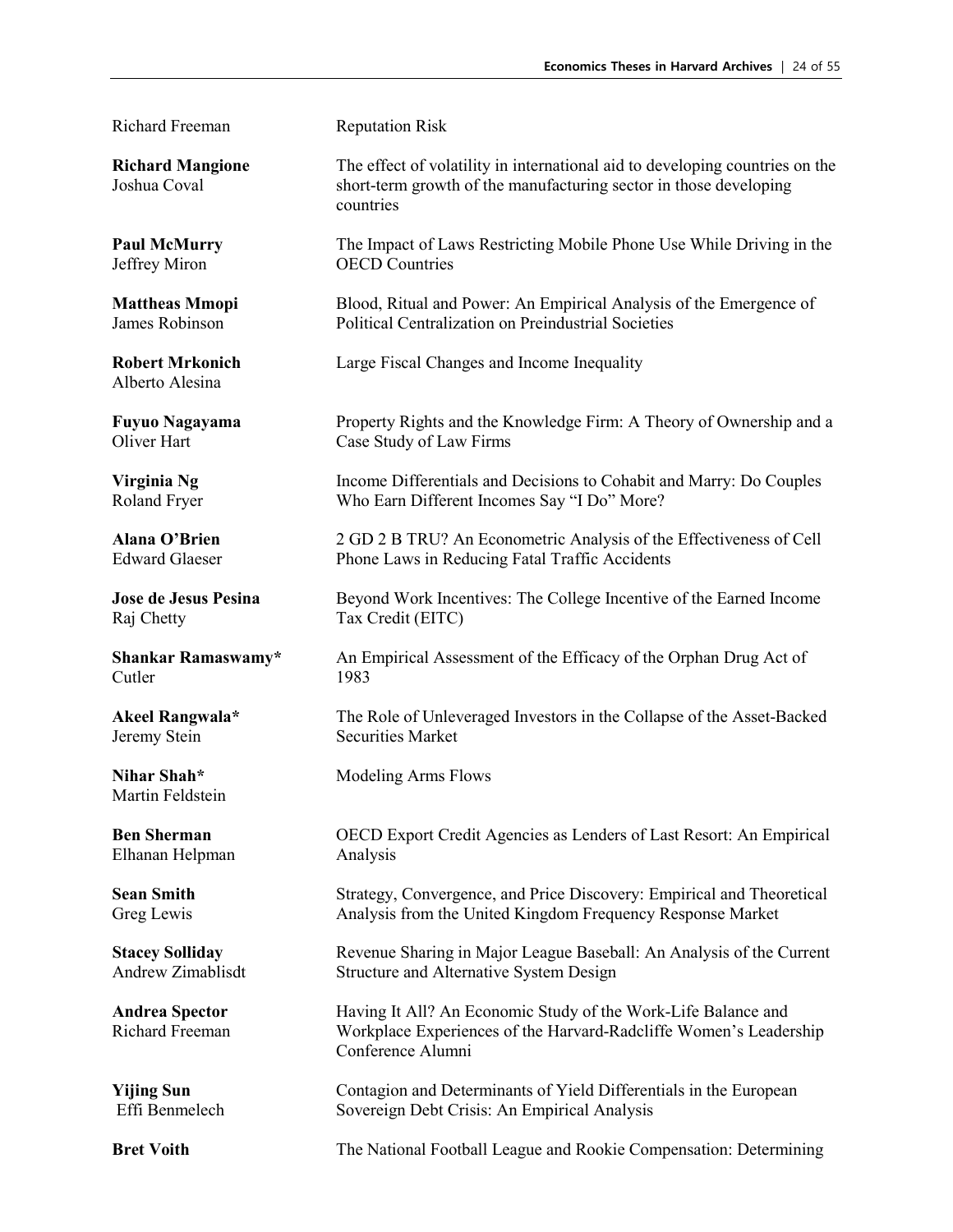| <b>Stanley Engerman</b>           | the Extent of Overcompensation to Top Draft Picks from 2006-2009       |
|-----------------------------------|------------------------------------------------------------------------|
| <b>Emily Wang</b><br>David Cutler | Price Differentials Among Hospitals in Massachusetts                   |
| <b>Caroline Wu</b>                | Modeling the Dynamics of a Growing Research Field: The Case of         |
| Richard Freeman                   | Nanotechnology                                                         |
| <b>Allen Yang</b>                 | Biases in Consumer Confidence Indexes: An Investigation and a          |
| Shleifer                          | Proposal for Improvement                                               |
| <b>Luci Yang</b>                  | Women, Children, and the Decision to Self-Employ: Evidence From the    |
| Claudia Goldin                    | National Longitudinal Survey of Youth 1979                             |
| Kareem Zaki*<br>David Cutler      | Man vs. Machine: Hospital Adoption of the da Vinci Surgical Robot      |
| <b>Feliz Zhang</b>                | Social Proof Advertising Influences on Investor Choice Under Financial |
| Malcolm Baker                     | Risk                                                                   |

| <b>Chioma Achebe</b>                                            | Wealth, Literacy, and Health Knowledge: An investigation of potential                                                    |
|-----------------------------------------------------------------|--------------------------------------------------------------------------------------------------------------------------|
| Joshua Goodman                                                  | pathways through which maternal education affects child diarrhea in Nigeria                                              |
| <b>Daniel Adler</b>                                             | For Love of the Game: How Baseball Players Respond to Contract                                                           |
| James Stock                                                     | Uncertainty                                                                                                              |
| <b>Udaibir Banga</b>                                            | Can investor-targeted advertising influence investors? An Empirical                                                      |
| Robin Greenwood                                                 | Analysis                                                                                                                 |
| <b>Arnold Patrick Behrer</b>                                    | Building in the Mountains: A hedonic analysis of the value of degraded                                                   |
| Imbens                                                          | mountain views using GIS modeling                                                                                        |
| <b>Clifford Beltzer</b>                                         | Criteria for Sovereign Debt Releief to Heavily Indebted Poor Countries:                                                  |
| Lakshmi Iyer                                                    | Policy Conditonality for Poverty Reduction and Crisis Prevention                                                         |
| <b>Mercedes Bent</b>                                            | How Prices and Preferences affect snack choice: Survey Evidence on Food                                                  |
| David Cutler                                                    | Choice in Dorchester Supermarkets                                                                                        |
| Alicia Beyer <sup>1</sup><br>Richard Caves/ Jennifer<br>Roberts | Why Do Corporations Sponsor Art Museum Exhibitions? A Cross-<br>Disciplinary Examination of Corporate Giving to the Arts |
| <b>David Biery</b>                                              | Disequilibrium in Global Trade: Detecting Market Power in International                                                  |
| Antras                                                          | <b>Commodities Trading</b>                                                                                               |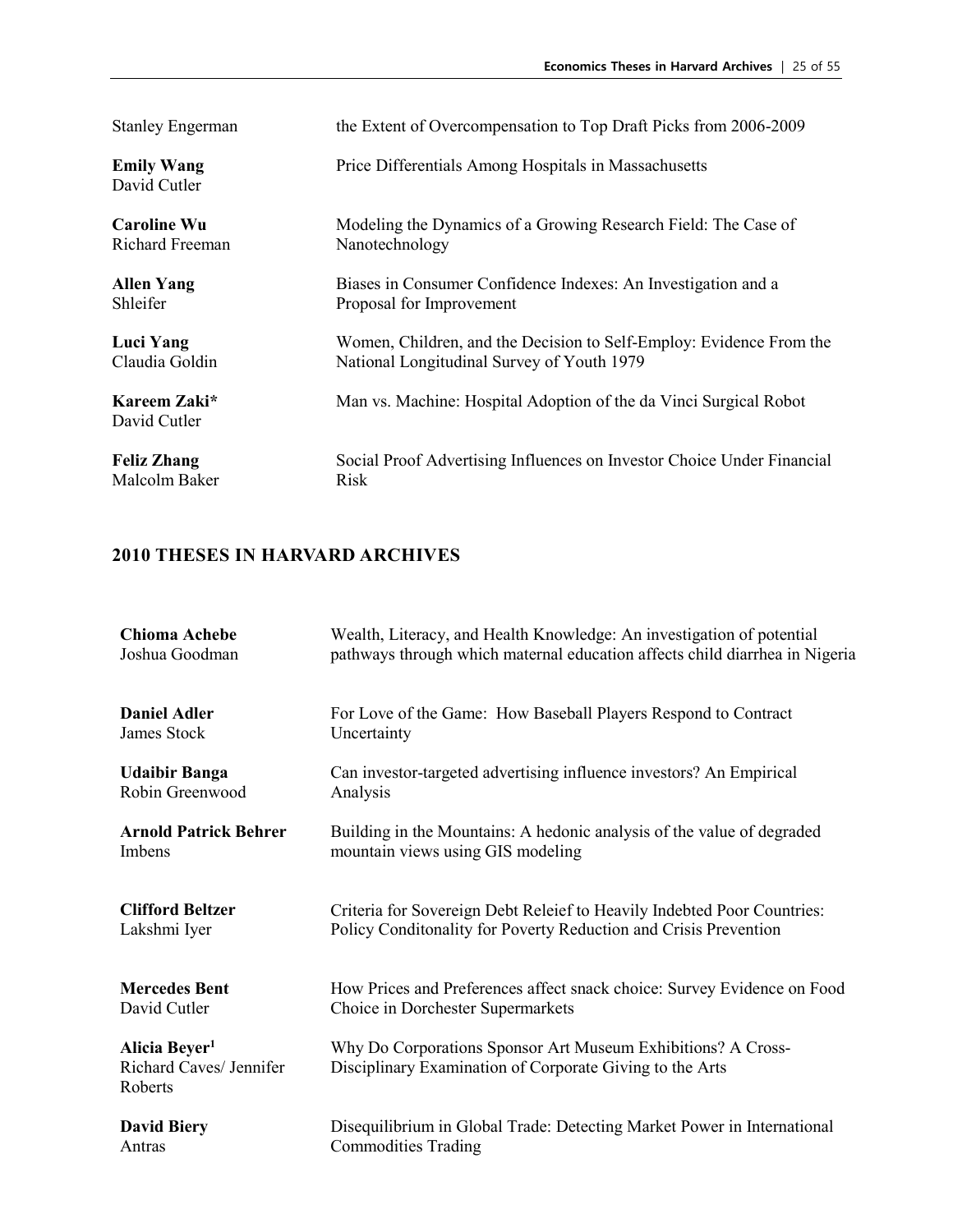| <b>Courtney Leigh Blair</b>               | Agriculture Policy and Food Security: Lessons from History and the 2007-   |
|-------------------------------------------|----------------------------------------------------------------------------|
| Num                                       | 08 Global Food Crisis                                                      |
| <b>Alexander Blank</b>                    | Disparities in Pregnancy-Related healthcare across Ethnic Groups in India: |
| Kremer                                    | An Empirical Analysis                                                      |
| <b>Stacey Carlson</b>                     | Macroeconomic Adjustment to the Real Shocks: Does the Exchange rate        |
| Rogoff                                    | Regime Matter?                                                             |
| <b>Amelia Chan</b>                        | Out with the Old, In with the New? The Effect of Macroeconomic             |
| <b>Brigette Madrian</b>                   | Experiences on Immigrant Investing Behavior                                |
| <b>Brian S. Chen</b>                      | Why is Quebec Poorer than Ontario? Evidence from Labour Markets on the     |
| James Robinson                            | Provincial Border in Ottawa-Gatineau                                       |
| Cindy Cheng <sup>2</sup><br>Ben Edelmen   | Deceptive Online Advertisements: A Field Study                             |
| <b>Maxwell Child</b><br>Miron             | Less is Greener: Fighting Emissions with Policy Cuts                       |
| Andrei Cristea*3                          | Private Equity and Organizational Changes: Evidence from Unsuccessful      |
| Josh Lerner                               | Leveraged Buyouts                                                          |
| <b>Philip Daniel</b>                      | Redistribution in the Land of Immigration: A Study of Immigration's Effect |
| Alberto Alesina                           | on Welfare in the United States                                            |
| <b>Michael Diodato</b><br>Susan Athey     | Survival of the Biddest: Bid Wars on eBay and How Sellers Can Respond      |
| David Escamilla*                          | Did Glass-Steagall's Repeal Leave Commercial Banks More Susceptible to     |
| Effi Benmelech                            | the 2007-2008 Financial Crisis?                                            |
| <b>Samantha Fang</b>                      | Democracy and Trade Liberalization: The Skill Bias in Developing           |
| James Robinson                            | Countries                                                                  |
| <b>Jonathan Greenstein</b><br>Fritz Foley | How Foreign Firms Cross-listed in the US opt-out of Legal Bonding          |
| Sarah Hinkfuss <sup>4</sup>               | The Role of the Informal Sector in Equitable water Distribution: A Case    |
| Alberto Alesina                           | Study of the Tanker market in Ayn al-Basha, Jordan                         |
| Phoebe Johnson-Black <sup>5</sup>         | An Empirical Analysis of MA Health Reform: Impact on Disparities and       |
| David Cutler                              | Preventable Emergency Department Visits                                    |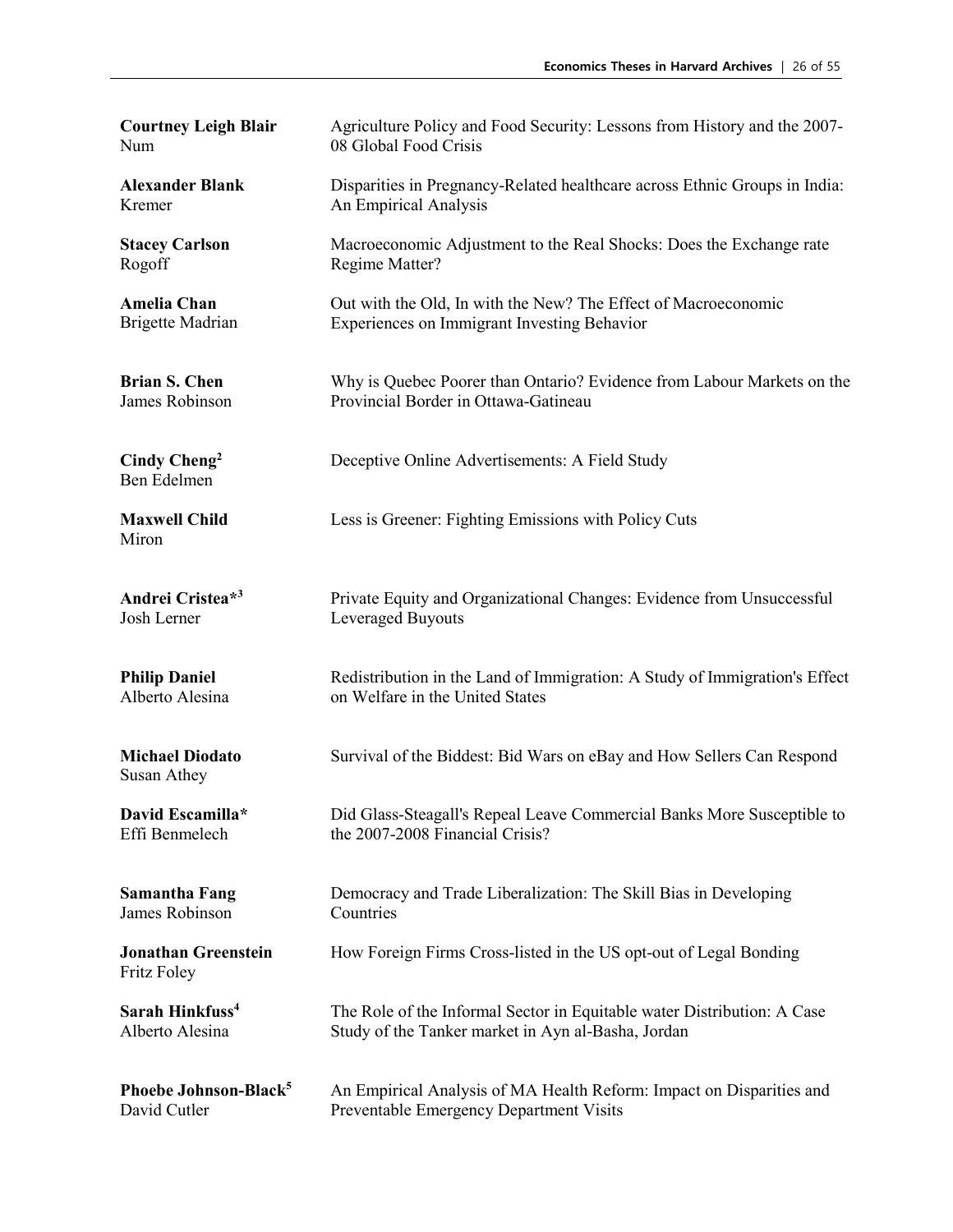|                                           | $\mathbf{1}$                                                                |
|-------------------------------------------|-----------------------------------------------------------------------------|
| <b>Grace Inbae Kim</b>                    | The effect of proximity to public and private health facilities on health   |
| Amitabh Chandra                           | outcomes: Examining the health care system in Udaipur District, India       |
| Natasa Kovacevik                          | Uncertainty and Impatience: The Effect of Reward Certainty on Delay         |
| David Laibson                             | Discounting in Rats                                                         |
| Ifedayo Kuye*<br>David Laibson            | To be or not to be Igbo? The Effect of Ethnic Identity on Inequity Aversion |
| <b>Alexander Lavoie</b>                   | Minimizing the Costs of Climate Change: Waxman-Markey Versus a              |
| Dale Jorgeson                             | Carbon Tax                                                                  |
| <b>Andrew Le</b>                          | Coming to America: The Effects of Immigration on Social Spending and its    |
| Alberto Alesina                           | Components                                                                  |
| <b>Matthew Lee</b><br>Alberto Alesina     | Immigrant Behavior: differences and Assimilation in Time Allocation         |
| <b>Eugene Lee</b><br>Chris Avery          | Advances on a Cumulative Prospect Theory Model of Casino Gambling           |
| <b>Yoon Jin Lee</b>                       | The Economic Impacts of Political Tension: An Event Study of North          |
| James Robinson                            | Korean Missile and Nuclear Tests                                            |
| <b>Elaine Liu</b>                         | Oh, Brother: The Effect of the Sex of the Oldest Sibling on Educational     |
| Joshua Goodman                            | Outcomes                                                                    |
| <b>Stephanie Lo</b>                       | Should the Fed Respond to House Prices? Augmentation and Optimization       |
| Ben Friedman                              | of the Taylor Rule                                                          |
| <b>Alexander Macquitty</b><br>Jerry Green | Bounded Instability in School Choice Matching Problems                      |
| <b>Kia McLeod</b><br>Joshua Goodman       | The Impact of Peer Advisors on Declaring a Science Major                    |
| <b>Dragos Michnea</b>                     | The Dynamics of Research and Development: Identifying the Effect of         |
| Philippe Aghion                           | Competition and Firm Size on Innovation Quality in High-Tech Industries     |
| <b>Sarah Moshary</b>                      | Overprovision of Benefits? An Investigation of Ownership Structure and      |
| Oliver Hart                               | Perquisite Consumption in Small Entrepreneurial Firms                       |

<span id="page-26-0"></span> <sup>1</sup> Joint Concentrator: Computer Science and Economics

<sup>3</sup> Joint Concentrator: Economics and Math

<sup>4</sup> Joint Concentrator: ESPP and Economics

<sup>5</sup> Joint Concentrator: Economics and HP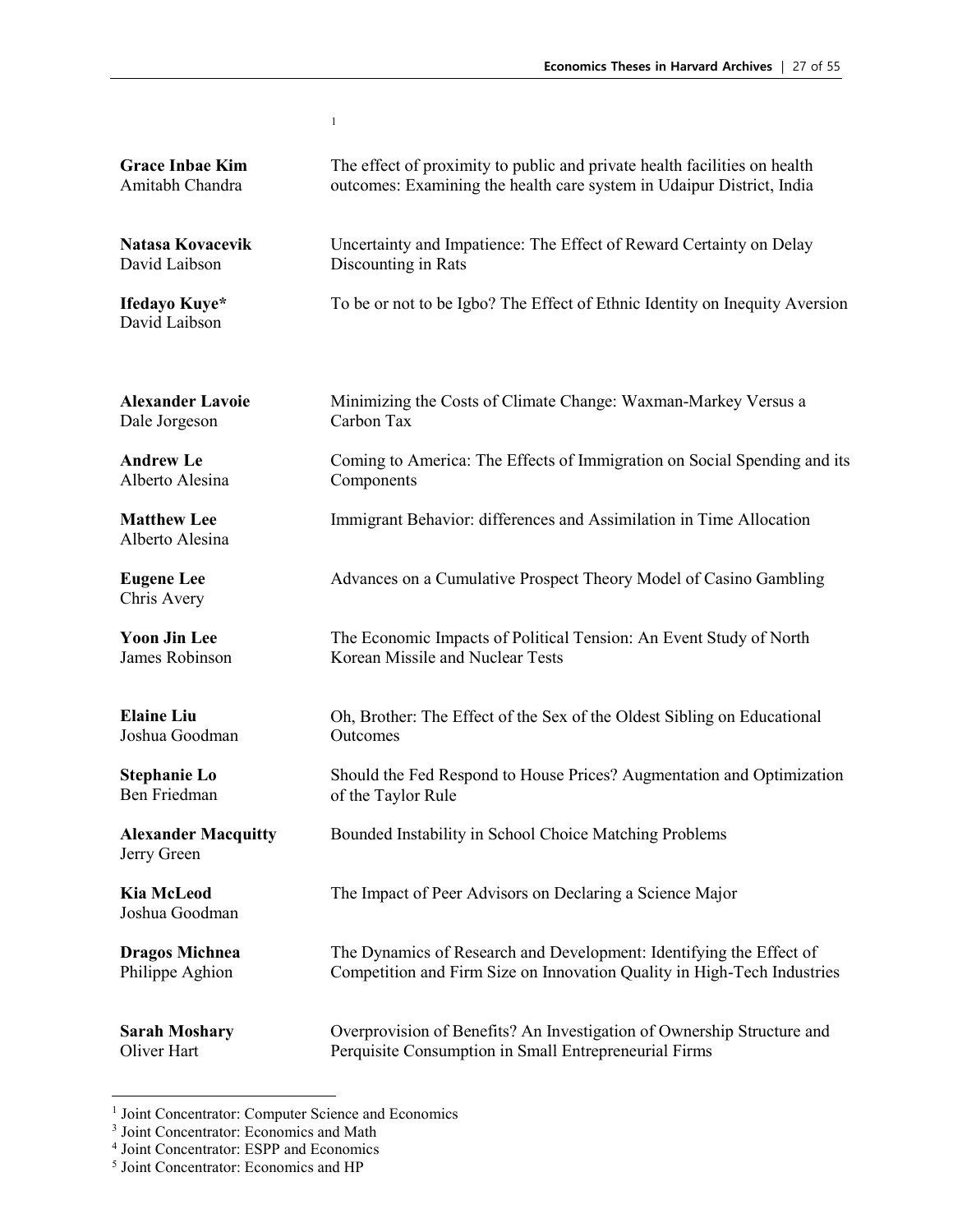| <b>Colin Motley</b>                     | The Commercial Paper Funding Facility: Impact, Efficacy, and What It Tells   |
|-----------------------------------------|------------------------------------------------------------------------------|
| Ben Friedman                            | Us About the Crisis in the Commercial Paper from 2007-2009                   |
| <b>Tariq Musa</b>                       | Islamic Banking and the Financial Crisis: Shariah Compliance and the Bank    |
| Chaney                                  | Stability in the Arab Gulf                                                   |
| <b>Andrew Okuyiga</b>                   | Macroeconomic Effects of Government Spending: An Empirical Study using       |
| Barro                                   | New Deal Expenditure Data, 1934-1939                                         |
| <b>Robert Parker</b>                    | Great News for the Green Economy: Theory and Empirical Evidence of the       |
| Chetty                                  | Effects of Sustainability Measures on the Price Elasticity of Demand for Oil |
| <b>Anthony Pino</b><br>Benjamin Edelman | Did the Internet Kill Magazines and Newspapers?                              |
| William Ruben*                          | Partisan Politics and the Distribution of Federal Funds: Evidence from the   |
| Raj Chetty                              | Obama Stimulus Package                                                       |
| Dimitrije Ruzic                         | The European Union and the Eurozone: Intra-industry Trade and Economic       |
| Alberto Alesina                         | Integration                                                                  |
| <b>Jacek Rycko</b>                      | Managerial Ownership and Firm Performance: Evidence from Reverse             |
| Josh Lerner                             | Leveraged Buyouts                                                            |
| <b>Jung Sakong</b>                      | Household Stock Market Participation and Portfolio Rebalancing: A            |
| John Campbell                           | Comparison of the U.S. and Korea                                             |
| <b>Tejas Sathian</b>                    | It's the Markets, Stupid: Investigating the Effects of Financial Crises on   |
| Rogoff                                  | Political Survival                                                           |
| <b>Tracey Shi</b>                       | The Risk-Return Tradeoff for Equities: Applying the MIDAS Approach to        |
| Luis Viceira                            | <b>Stock Portfolios</b>                                                      |
| <b>Meicheng Shi</b><br>Michael Norton   | How Categories Influence--not just inform-- Preferences and Choice           |
| Yurij Shteinbuk                         | The Impact of Ratings Agencies on Returns Volatility in Equity and Fixed     |
| Rustam Ibragimov                        | <b>Income Markets</b>                                                        |
| <b>Elvis Terigin</b><br>Marc Melitz     | Euro Aspirations: Will COMESA Currency Union Raise Incomes?                  |
| <b>Bishnu Thapa</b><br>Lakshmi Iyer     | The Effect of Fiscal Decentralization on Economic Growth in India            |
| Ria Tobaccowala                         | Law and Disorder: The Unintended Consequences of Three-Strike Laws on        |
| Larry Katz                              | Crime and Punishment in the United States                                    |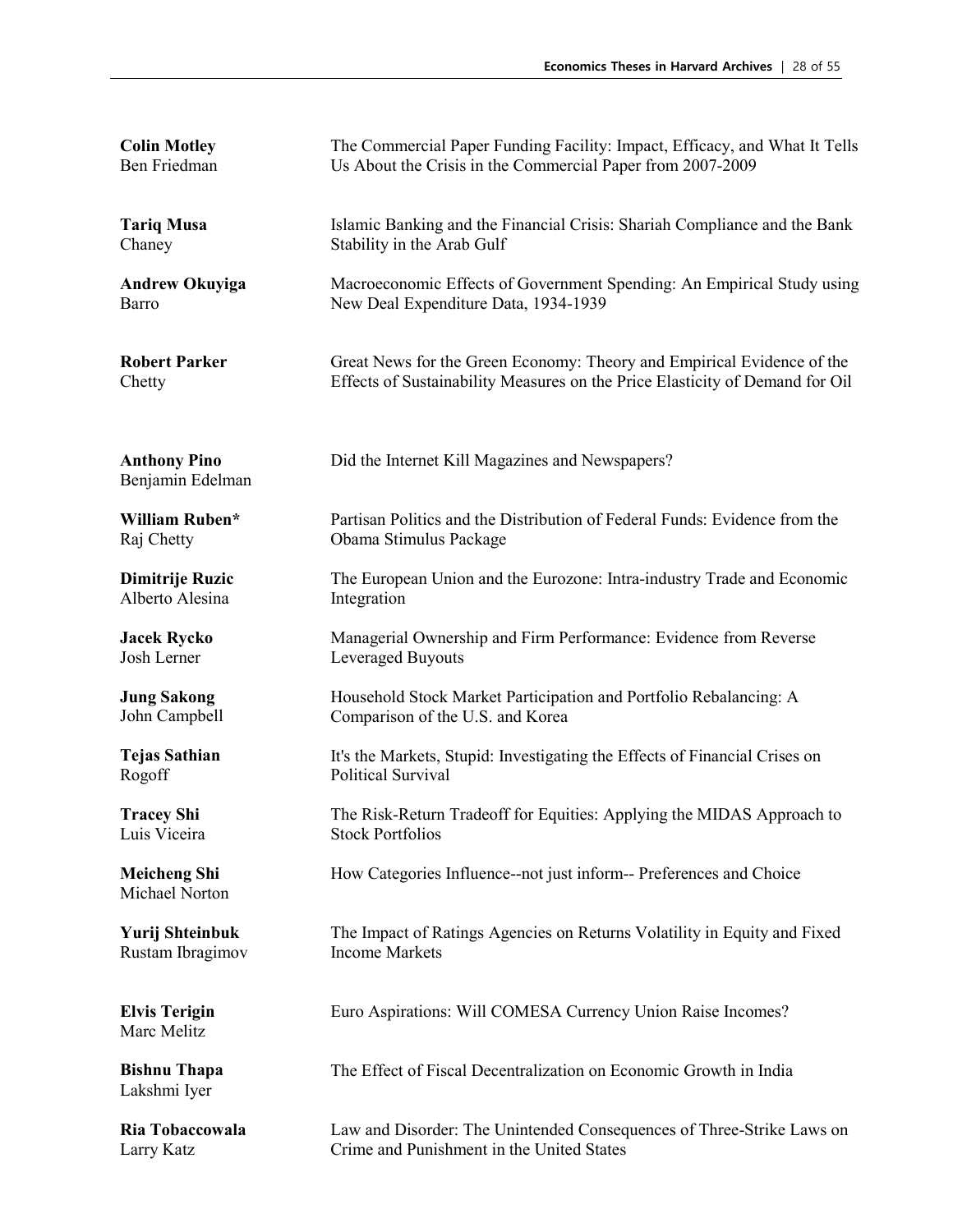| Hannah Trachtman*                                       | The Effects of Social Pressure on Charitable Giving: Evidence of Sorting in              |
|---------------------------------------------------------|------------------------------------------------------------------------------------------|
| Erzo Luttmer                                            | a Field Experiment                                                                       |
| Tarik Umar*                                             | Good news, bad news: Assessing the relation between management                           |
| Rustam Ibragimov                                        | ownership and sentiments                                                                 |
| <b>Kate Waldock</b><br>Miron                            | The Subtleties of Induced Demand: Evidence from Boston's Big Dig                         |
| <b>Allison Wheeler</b><br>David Cutler                  | The Impact of genetics on response to minimum legal drinking age policy                  |
| <b>James Wilsterman</b>                                 | Impaired Alcohol Control policy: Minimum Legal Purchasing Ages and                       |
| <b>Jeff Miron</b>                                       | Youth Traffic Fatalities in the OECD Countries                                           |
| Wannawiruch<br>Wiruchnipawan<br><b>Brigitte Madrian</b> | The de-biasing effect of bicultural Priming on racial discrimination in labor<br>markets |
| <b>Christopher Wu</b>                                   | Credit Cycles: Leading Indicators of Financial, Currency, and Economic                   |
| Ken Rogoff                                              | Crises                                                                                   |
| <b>Anna Zhang</b><br>Efraim Benmelech                   | Forced out: The Personal Costs of Managerial Failure                                     |
| <b>Yifan Zhang</b>                                      | Do Foreign Dollars Discourage Domestic Entrepreneurship? FDI's Effect                    |
| Felix Oberholzer                                        | on Small Businesses in China                                                             |
| <b>Ting Zhang</b><br>Tomasz Strzalecki                  | The Effect of Fear on Ambiguity Aversion                                                 |
| <b>Yuan Zhu</b>                                         | Cross-Country Neighborhood Effect: Do Countries Benefit from Rich                        |
| Robert Barro                                            | Neighboors?                                                                              |

| <b>John Samuel Abbott</b> | Uncovering the Utility of Videogames: A Multiplatform Empirical Analysis  |
|---------------------------|---------------------------------------------------------------------------|
| Ulrich Doraszelski        | <b>Using Game Review Scores</b>                                           |
| Sergali Adilbekov         | A Study of the Correlation between Executive Compensation and Company     |
| Jordan Siegel             | Performance                                                               |
| Ning Ai                   | Optimal Network Structure and Equilibrium Strategy for Network Collective |
| Markus Mobius             | Cooperation                                                               |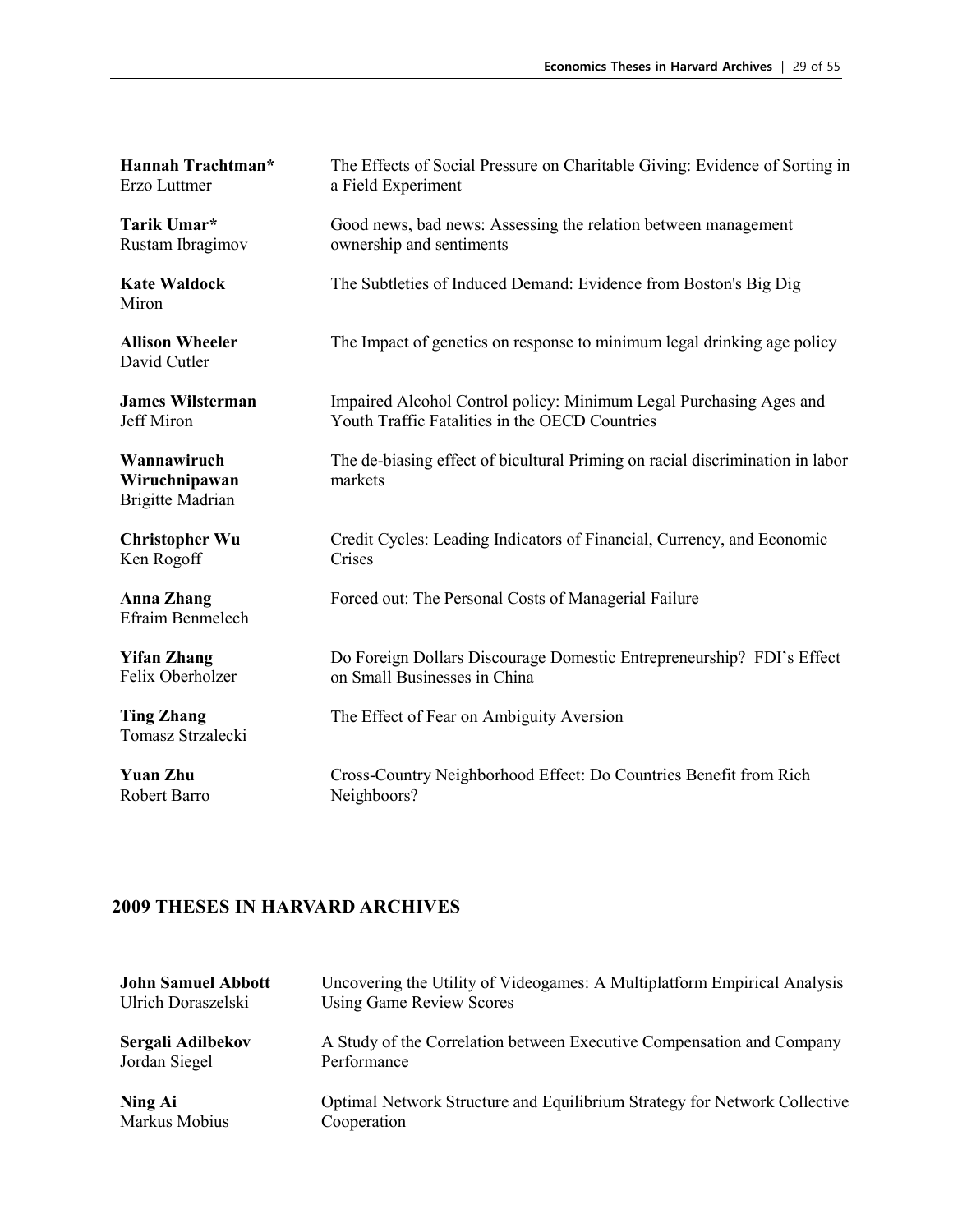| Titan Alon <sup>1</sup>                                    | State of Business: Institutional Analysis and the Determinants of Chinese                                      |
|------------------------------------------------------------|----------------------------------------------------------------------------------------------------------------|
| <b>Richard Caves</b>                                       | <b>OFDI</b>                                                                                                    |
| <b>Kelly Alverson</b>                                      | Deconstructing the Mortgage Meltdown: The Role of Adjustable Rate                                              |
| Martin Feldstein                                           | Mortgages in Foreclosures                                                                                      |
| <b>Seema Amble</b><br>Richard Freeman                      | Coping with Illness and Death                                                                                  |
| <b>Clara Anderson</b>                                      | Who Moves Preferences and Why? Quantifying Social Influence in an                                              |
| Susan Athey                                                | <b>Experiment Involving Harvard Undergraduates</b>                                                             |
| <b>Anna Katherne Barnett-</b><br>Hart*<br>Efraim Benmelech | The Story of the CDO Market Meltdown: An Empirical Analysis                                                    |
| <b>Natalie Bau</b><br>Michael Kremer                       | Determinants of Health Insurance Utilization in Rural Karnataka                                                |
| Julia Inge Bertelsmann<br>Kenneth Rogoff                   | Barro Meets Laibson In The Tax-Smoothing Model                                                                 |
| Shubha Lakshmi Bhat                                        | Element of Survival: Isolating the Causal Effect of Access to Iodized Salt on                                  |
| Erica Field                                                | Child Health in India                                                                                          |
| <b>Andrea Blankmeyer</b><br>Nathan Nunn/ Michael<br>Szonyi | Does China Favor Autocracies in Trade? The Effect of Regime Similarity on<br><b>Dyadic Trade Relationships</b> |
| <b>Roxannae Bras</b>                                       | Is Counterinsurgency the Graduate Level of Warfare? Evidence from                                              |
| Martin Feldstein                                           | Commanders in Operation Iraqi Freedom                                                                          |
| <b>Neel Butala</b><br>Erica Field                          | The Health Impact of Slum Upgrading in Ahmedabad, India                                                        |
| Kedamai Fisseha <sup>2</sup>                               | Linguistic Discrimination: Accent Perception in the Boston Apartment Rental                                    |
| Larry Katz                                                 | Market                                                                                                         |
| <b>Matthew Fleck</b>                                       | The Value of Talking: An Empirical Study of the Influence of Social Effects                                    |
| Markus Mobius                                              | on Valuation Formation in a Social Network                                                                     |
| <b>Trevor Frankel</b><br>Greg Lewis                        | A Market of Lemons?: Adverse Selection in EBay Motors Auctions                                                 |
| <b>Peter Ganong</b>                                        | Reviving Rehabilitation: The Effects of Prison on Released Offenders in                                        |
| Larry Katz                                                 | Georgia                                                                                                        |

<span id="page-29-0"></span><sup>&</sup>lt;sup>1</sup> Joint Concentrator: Economics and Math

<span id="page-29-1"></span><sup>2</sup> Joint Concentrator: Economics and AAAS

<sup>3</sup> Joint Concentrator: Economics and Music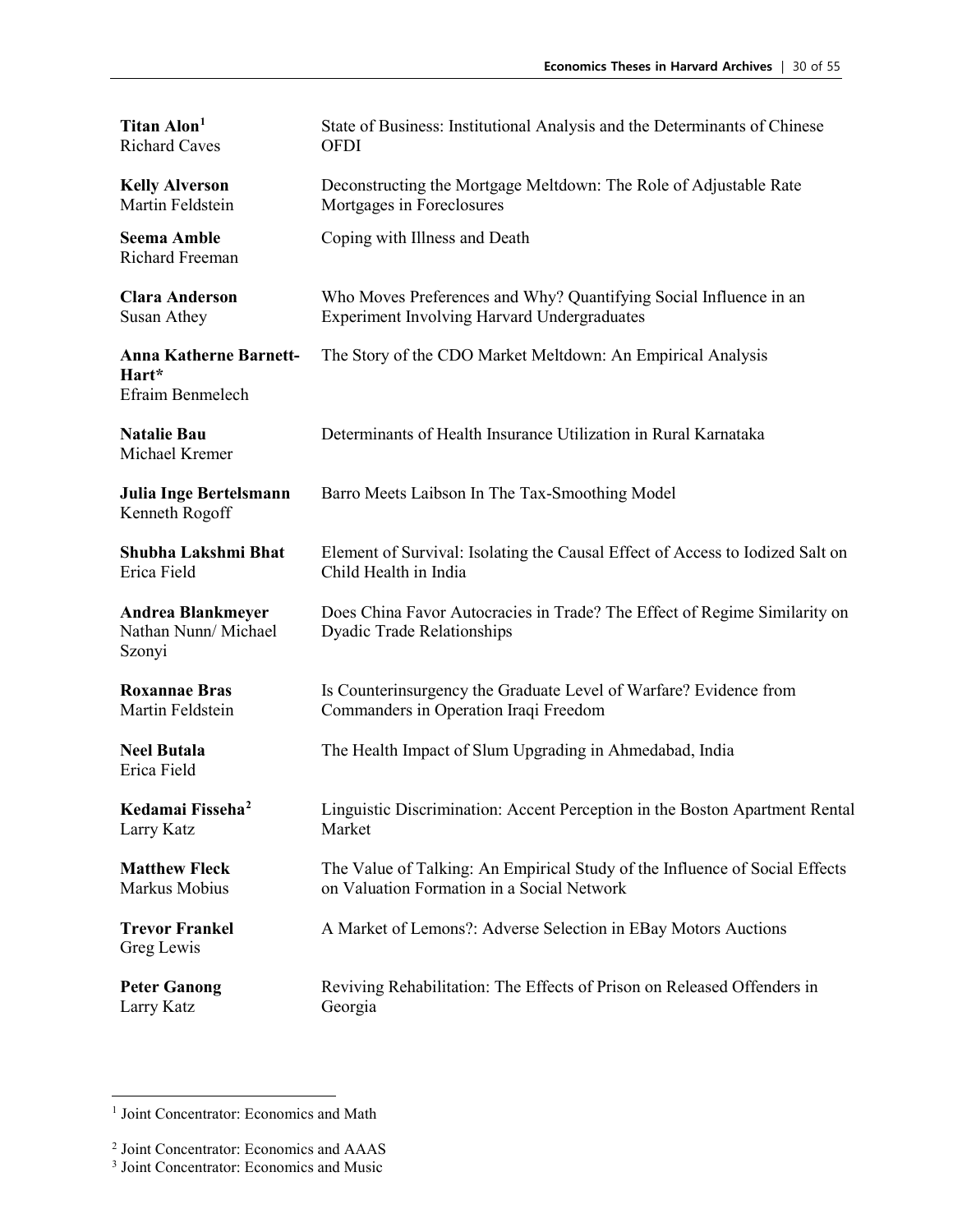| <b>Kyle Gibler</b>                        | Worth the Cost: A Cost-Effectiveness Analysis of Short-term Clopidogrel                                                                                                                                   |
|-------------------------------------------|-----------------------------------------------------------------------------------------------------------------------------------------------------------------------------------------------------------|
| Haiden Huskamp                            | Therapy for Patients with the Most Severe Type of Heart Attack                                                                                                                                            |
| <b>Meaghan Graul</b><br>Richard Freeman   | Misplaced Faith? An Empirical Analysis of the Effects and Implications of<br>Government Funding of Religious Nonprofit Human Service Organizations<br>under Charitable Choice and Faith-Based Initiatives |
| <b>Adam Hallowell</b><br>Jacob Gersen     | Colleagues and Context: Dissent Rates on the United States Courts of Appeals                                                                                                                              |
| Katherine Hill <sup>3</sup>               | Copyright as an Incentive for Musical Creation: An Examination of the Effects                                                                                                                             |
| <b>Richard Caves</b>                      | of Copyright Law Changes on Registrations, 1978-2006                                                                                                                                                      |
| <b>Nicholas Huber</b>                     | The End of No Income, No Assets, No Problem: An Empirical Analysis of                                                                                                                                     |
| John Campbell                             | Subprime Mortgage Underwriting Standards during the Credit Crunch                                                                                                                                         |
| <b>Tina Hwa</b>                           | The Impact of No Child Left Behind on Teacher Quality: Evidence from North                                                                                                                                |
| Claudia Goldin                            | Carolina                                                                                                                                                                                                  |
| June Hwang*                               | MIT or Tsinghua? A Panel Data Analysis of the Determinants of Domestic                                                                                                                                    |
| Richard Freeman                           | Higher Education and International Student Mobility                                                                                                                                                       |
| <b>Andrew Krumholz</b>                    | Best Buys in Tight Times: Mergers and Acquisitions of Financially                                                                                                                                         |
| Robin Greenwood                           | <b>Constrained Firms</b>                                                                                                                                                                                  |
| <b>Andrew Lai</b>                         | How Do Hurricanes Impact Housing Markets? A Study of Hedonic Housing                                                                                                                                      |
| Martin Weitzman                           | prices in the U.S. Southeast                                                                                                                                                                              |
| <b>Tracy Li</b>                           | Assigning Extra-Credit: The Impact of Urban Microcredit on Parental                                                                                                                                       |
| Erica Field                               | Investment in Education                                                                                                                                                                                   |
| <b>Michael Libert</b><br>Erich Muehlegger | 9/11 Travel Patterns: An Analysis of Air Travel and the Impact of Dread Risk                                                                                                                              |
| <b>Madeline Lissner</b>                   | Prices in Retrospect: Effects of Museum Retrospective Exhibitions on Painting                                                                                                                             |
| Richard Freeman                           | Prices at Auction 1983-2008                                                                                                                                                                               |
| <b>Joseph Luna</b><br><b>Robert Bates</b> | Play Your Cards Wisely: Revisiting Situational Ethnicity in Ghana                                                                                                                                         |
| <b>Alexander Marcus</b>                   | Stale Prices or Investor Psychology? An Investigation of the Opening of the                                                                                                                               |
| Jeremy Stein                              | Tokyo Stock Exchange                                                                                                                                                                                      |
| <b>Stephen Travis May</b>                 | Understanding Elections: Measuring Electoral Determinants with Electronic                                                                                                                                 |
| Yiling Chen                               | <b>Prediction Markets</b>                                                                                                                                                                                 |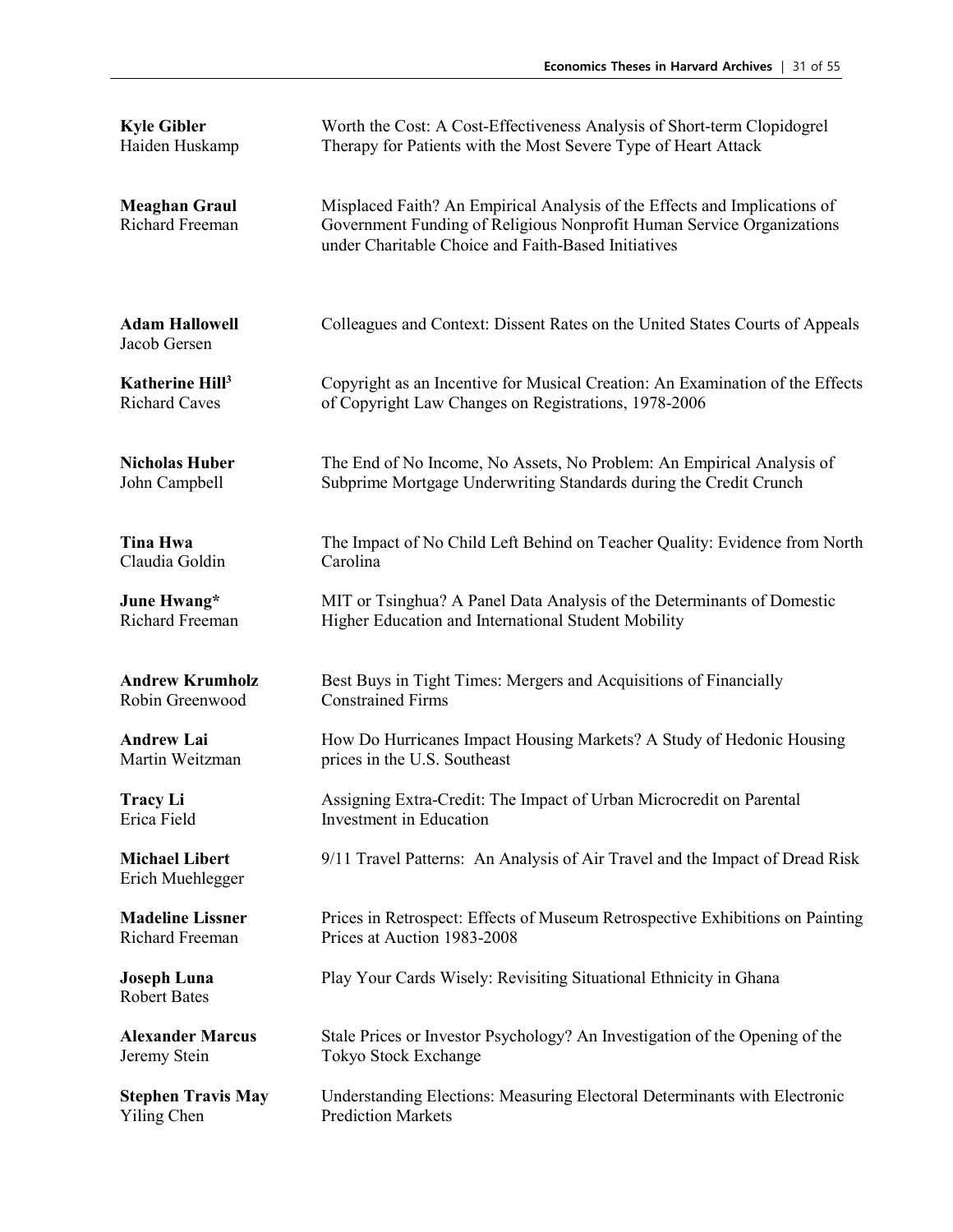| <b>Cyrus Mossavar-</b><br>Rahmani<br>Eric Chaney | Social Capital in Spain: Echos from the Reconquista                         |
|--------------------------------------------------|-----------------------------------------------------------------------------|
| <b>Jefferey Nathan</b>                           | Entertaining Violence? The Impact of Childhood Television Exposure on       |
| Lawrence Katz                                    | Crime                                                                       |
| <b>Thomas O'Connell</b><br>Richard Vietor        | Rational Expectations: An Analysis of Consumer Valuation of Fuel Savings    |
| <b>Won Hee Park</b><br>Michael Kremer            | Adverse Selection and Moral Hazard in Health Insurance in Vietnam           |
| <b>Charles Redlick*</b>                          | Average Marginal Tax Rates in the United States: A New Empirical Study of   |
| Robert Barro                                     | their Predictability and Macroeconomic Effects, 1913-2006                   |
| <b>Matt Romanczuk</b><br>James Stock             | Baseball's Juiced Era: Steroids, Swinging for Fences, or Both?              |
| Benjamin Schoefer*<br>Andrei Shleifer            | Regulation and Taxation: A Complementarity                                  |
| <b>Elyse Schoenfeld</b>                          | Exchanging Vows, Exchanging Political Affiliation: The Spousal Effect on    |
| Claudia Goldin                                   | Party Identification                                                        |
| Prithvi Shankar<br>Erica Field                   | Family Matters: Sibling Spillovers in Rural Mexico                          |
| Diana Siu <sup>4</sup>                           | A Home of My Own: An Empirical Analysis of Parental Homeownership and       |
| Erzo Luttmer                                     | <b>Youth Educational Outcomes</b>                                           |
| <b>Zachary Smith</b>                             | Risk Segmentation in the Health Insurance Market Associated with the Spread |
| Meredith Rosenthal                               | of CDHPs: Simulations with Policy Applications                              |
| <b>John James Snidow*</b>                        | Rich Country, Rich Land, Poor People: The Effeect of Coal Endowment on      |
| Nathan Nunn                                      | Income and Local Institutions Within the United States                      |
| <b>Christopher Sullivan</b>                      | Determinants of Entry in Online Used Car Auctions: The Effect of Auction    |
| Greg Lewis                                       | Characteristics on the Probability of Entering Auctions on eBay Motors      |
| Dan Svirsky<br>Alvin Roth                        | Money is No Object: Endowment Effect Behavior for Trade Goods               |

<span id="page-31-0"></span> <sup>4</sup> Joint Concentrator: Economics and Math

<sup>5</sup> Joint Concentrator: Economics and Statistics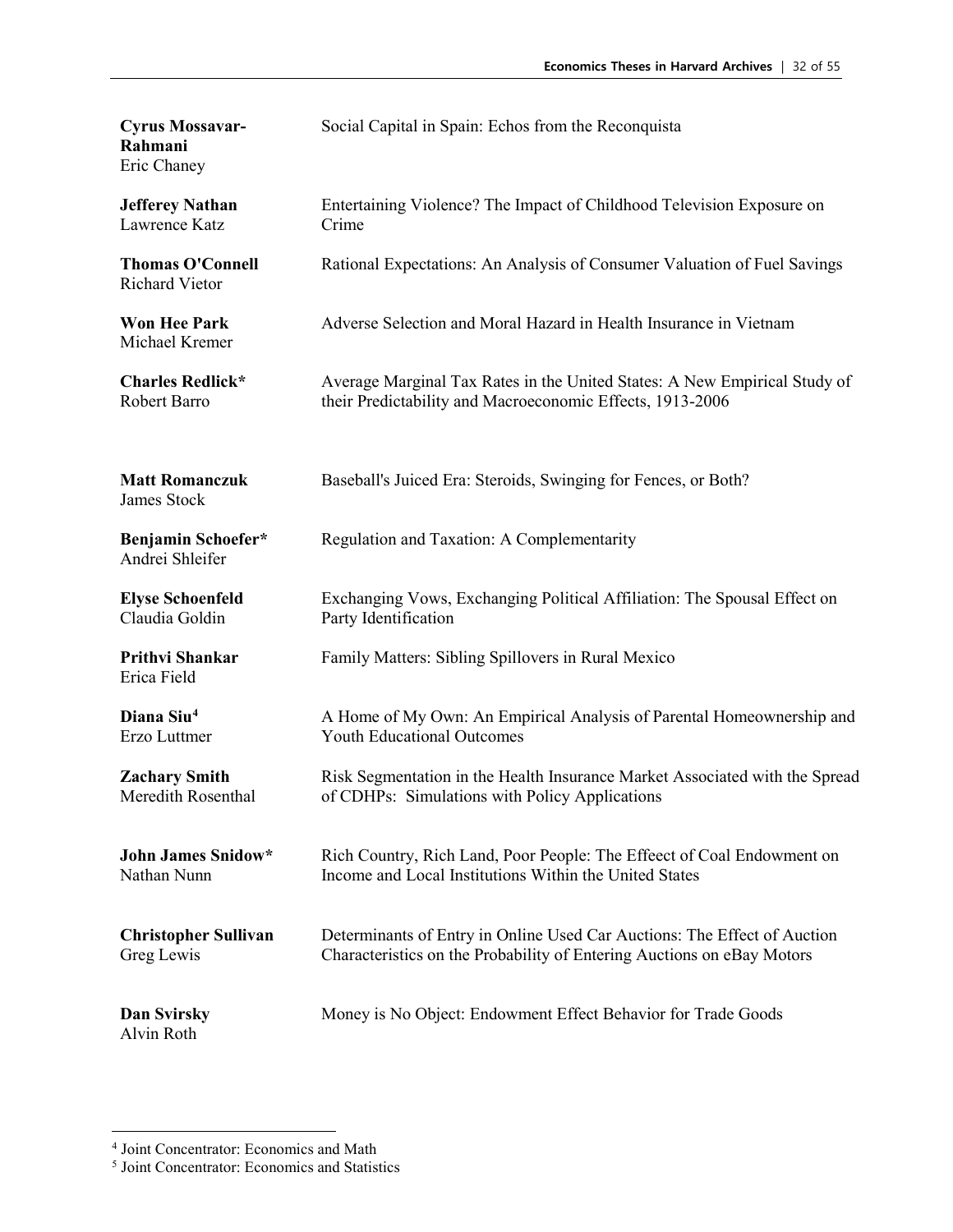| <b>Allison Turbiville</b>                         | The Effects of Mixed-Ethnicity Adoption and Adoptive Environments on    |
|---------------------------------------------------|-------------------------------------------------------------------------|
| Claudia Goldin                                    | <b>Adoptee Outcomes</b>                                                 |
| <b>Ryan Walsh</b>                                 | Age as a Handicap? An Analysis of Earnings, Human Capital, and Decision |
| James Stock                                       | Making in Professional Golf                                             |
| Nicholas Wells <sup>5</sup><br>Ulrich Doraszelski | Neural Network Learning in a Cournot Duopoly                            |
| <b>Eleanor Wilking</b>                            | "Of Which Countries Are Made": An Analysis of the Effects of Married    |
| Claudia Goldin                                    | Women's Property Laws on Settlement in the Western Frontier             |
| <b>John Wilson</b>                                | An Econometric Look at the United States Temperature Record Using the   |
| Jeffrey Miron                                     | United States Historical Climatology Network                            |
| <b>Chalres Yin</b>                                | The Effects of Bank Capital Regulation: An Analysis of the Bank Lending |
| Malcolm Baker                                     | Channel and Small Medium Enterprises in China                           |
| <b>Yuxuan Zhuang</b>                              | Beyond Morality: An Empirical Analysis of Socially Responsible Mutual   |
| Richard Freeman                                   | Funds                                                                   |
| <b>Jan Zilinsky</b><br>Kenneth Rogoff             | Understanding Sovereign Wealth Funds                                    |

| <b>Blaen Abraham</b>                                                      | From Farm to Market: Agricultural Commercialization and Productivity              |
|---------------------------------------------------------------------------|-----------------------------------------------------------------------------------|
| Ray Goldberg                                                              | in Ethiopia                                                                       |
| Andreea Akerele <sup>1</sup><br>Richard Freeman/<br><b>Timothy Colton</b> | The Effect of Government Policy on Roma (Gypsy) Welfare: Evidence<br>from Romania |
| <b>Petros Andreou</b>                                                     | Correlation of Real Estate and Stock Returns in Financial Centers: Unlike         |
| Ryan Taliaferro                                                           | any other?                                                                        |
| <b>Chethan Bachiredd</b>                                                  | Credit in Times of Crisis: An Examination of the Impact of Microcredit            |
| Rohini Pande                                                              | During the Indonesian Financial Crisis                                            |
| <b>Chaz Beasly</b>                                                        | Bad Apples? The Effect of Alternative Education on Test Scores in North           |
| Fryer                                                                     | Carolina                                                                          |
| <b>Eric Belz</b>                                                          | A New Cartel in the Pipeline: The Possibilities, Economics and National           |
| Feldstein                                                                 | Security Implications of a Natural Gas Cartel                                     |
| <b>Eric Bodnar</b>                                                        | Bondholder Losses in Leveraged Buyouts: The New Wave                              |

<span id="page-32-0"></span><sup>1</sup> Joint Concentrator: economics and government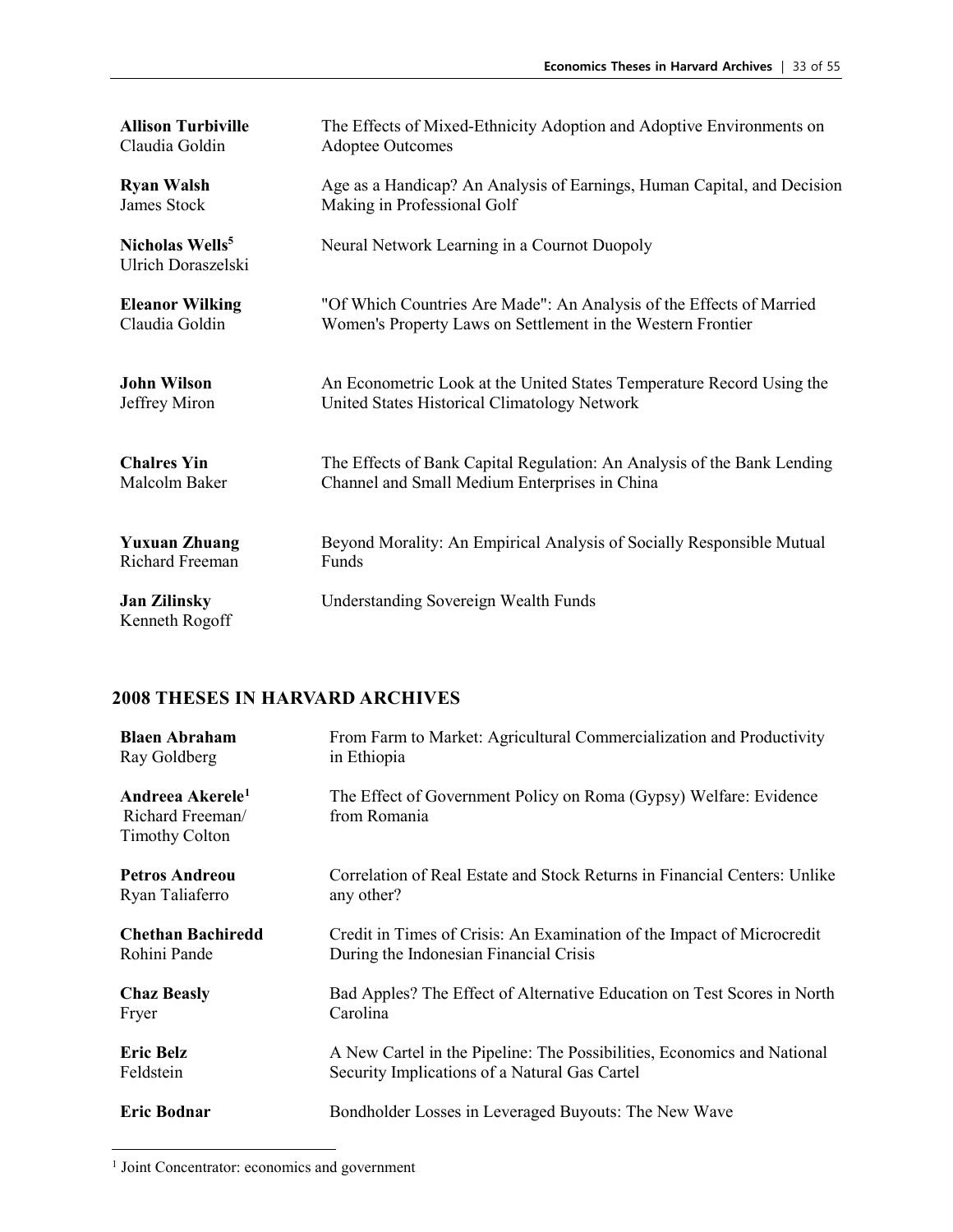#### Efraim Benmelech

**Robert Cecot\*** Mullainathan

Paola Giuliano

**Daniel Chen** Ed Glaeser

**Connie Chen** Michael Kremer

**Rika Christanto** Robert Barro

**Ryan Darnell** Dan Bergstresser

**Deanna Dong** Richard Freeman

**Patrick Griffin** Efraim Benmelech

**Gretchen Guo** Meredith Rosenthal

**Chicki Gupta** Frank

**Parag Gupta** Efraim Benmelech

**Adam Guren\*** Larry Katz

**Yinliang He** Oliver Hart

**Jack Hsiao** Jorgenson

Martimer

**Eric Kouskalis\*2**  Mary Brinton/ Kremer

**James Kwok** Richard Freeman

People Helping (White) People: Evidence of Racial Discrimination in Peer-to-Peer Lending **Ieva Chaleckyte** Does Cooperation Result in Better Innovation Outcomes The Pricing Dynamics of Residential Amenities: A Hedonic Approach To The Manhattan Residential Real Estate Market Who Becomes a Sex Worker? Participation and Return to Transactional Sex in Kenya In the Eye of the Beholder: The Sources of Systematic Bias in Perceptions of Corruption Evaluating Short-Term Incentives and Managerial Behavior Compensation: Evidence from the Executive Compensation Data Outcasts in Chna's Urban Labor Market: A Comparison of Wages and Fringe Benefits Between Rural Migrants and City Residents Analyzing the Market's Reaction to Activism: A Study of Non-Target Portfolio Returns Cluttering the Health Care Landscape: Location Determinants of Retail Clinics Country of First Global Launch: The Effects of Economic, Regulatory, and Competitive Factors on a Pharmaceutical's Drug Launch Decision Winning on and Off the Field: The Advertising Effect of Universities' Athletic Success on Incoming Applications The Marriage Market Returns to College Equity Buddenbrooks Revisited: The Performance of Family Firms in Germany Informational Prices in Closed End Funds: A Study of Fund Discount Convergence with Cointegration Adam Kapor **Queing and Novelty Effects in Consumer Demand** The Introduction of Technology to South African and Namibian Schools

Why Do They Leave Canada? An Analysis of the Return Migration Behavior of International Immigrants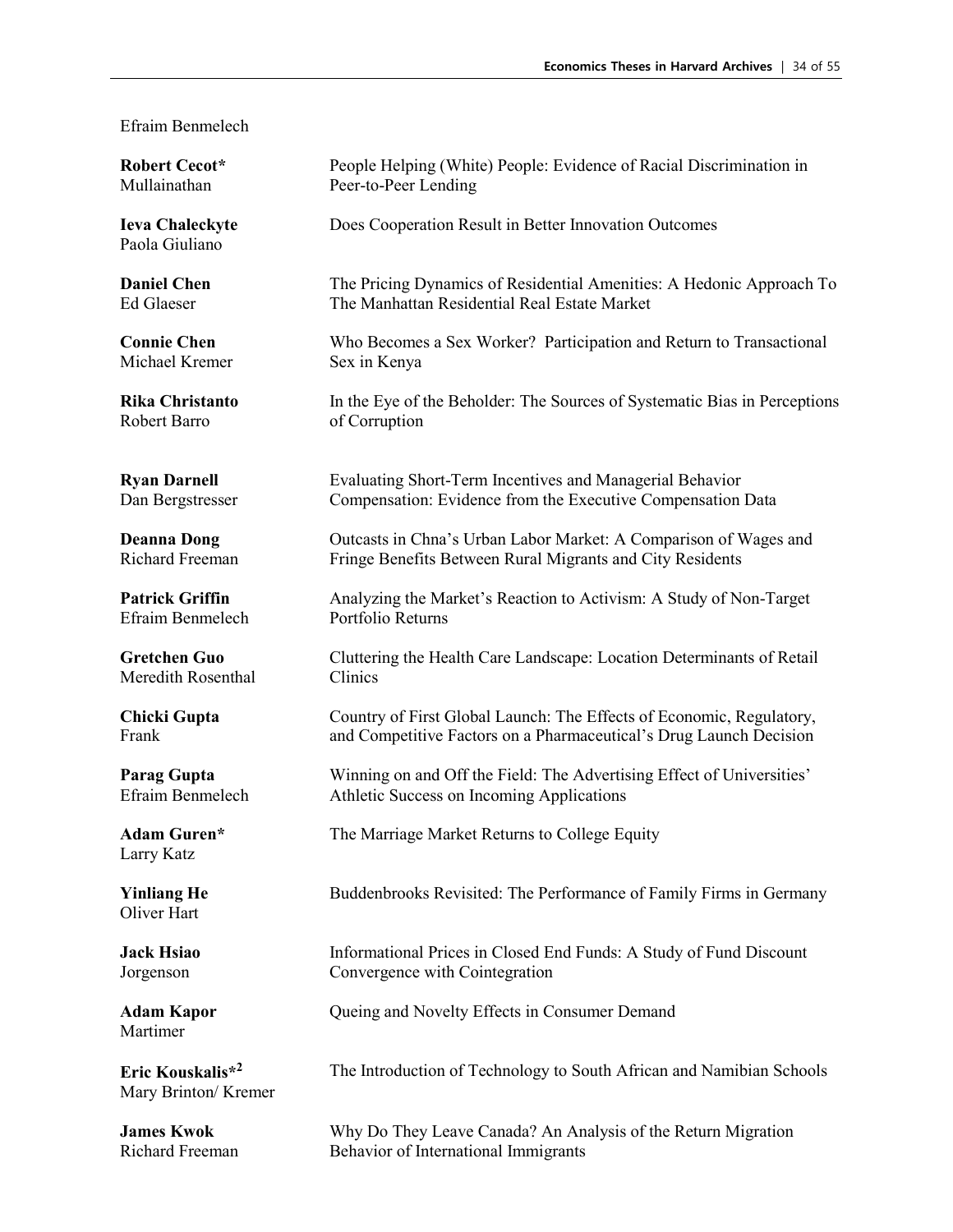**Stephanie Kwong** Robin Greenwood Does Activism at Heinz Spill Over to Campbell Soup? Shareholder Activism and its Effect on Peer Firm Stock Returns **Hyun Lee** Alberto Alesina Determinants of Social Expenditure: Power of Ethnic Antipathy versus Power of the Family **Jonathan Lee\*** David Laibson Investigating the Labor Supply Implications of Kahneman's Peak-End Rule **Steven Leung[2](#page-34-0)** Auraham Ebenstein The Search for China's Missing Women: Old Age Security and the Mitigating Effects of Rural Pension Programs **Yiran Michelle Li** David Bloom Pathogens and Passports: The Effect of Infectious Disease on International Tourist Arrivals **Michael Love** Larry Katz Learning to Battle the Legacy? The Impact of Education Quality on Employment Outcomes of Young Adults in South Africa **Yao Lu** Claudia Goldin Do Chinese Women Really Hold Up Half the Sky? The Gender Earnings Gap in Urban China, 1988-2002 **Ravi Metha** Miron Comparing the Social Costs of Waste Management: The Role of Emissions in a Cost-Benefit Analysis of Recycling Versus Landfilling **Elizabeth Ndor** Nathan Nunn From Historical Participation in Subsistence Economies to Today's Labor Force Participation and Literacy Gender Gaps: An Analysis of Women's Economic Role Across the World **Eiko Okamoto** Ulrich Doraszelski Snipers and Jumpers in eBay Motors: Do Early Bids Matter? **Elisa Olivieri** Claudia Goldin The Impact of the Earned Income Tax Credit on the Educational Investments of Single Mothers **Taylor Owings** Sendhil Mullainathan Making Good Grades Scarce: The Effect of Classroom Competition on Student Effort and Performance **Alex Radu** Effrain Benmelech Discrimination in the Housing Market: Bargaining Power and its **Determinants Reed Rayman** War and Economic Development Andrei Shleifer **Brian Rose** Ellen Meara A Poison Pill? Explanations for Black/White Differentials in the Prevalence of Severe Hypertension from the Medicare Current Beneficiary Survey

<span id="page-34-0"></span> $\frac{1}{2}$ <sup>2</sup>Joint concentrator: social studies and economics

<sup>2</sup> Joint concentrator: economics and east Asian studies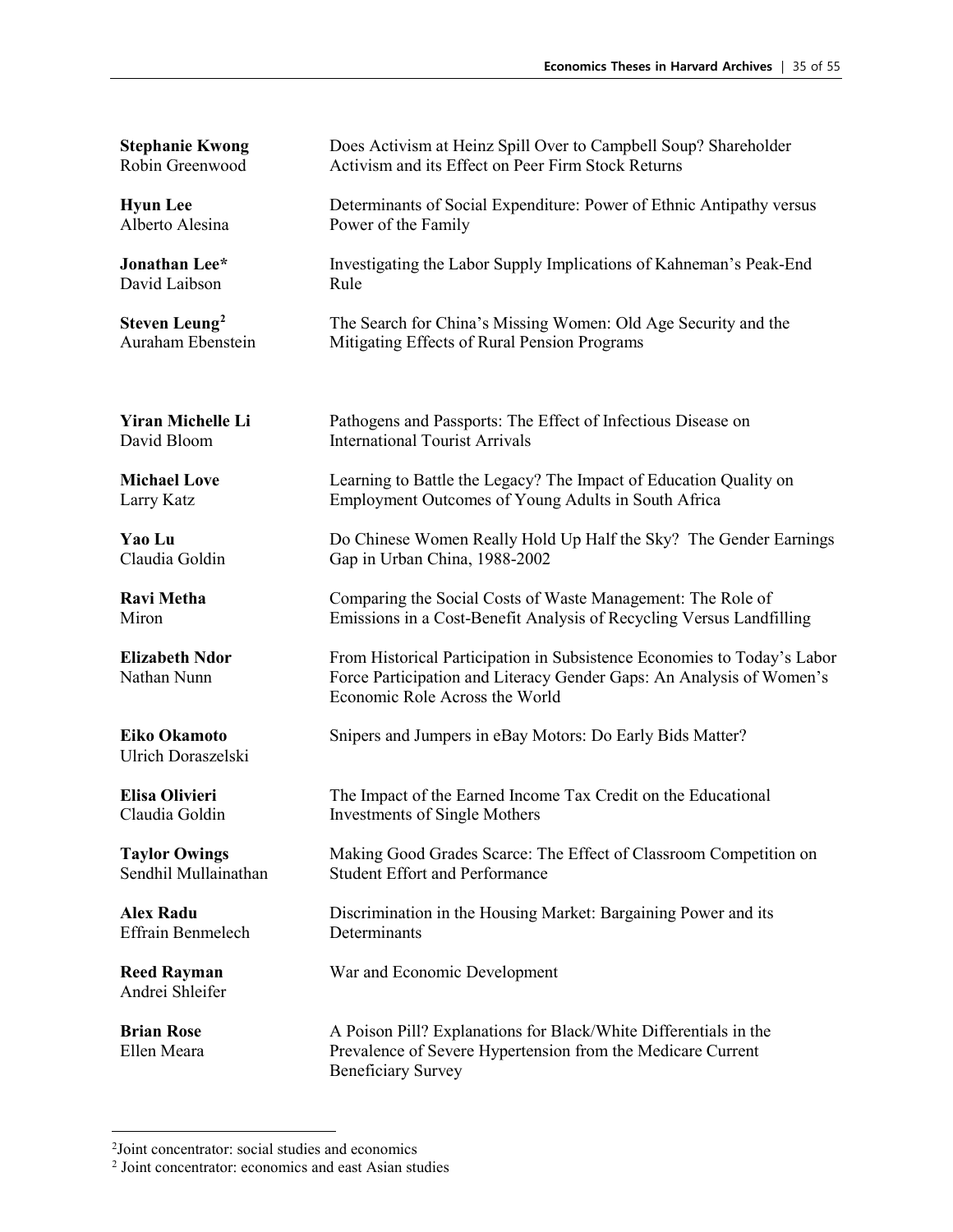Robert Barro

**Carolyn Sheehan** Paul Healy

**Jonathan Siegel\*** Ed Glaeser

**Dhruv Singh** Victoria Ivashina

**Maya Tsukernik** Claudia Goldin

**Lauren Walker[4](#page-35-0)** David Cutler

**Yu-Ann Wang** Josh Lerner

**Ying Wang** Iris Bohnet

**Helen Weng** Efraim Benmelech

**Alex Wong** Richard Freeman

**Benjamin Wright5** David Laibson

**Chen Xie** Richard Freeman

**Nancy (Yinan) Xu**<sup>6</sup> Dwight Perkins

Oliver Hart

**Crystal Yang\*** Claudia Goldin

**Zachary Yoneda** Thomas McGuire

**Abdallah Salam** Does Urbanization Decrease Religious Attendance?

The Information Value of Credit Ratings in The Structured Finance Market: An Event-Study on the 2007 Credit Crisis

The Local Impact of Interstates – Assessing the Effect of Highway Construction on Surrounding Neighborhoods

Do Brand Name Banks Live Up to the Hype? An Investigation of the Reputable Banks' Heightened Risk Tolerance in the Late 1990s

Russian Pronatalism Then and Now: An Empirical Analysis

Emergency Contraception in the UK: Is Over-the-Counter Too High to Reach?

Does Listing Location Matter: Study and Comparison of Different Chinese Companies' IPO Returns in NYSE, Nasdaq, London AIM, Hong Kong, Shanghai and Shenzhen Stock Exchange

What's To Blame?: Decomposing the Effects of Intentions and Consequences on Moral Judgments of Punishment and Reward

The Watchdogs of Excess: How Media and the Public's Relationship with Business Evolved to Change the Governance of Corporate Corruption

Online Retailing and Vertical Price Controls

An Experimental Test of Self-Justification in Stock Sale Decisions: Evidence of a Reverse Disposition Effect in Unsophisticated Investors

The Color of Money: A Study of Race and Compensation in the National Basketball Association

The Value of Relationships in Procurement Contracting

**Bobby Xu<sup>\*</sup>** Distortions in Shanghai's Real Estate Market

An Empirical Analysis of Rape Shield Legislation

Medical Professionalism and Demand Inducement

<span id="page-35-0"></span> <sup>4</sup> Joint concentrator: HP and Economics

<sup>5</sup> Joint concentrator: math and economics

<sup>6</sup> Joint concentrator: Economics and East Asian studies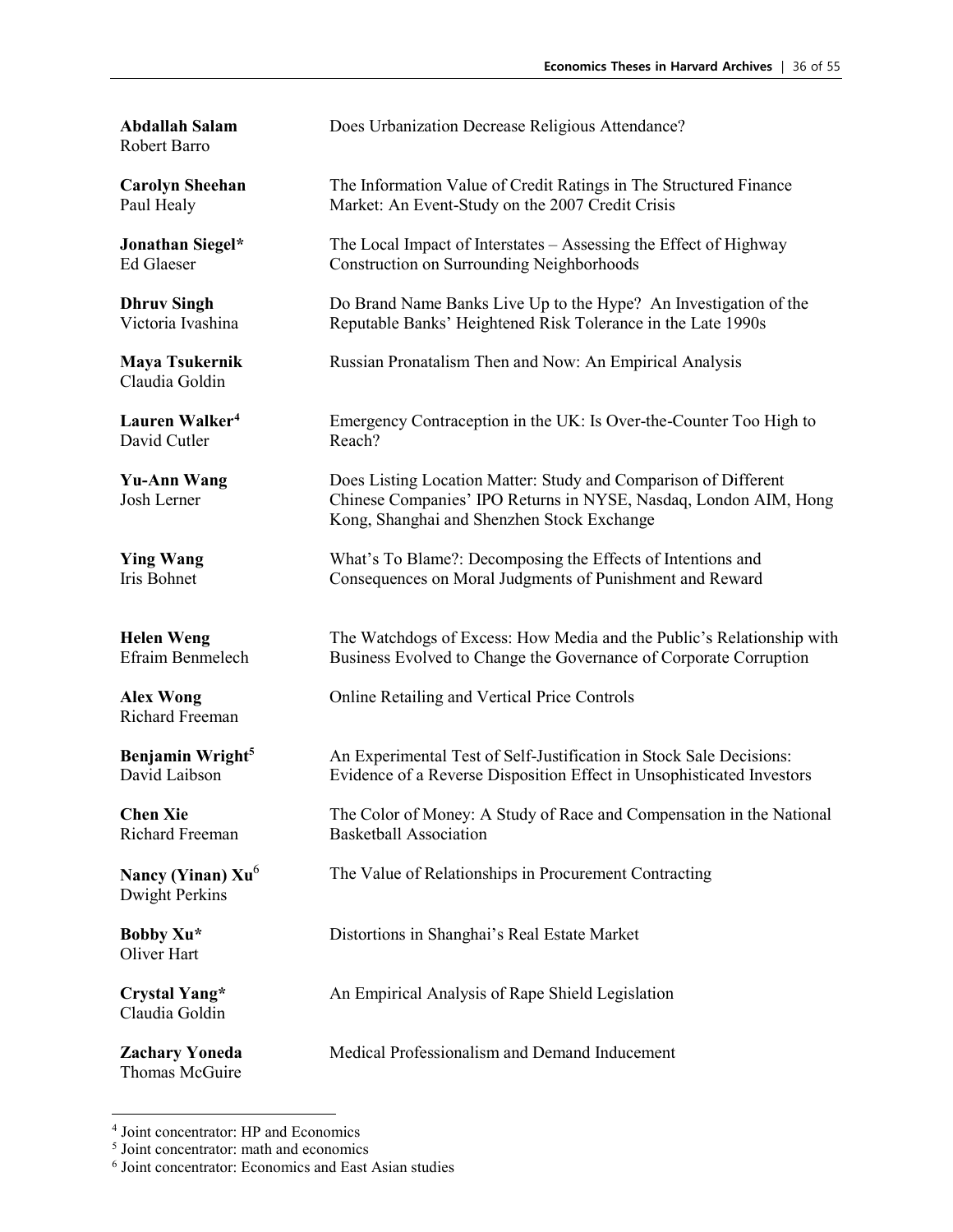| <b>Edward Zhong</b> | The Strategy of Terrorism in Repeated Games |
|---------------------|---------------------------------------------|
| Efraim Benmelech    |                                             |

| <b>Joseph Abel</b>           | Take Out the Papers and the Trash: Determining the Optimal Recycling<br>Policy in Massachusetts                                                                          |
|------------------------------|--------------------------------------------------------------------------------------------------------------------------------------------------------------------------|
| <b>Jason Borschow</b>        | Filling in the Gap(s): Examining the Effects of the Medicare Prescription<br>Drug Benefit Design on Beneficiary Drug Utilization                                         |
| <b>Julia Chandler</b>        | Schooling and Sanitation: Do latrines in schools affect girls' enrollment?                                                                                               |
| Ryan Duffy <sup>4</sup>      | The Portfolio Choice Dilemma under Stochastic Correlation: An<br><b>Institutional Solution</b>                                                                           |
| <b>Proud Dzambukira</b>      | The Political Economy of Land Reform: Clientilistic Redistribution in<br>Zimbabwe (2000-2002): Farm Expropriations and Reallocations to<br><b>Retain Political Power</b> |
| Joshua Gottlieb <sup>5</sup> | Did Unilateral Tariff Reductions Increase Imports from Sub-Saharan<br>Africa?                                                                                            |
| <b>Nicholas Green</b>        | Looking the Part: snap Judgments and Compensation in the Market<br>Forces                                                                                                |
| Vaibhav Gujral               | Impact of Large-Scale Public Spending Projects on Student Outcomes:<br>An Evaluation on India's Sarva Shiksha Abhiyan Project                                            |
| May Habib <sup>6</sup>       | Al-Muqawama: An Economic Approach                                                                                                                                        |
| <b>Jonathan Hall</b>         | Semi-Conspicuous Consumption: Signaling Wealth and Status in Social<br><b>Networks</b>                                                                                   |
| <b>Kevin Heaps</b>           | Toward a Rational Choice Model of Brand Loyalty                                                                                                                          |
| <b>Joycelyn Hsu</b>          | Effect of State Tax Incentives on Market Penetration Rate of Private<br>Long-Term Care Insurance                                                                         |
| <b>Shanshan Jiang</b>        | The Relative Income Effect: A Study of Habit Formation and<br>Interpersonal Comparisons in the Context of Immigration                                                    |
| <b>Niels Joaquin</b>         | Can Good Players Build Bad Reputations? An Experimental Study.                                                                                                           |
| Ashwin Kaja                  | Institutionalized Insiders: Board Membership and Funding Decisions at<br>the World Bank                                                                                  |

<span id="page-36-0"></span> $\overline{a}$ 

<span id="page-36-2"></span><span id="page-36-1"></span><sup>6</sup> Joint concentrator: economics and near eastern languages and civilizations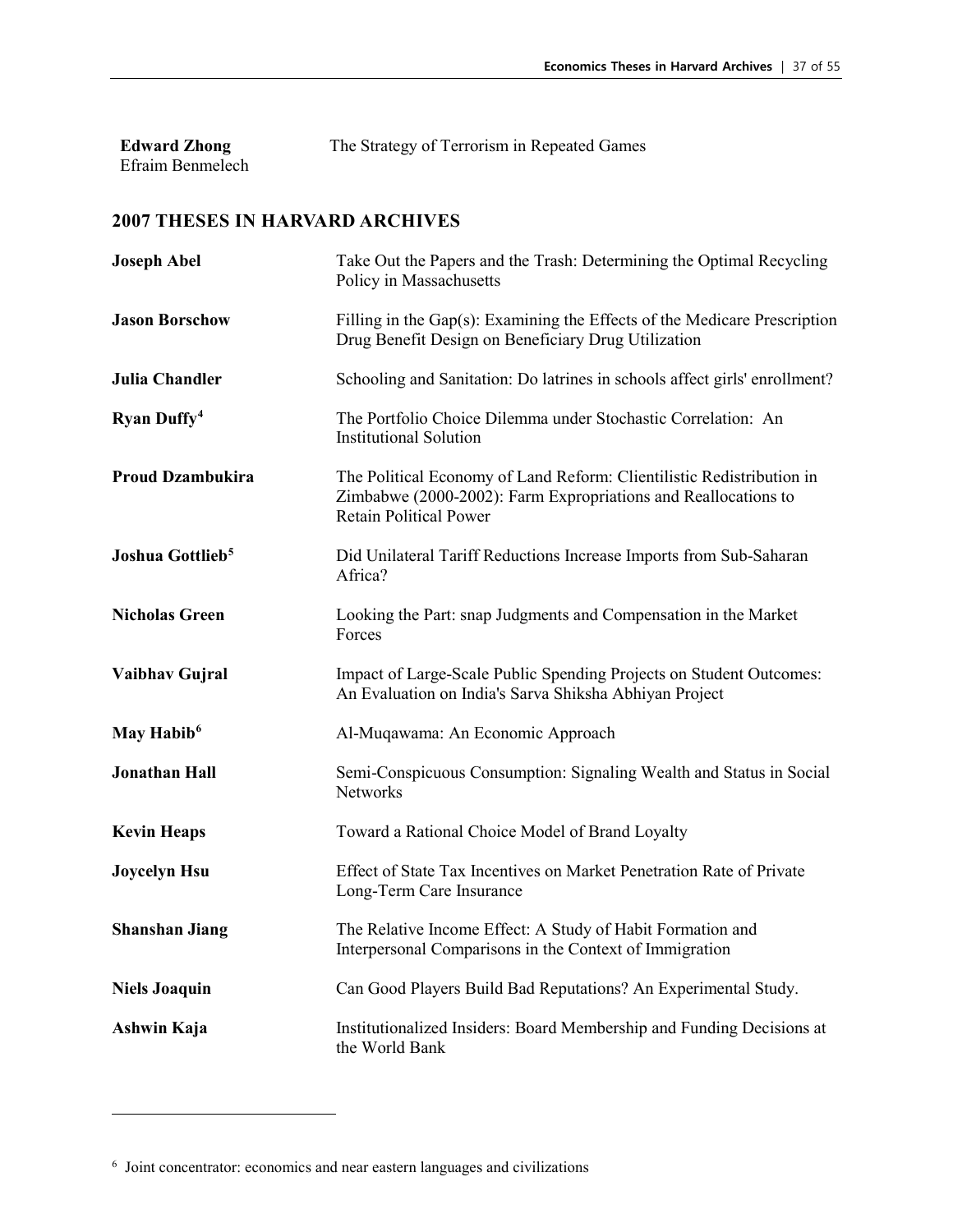| <b>David Katz</b>             | Are Class Rank Rules the Solution?: An Analysis of the Effects of the<br>Texas Ten Percent Plan on High School Students                                                  |
|-------------------------------|--------------------------------------------------------------------------------------------------------------------------------------------------------------------------|
| <b>Hajin Kim</b>              | Proximity-Concentration and Network Effects: A Panel Data Analysis of<br>the Impact of Immigration on United States-Inward Foreign Direct<br><b>Investment and Trade</b> |
| <b>Aneil Kovvali</b>          | Investor Short-Termism and Classified Board Adoption                                                                                                                     |
| <b>Rich Krumholz</b>          | Terrorism Insurance in the United States: Its Origins and Effect on the<br>Insurance and Real Estate Industries                                                          |
| <b>Spencer Lazar</b>          | Online Education: The Student Behavioral Response to A Low Cost<br>Option                                                                                                |
| Xiao(Linda) Liu               | China's Missing Women: A Study of Prenatal and Postnatal<br>Discrimination                                                                                               |
| Jeremiah Lowin*               | The Fourier Copula: Theory and Applications                                                                                                                              |
| <b>Mark Lurie</b>             | The Cowles Catalyst: Why Did Economics Become a Mathematical<br>Science When It Did?                                                                                     |
| Eli Nagler                    | The Effects of Eliminating Affirmative Action on College Enrollment<br>and Racial Achievement Gaps: Lessons from California                                              |
| <b>Eric Nielsen</b>           | The Geometry of Learning                                                                                                                                                 |
| <b>Temisan Oyowe</b>          | Religion and the Politicization of the Polio Vaccination in Nigeria                                                                                                      |
| <b>Yeunbee Jeannette Park</b> | Cash Transfers in South Africa and Bolivia: Discouraging or<br><b>Empowering Work?</b>                                                                                   |
| Peko Peeve <sup>7</sup>       | The Impact of Immigration on the Labor Market: Evidence from Britain                                                                                                     |
| <b>Andrei Pesic</b>           | Pro Imperio Mori: Economic Effects of World War I on India                                                                                                               |
| <b>Robert Rogers</b>          | State-Led Efforts at Expanding Health Insurance Coverage: Was the<br>Funding Mechanism for Maine's Dirigo Health Reform Viable?                                          |
| Michael Schor*                | The Returns to Activist Investing: Evidence from 13D Filings                                                                                                             |
| <b>Mihir Sheth</b>            | Communal Loyalty as a Driver of Media Consumption: An Empirical<br>Study of the Gujarat Riots of 2002                                                                    |
| Siddhartha Sinha              | An Unscientific History of Economics: The Resurgence of Interpersonal<br>Comparisons and the Changing Definition of Economic Science                                     |
| Ana Sirbu                     | Migrate to Find a Job or to Get Married? Destination Selection by<br>Moldovan Emigrants                                                                                  |

<span id="page-37-0"></span><sup>—&</sup>lt;br>7  $7$  Joint concentrator: economics and math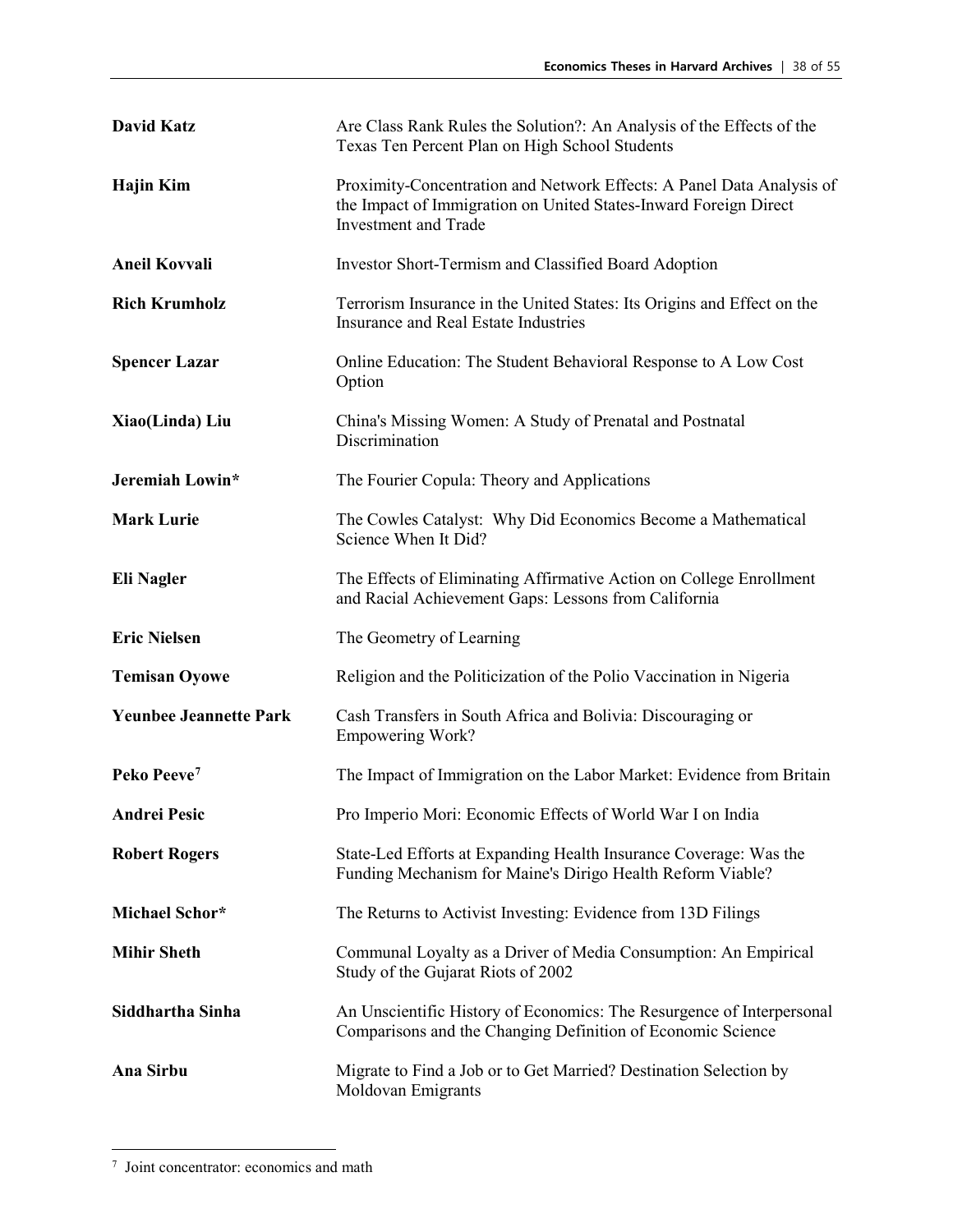| <b>Siddarth Suchde</b>   | Venture Capital Unraveled: An Empirical Study in the Indian Context                                                                             |
|--------------------------|-------------------------------------------------------------------------------------------------------------------------------------------------|
| <b>Anushka Sunder</b>    | Targeting the Poor with India's Public Distribution System? The Impact<br>of Regional Variance and Social Fragmentation                         |
| <b>Alka Tandon</b>       | Valuing a Child's Life in Africa: A Hedonic Analysis of the Market for<br><b>Bed Nets</b>                                                       |
| Elina Tetelbaum*         | A Sobering Look At How Minimum Drinking Age Laws Affect Traffic<br>Fatalities                                                                   |
| <b>David Toniatti</b>    | Group Lending with Replacement in Microfinance: A new model of<br>Micro-credit lending                                                          |
| Pablo Tsutsumi           | Domestic Intentions, International Repercussions: An Empirical Study<br>on the Impact of Sarbanes-Oxley on Latin American ADRs                  |
| <b>Derek Vance</b>       | Superior's Fleeting Superiority: An Analysis of Acquisitions of Dual-<br>class Firms in the United States                                       |
|                          |                                                                                                                                                 |
| <b>Russell Weinstein</b> | Teacher Knows Best: Using the Abbott Decisions to Measure the<br>Importance of Teachers for Student Achievement in New Jersey Public<br>Schools |
| Alexander Wolitzky*8     | <b>Fully Sincere Voting</b>                                                                                                                     |
| Chris Yetter*9           | "Hey, did you vote?" A Social Learning Explanation of Voter Turnout                                                                             |
| <b>Yiding Yu</b>         | Declining Fecundity and Women's Marriage Decisions: Evidence from<br><b>State Infertility Insurance Mandates</b>                                |
| <b>Yan Zhao</b>          | Timing of Seasoned Equity Offerings: An analysis Using Closed-End<br>Funds                                                                      |
| <b>Julie Zhou</b>        | The Role of Pre-Existing Interest Levels on Online Advertising<br>Effectiveness: An Experimental Analysis on TheCrimson.com                     |

| <b>Jason Abaluck</b>                  | Collaboration and Ability in Undergraduate Science Classes: Theoretical<br>and Empirical Analyses |
|---------------------------------------|---------------------------------------------------------------------------------------------------|
| <b>Jennifer Bennett</b> <sup>10</sup> | More Than Skin Deep: Portugese Labor Importation and the Hawaiian<br>Sugar Industry, $1878-1913$  |

<span id="page-38-0"></span> $\frac{1}{8}$ <sup>8</sup> Joint concentrator: economics and math<br><sup>9</sup> Joint concentrator: economics and math

<span id="page-38-1"></span>

<span id="page-38-2"></span><sup>&</sup>lt;sup>10</sup> Joint concentrator: history and economics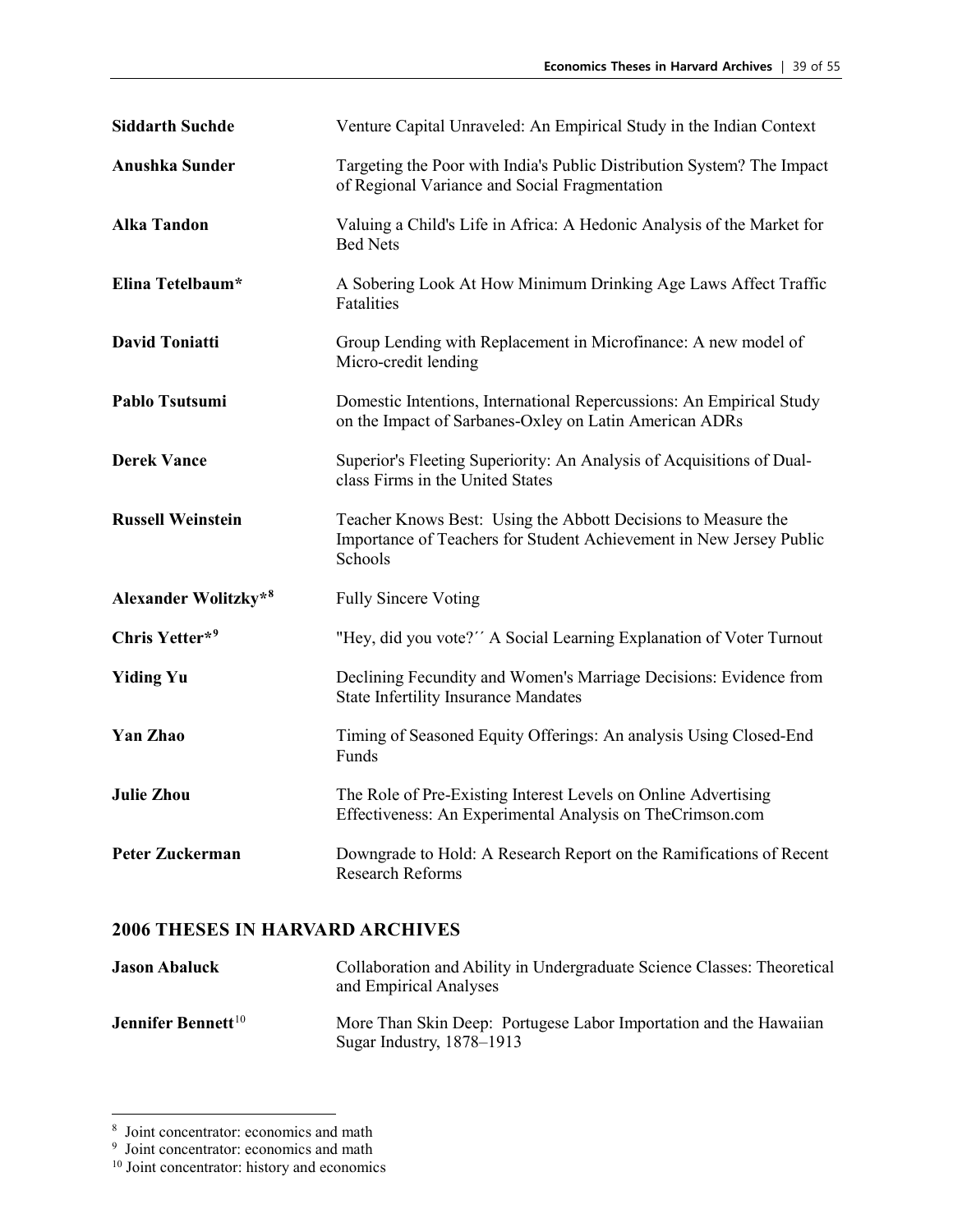| Kaitlin E. Burek                  | "Compassion in Action": The Determinants of Faith-Based Social<br>Service Provision and Government Crowd-Out Effects                                             |
|-----------------------------------|------------------------------------------------------------------------------------------------------------------------------------------------------------------|
| <b>Andrew Campbell</b>            | Liquid Under Pressure: The Effect of Index Reconstitutions on the S&P<br>500 Futures Market                                                                      |
| <b>Alexander Captain</b>          | The Price is Wrong: Evaluating Inter-Spatial Price Efficiency in Indian<br><b>Agricultural Markets</b>                                                           |
| <b>Caroline Cecot</b>             | Exploring Second-Generation Immigrant Educational Achievement:<br>Evidence from Children of Native-Immigrant Parents                                             |
| <b>Oana Ciorbea</b>               | Collective Action Clauses and the Resolution of Sovereign Debt Crises                                                                                            |
| <b>Grant D'Arcy</b>               | "Play to Win" or "Pay to Win": The Revenue Effects of Success in<br>Division 1-A NCAA Sports                                                                     |
| Sabrina de Abreu                  | Business Groups and Tunneling in Brazil: An Empirical Analysis                                                                                                   |
| <b>Andrea Ellwood</b>             | Putting School Accountability to the Test: A Cross State Analysis of the<br>Effect of School Accountability on Test Scores and Other Student<br>Outcomes         |
| Niyum Gandhi                      | Corporate Investment in the Presence of Inefficient Markets and<br>Managerial Optimism                                                                           |
| <b>Jonathan Hay</b>               | Can Flows Predict Price Movements? The Relationship between Order<br>Flows, Trader Positioning, and Returns in the Ten-Year U.S. Treasury<br>Note Futures Market |
| <b>Morgan Henderson</b>           | The Migration Response to Military Base Closures                                                                                                                 |
| <b>Grace Hou</b>                  | Increasing Adoptions from Foster Care: An Empirical Study of the<br>Adoption and Safe Families Act of 1997                                                       |
| Bukamu Laone Hulela <sup>11</sup> | Raising the Living Standards of HIV/AIDS Survivors: The Impact of<br>HIV/AIDS on Fertility and Human Capital Accumulation in Botswana                            |
| Stephanie Hurder <sup>12</sup>    | Interdependent Preferences and the Universal Type Space                                                                                                          |
| <b>Benjamin Istvan</b>            | The Effect of S&P 500 Inclusion on Investment and Security Issuance                                                                                              |
| <b>Michael R. James</b>           | Right Opinions, Real Profits: Measuring the Efficiency of Online Futures<br>Markets                                                                              |
| Prital Sailesh Kadakia            | Habitual Savings Behavior: The Effects of Context and Income Shocks<br>on Recurring Deposit Microsavings Accounts                                                |
| <b>Kyle Christopher Klopcic</b>   | Does Paying Teachers More Increase School Quality? The Effects of<br>Slowing Salary Growth on Student Achievement in Wisconsin                                   |
| Julian Kolev*                     | Endogenous Group Formation and Non-Assortative Matching in<br>Adverse-Selection Microfinance Lending                                                             |

<span id="page-39-0"></span> <sup>11</sup> Joint concentrator: economics and A&AAS

<span id="page-39-1"></span><sup>&</sup>lt;sup>12</sup> Joint concentrator: math and economics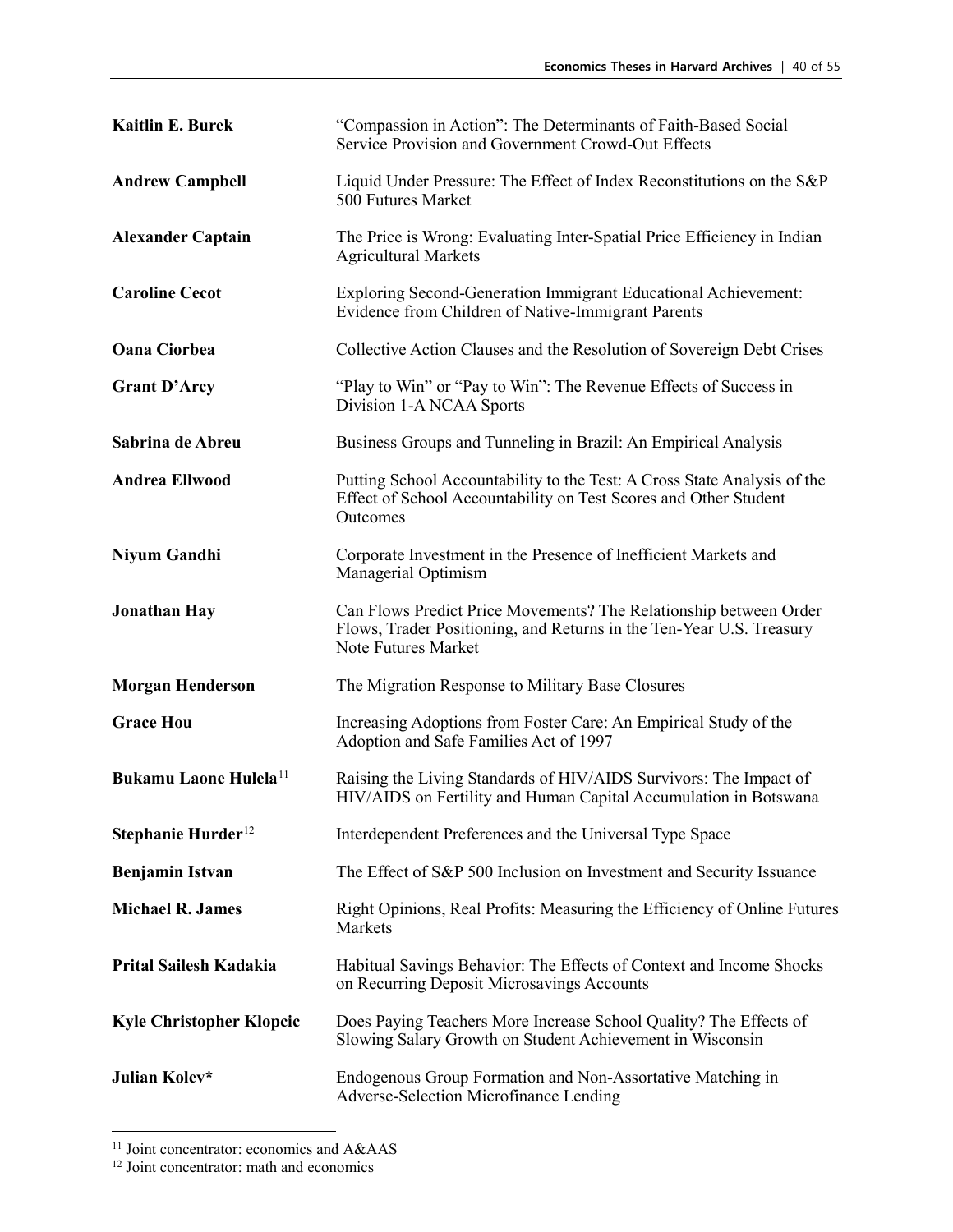| <b>Seung-Kyu Kong</b>           | Competitive Balance in College Football: Testing for Structural Breaks                                                                                           |
|---------------------------------|------------------------------------------------------------------------------------------------------------------------------------------------------------------|
| <b>Brian Kozlowski</b>          | Evidence for Intra-Industry Effects Following Earnings Restatements:<br>Temporal Clustering and Business Transfer                                                |
| Jonathan Y. Lai                 | A Study of Inflation-Indexed Debt: Risk Measurement, Return<br>Prediction, and Inflation Forecasting                                                             |
| <b>William W. Lambert</b>       | Household Vehicle Choice and Travel Behavior: An Analysis of<br><b>Consumer Reaction to Gas Price Fluctuations</b>                                               |
| <b>James Ginns Levine</b>       | Does the Opportunity to Obtain a GED Credential Encourage Students to<br>Drop out of High School?                                                                |
| Shih En Lu*                     | Quasi-Hyperbolic Discounting and the Dual-Self Model in Rubinstein-<br><b>Stahl Type Bargaining</b>                                                              |
| <b>Qicheng Ma</b> <sup>13</sup> | Utility-Based Bandwidth Allocation and Link Scheduling in Wireless<br>Networks: Linear Programming and Market-Oriented Approaches                                |
| Michael M. Mathai               | Evidence for Preference Variation Based on Cue Exposure: An Empirical<br>Analysis of Laibson's Cue-Theory of Consumption                                         |
| Sarah Maxwell <sup>14</sup>     | Understanding Charter School Achievement: Assessing the Academic<br>Achievement of California Charter School Students                                            |
| Divya MInisandram               | Does Pro-Labor Regulation Actually Hurt Workers: Evidence from India                                                                                             |
| Dina Mishra                     | The Effects of Relative Performance Feedback and Task Domain on<br>Gender Differences in Entry into Competitive Environments: An<br><b>Experimental Analysis</b> |
| Sarah L. Paiji*                 | How Black is the Iraq War? Racial Representations of U.S. Troops in<br>Newspaper Images                                                                          |
| <b>Glenn Poppe</b>              | Specialization in the Multitask Principal-Agent Model: A New<br>Perspective from Professional Tennis                                                             |
| <b>Azra Pravdic</b>             | Searching for a Negative Impact of Immigration on Social Spending:<br>Evidence from the Advanced Industrial States                                               |
| <b>Mridula Raman</b>            | The Other Side of the Abortion Debate: The Impact of Legalizing<br>Abortion on American Women's Education, Labor, and Marital<br>Outcomes                        |
| <b>Neel Rao</b>                 | Social Effects on Health Care Decisions: Evidence from Harvard<br>Undergraduates                                                                                 |
| <b>David Reynolds</b>           | The Costs of Financial Distress: Evidence from Former Asbestos<br><b>Producing Firms</b>                                                                         |
| <b>Allison Kristine Rone</b>    | Hedonic Pricing in Differentiated Product Markets: A Case Study of the<br>Toyota Prius and the Warm Glow                                                         |

<span id="page-40-1"></span><span id="page-40-0"></span><sup>&</sup>lt;sup>13</sup> Joint concentrator: computer science and economics <sup>14</sup> Joint concentrator: sociology and economics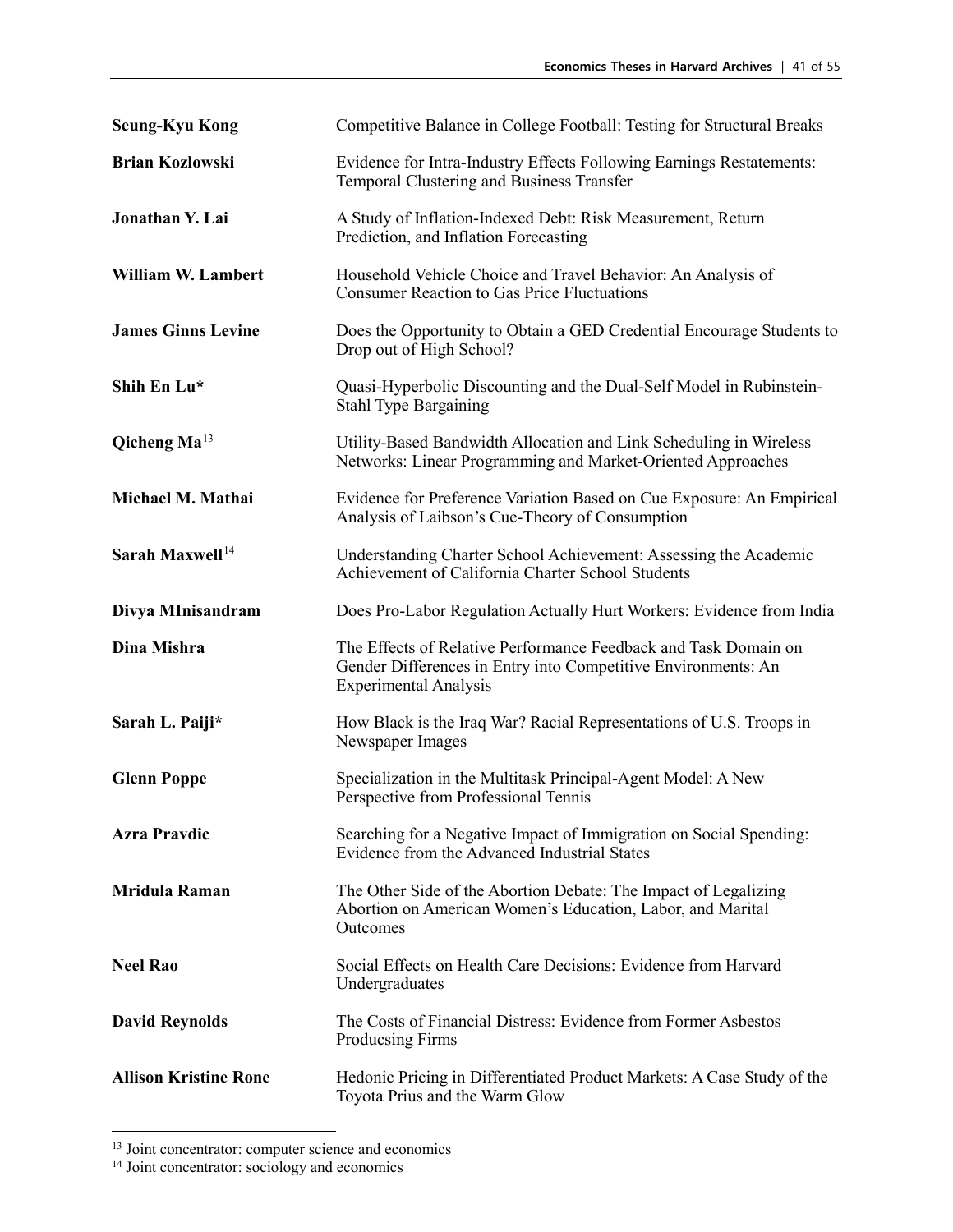| Ruchira Saha                             | The Impact of School Familty Planning Policies on Teenage Sexual<br>Behavior                                                     |
|------------------------------------------|----------------------------------------------------------------------------------------------------------------------------------|
| Aditya Sanghvi <sup>15</sup>             | An Online, Budget-Constrained Truthful Mechanism                                                                                 |
| <b>Timothy John Schwuchow</b>            | Do Differences in State Welfare Policy Affect the Residential Choices of<br>the Poor?                                            |
| Daniel W. Shoag                          | Unemployment Benefits and Disinflation: A New Theory of the Rise in<br><b>Unemployment Rates</b>                                 |
| Lisa L. Shu <sup>*16</sup>               | Is the Endowment Effect Due to Loss Aversion or Mere Ownership?                                                                  |
| James R. Sigel $17$                      | The States, the Railroads, and Protectionist Barriers: Trade Globalization<br>among the 19th Century U.S. States                 |
| <b>Zachary B. Singer</b>                 | Estimating the Elasticity of Demand for Electricity in New Zealand:<br>River Flow as a Supply Shifting Instrument                |
| <b>David Sokolor</b>                     | Cross-Border Corporate Campaign Contributions and Foreign Direct<br>Investment: Hand-in-Hand or Worlds Apart?                    |
| <b>Ella Spottswood</b>                   | Trade Dynamics in the West African Economic and Monetary Union<br>1980-2004                                                      |
| Lakshmi Sridharan                        | Positive Externalities of HAART on Employment and Income: The<br>Malaysian Case                                                  |
| <b>Matthew Steinert</b>                  | The Return on Education: Productivity and the Signaling of Ability                                                               |
| <b>Maile Sinn Fong</b><br>Tavepholjalern | Playing by the Rules: An Empirical Analysis of Doping in Athletics                                                               |
| <b>Georgios Theophanous</b>              | The Causes and Consequences of Judicial Radicalism: A Study of the US<br><b>Appeals Courts</b>                                   |
| <b>Conor Tochilin</b> <sup>18</sup>      | Advancing the Identity Approach: Moral Norms and Economic Behavior                                                               |
| <b>Miray Topay</b>                       | In the Wake of the Storm: The Solow Model, Natural Disasters, and<br>Openness                                                    |
| Vasudev Vadlamudi                        | Technology in the Classroom: Assessing the Impact of California's<br>Digital High School Program                                 |
| <b>William Atlee Woolston</b>            | Do "Great Expectations" Matter? The Relationship between Teacher<br><b>Expectations and Student Academic Success</b>             |
| Danny Ferris Yagan*                      | Decisions under the UC Affirmative Action Ban: Evidence from Law<br>School Applications of Harvard College Seniors and Graduates |

<span id="page-41-0"></span><sup>&</sup>lt;sup>15</sup> Joint concentrator: computer science and economics

<span id="page-41-1"></span><sup>&</sup>lt;sup>16</sup> Joint concentrator: economics and psychology

<span id="page-41-2"></span><sup>&</sup>lt;sup>17</sup> Joint concentrator: government and economics

<span id="page-41-3"></span><sup>&</sup>lt;sup>18</sup> Joint concentrator: economics and philosophy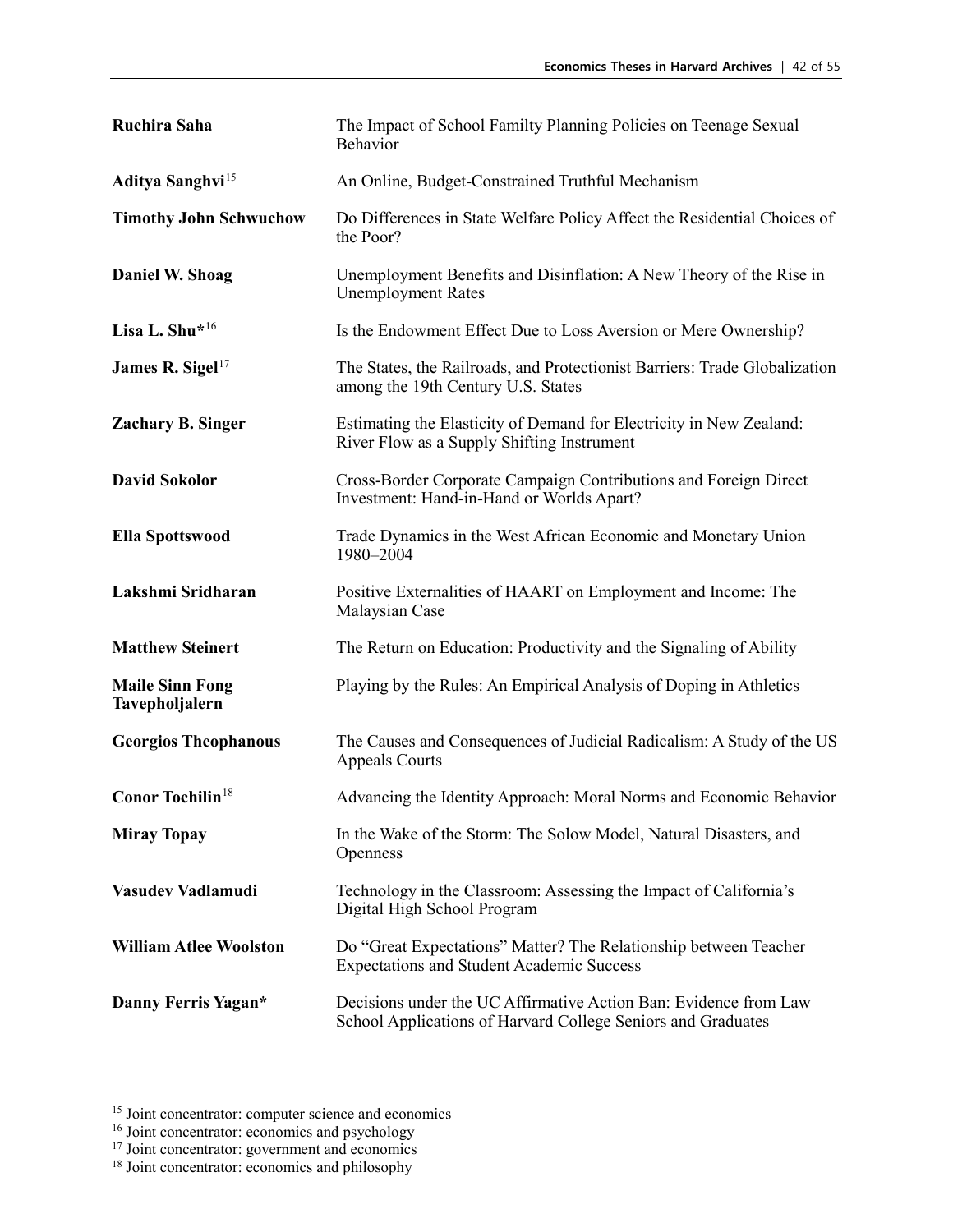| <b>Shengping (Shelby) Yu</b> | 7-Eleven Here and 7-Eleven There: Market-type Dispersion in |
|------------------------------|-------------------------------------------------------------|
|                              | Convenience Store Chains                                    |

| <b>Zareef Ahmed</b>          | Does Microfinance Help Increase Education? A Case Study of Rural<br>Bangladesh                                                                                                     |
|------------------------------|------------------------------------------------------------------------------------------------------------------------------------------------------------------------------------|
| Allocation                   | Victor Olayemi Alaran How Oil Revenue Affects Growth at the State Level in Nigeria: Using Amoo <sup>19</sup><br>Ethnicity as an Exogenous Instrument in the Governance of Resource |
| <b>Hayley Bay Barna</b>      | Wanting to Win: A Motivational Account of the Winner's Curse                                                                                                                       |
| <b>David Palmer Borden</b>   | When Good Weather Goes Bad: Retrospective Utility Evaluation and<br>Return Decisions in the Cruise Industry                                                                        |
| <b>Joseph Bress</b>          | What Impact Does Direct-to-Consumer Advertising of Prescription<br>Drugs Have on the Advancement of Drug Candidates within<br>Pharmaceutical Pipelines?                            |
| Sebastián Andrés Brown       | Money, Crucifixes and Ballot Boxes: Abortion Legislation and the<br>Theory of Institutions                                                                                         |
| <b>Clay Calhoon</b>          | Why Do People Give to Sure Winners? Rational Voter Theory, Identity,<br>and Political Contributions                                                                                |
| <b>Robert Cantwell</b>       | The Effect of Additional Community Development Spending on Job and<br>Income Growth: Evidence from the Community Development Block<br><b>Grant Program</b>                         |
| Matt Chingos*20              | The Effects of Florida's A-Plus Accountability and School Choice<br>Program on Student Achievement                                                                                 |
| Jie Hae Choi <sup>21</sup>   | The Boundaries between Us and Others: An Anthropological and<br>Economic Analysis of the Chad-Cameroon Oil Pipeline's Impact on<br>Social Group Identities                         |
| Jeffrey P. Clemens*          | Opium in Afghanistan: Prospects for the Success of Source-Country<br>Drug Control Policies                                                                                         |
| <b>Michael Robert Conti</b>  | The Effect of Consolidation in the Hospital Market on Prices and Costs                                                                                                             |
| Melissa L. Dell*             | Widening the Border: The Impact of NAFTA on Female Labor Force<br>Participation in Mexico                                                                                          |
| <b>Deepa Bholanath Dhume</b> | The Effect of Women's Education on Terrorism: Examining a Causal<br>Chain Involving Fertility and Young Male Populations                                                           |
| <b>P. Shane Dinneen</b>      | The Delaware Anomaly: An Empirical Investigation of the District of<br>Delaware's Abnormally High Bankruptcy Refiling Rate                                                         |

<span id="page-42-0"></span> <sup>19</sup> Joint concentrator: economics and A&AAS

<span id="page-42-2"></span><span id="page-42-1"></span><sup>&</sup>lt;sup>20</sup> Joint concentrator: government and economics<br><sup>21</sup> Joint concentrator: anthropology and economics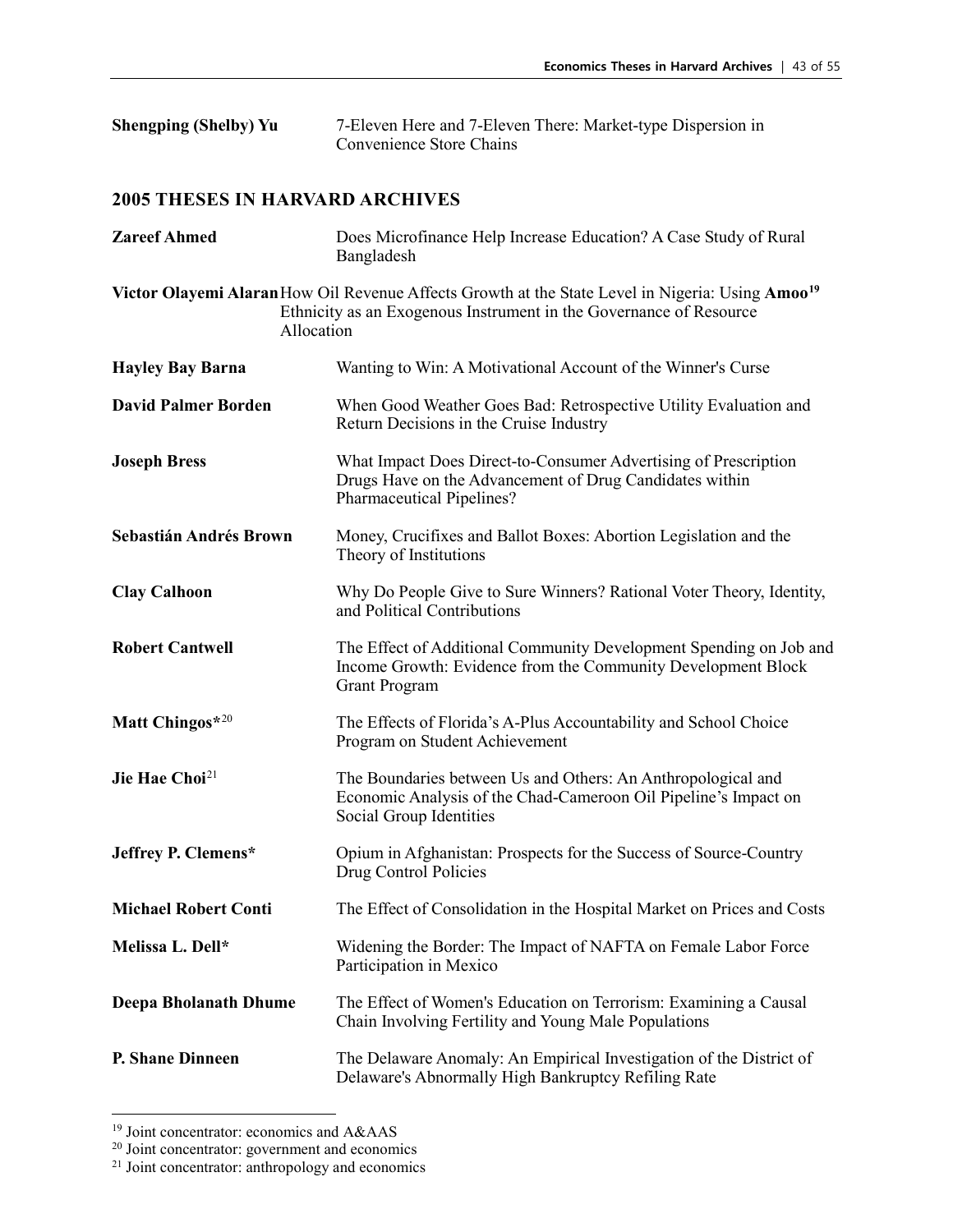| Rui Dong <sup>22</sup>                | Combinatorial Clock Auction for Airport Time Slots: An Agent-Based<br>Analysis                                                                              |
|---------------------------------------|-------------------------------------------------------------------------------------------------------------------------------------------------------------|
| <b>Jonathan Doochin</b> <sup>23</sup> | Duchenne Smiles Trigger Motivation: Smiling Makes a Monetary<br>Difference in Adverstisements                                                               |
| <b>Fuad Faridi</b>                    | Does the Availability of Immigrant Labor Make the Bite of Minimum<br>Wage Increases Worse?                                                                  |
| <b>Magali Fassiotto</b>               | How Pineapple Changed Eight Islands: The Economic Impact of Canned<br>Pineapple on the State of Hawaii, 1900-1935                                           |
| <b>James Fordyce</b> <sup>24</sup>    | Signals or Noise? Accounting for Variation in the Price Responsiveness<br>of Residential Water Demand                                                       |
| <b>Ryan M. Geraghty</b>               | Globalization in the Roman Empire: A Formal Model of Rome's<br>Expansion, 200 B.C. - A.D. 100                                                               |
| Emira Gjata                           | What Really Matters in Bilateral Microfinance: The Case of Albania's<br>ProCredit                                                                           |
| <b>Julia Gluck</b>                    | Sex, Teens, and U.S. Schools: Identifying Peer Influence on Adolescent<br>Sexual Behavior                                                                   |
| Nilanthi D. Gunawardane               | Little Emperors: Estimating the Health Impacts of the Quantity-Quality<br>Tradeoff                                                                          |
| <b>Asher R. Hochberg</b>              | Institutional Equity Trading Around Demand and Supply Shocks                                                                                                |
| Leif Holtzman <sup>25</sup>           | Why Size Matters: Framing and Mental Accounting in the Domains of<br>Time and Accounting                                                                    |
| Daniel J. Irom                        | The Informational Efficiency and Price Discovery Mechanism of<br><b>Emerging Sovereign Credit Markets</b>                                                   |
| <b>Megan Elizabeth Kohout</b>         | Check the Tag: An Analysis of Changes in United States Apparel Imports<br>Following the Partial Implementation of the Agreement on Textiles and<br>Clothing |
| <b>Lia Christine Larson</b>           | When Girls Stop Competing Against Boys: An Experimental Analysis of<br>the Competitive Behavior of Young Children                                           |
| Li Lin                                | What Are the Consequences of Ending Court-Ordered Desegregation<br>Plans?                                                                                   |
| Zachary Liscow*26                     | The Impact of Tenancy Insecurity on Forest Cover in Nicaragua's<br><b>Agricultural Landholdings</b>                                                         |
| David Mericle <sup>27</sup>           | The Effect of the Taiping Revolution on the Nineteenth-Century Chinese<br>Economy                                                                           |

<span id="page-43-0"></span> $\frac{22 \text{ Joint concentration: computer science and economics}}{}$ 

<span id="page-43-1"></span><sup>&</sup>lt;sup>23</sup> Joint concentrator: psychology and economics

<span id="page-43-2"></span><sup>&</sup>lt;sup>24</sup> Joint concentrator: ESPP and economics

<span id="page-43-3"></span> $25$  Joint concentrator: psychology and economics  $26$  Joint concentrator: ESPP and economics

<span id="page-43-4"></span>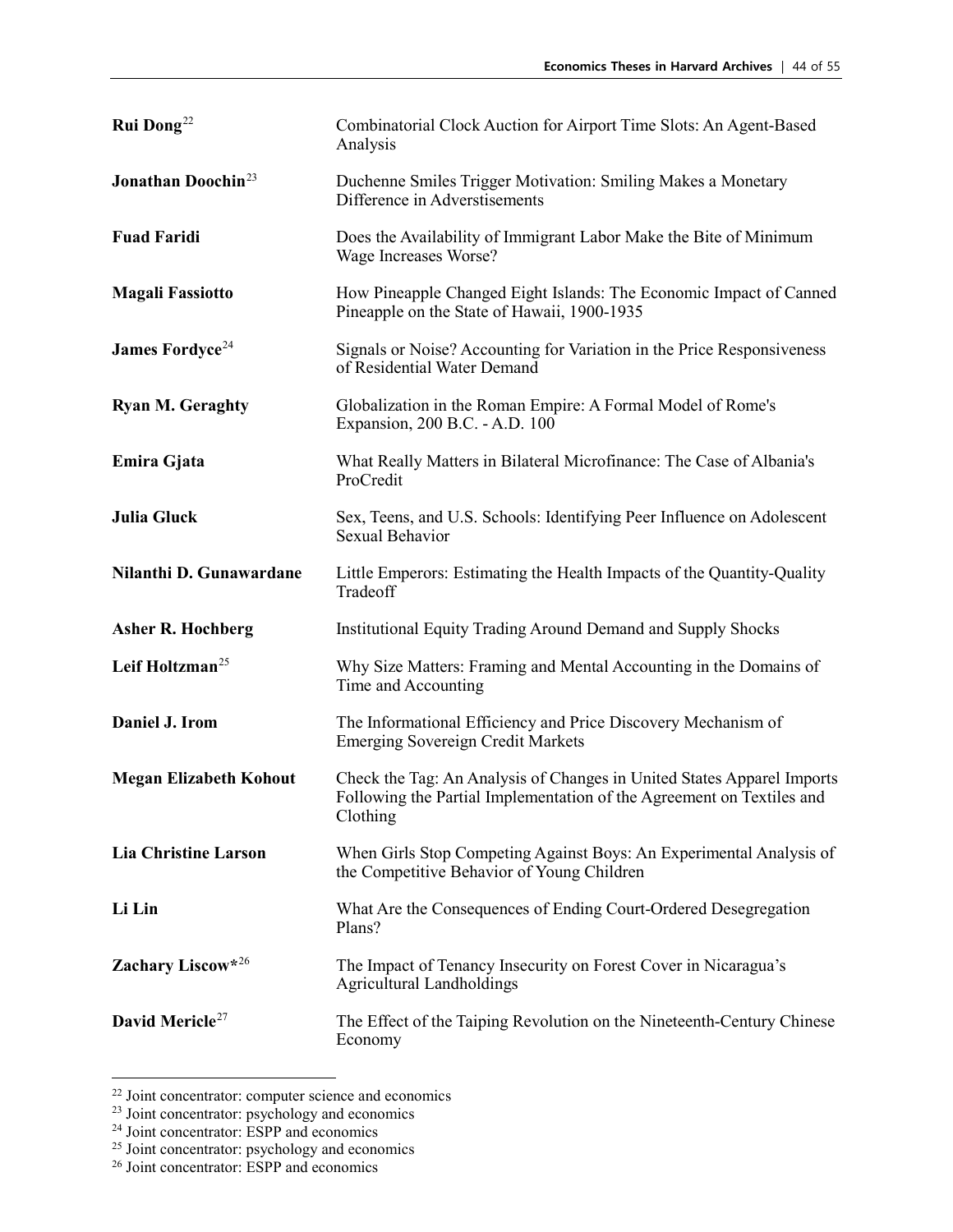| <b>Kyle E. Nasser</b>                  | Rival Views of the Origins of Liberal Economics                                                                                                            |
|----------------------------------------|------------------------------------------------------------------------------------------------------------------------------------------------------------|
| Nina Ni                                | Television Viewers' Perception of Media Bias                                                                                                               |
| Natalija Novta                         | The Effect of Ethnic Heterogeneity on Public Goods Provision: Serbia,<br>1981 and 2002                                                                     |
| <b>Shira Rebecca Anne Pinnas</b>       | Social Welfare Implications of Medical Liability Tort Reform                                                                                               |
| Krishna Ajit Rao                       | Who Pays for Pension Plan Reform? The Economic Implications of<br><b>ERISA</b>                                                                             |
| <b>George M. Saalouke</b>              | Does Medical Malpractice Reform Affect Physician Location? The<br>Economic Effect of Damage Caps                                                           |
| <b>Noah Saft</b>                       | Cross-Country Effectiveness of Select Donor Aid Portfolios                                                                                                 |
| <b>Matthew Salzberg</b>                | Israeli Government Debt: Altruistic Investors in the Absence of<br>Arbitrageurs                                                                            |
| <b>Heather Ward Schofield</b>          | The Health Implications of Microcredit in Indonesia                                                                                                        |
| <b>Griffin Schroeder</b>               | Relative Investment Performance of Foreign Direct Investment in China:<br>Discrepancy in Outcome between Greater China and "True" Foreign<br>Investment    |
| <b>Neil Naresh Shah</b>                | Bridging the Gap: The Role of Son Preference in Explaining India's<br><b>Fertility Variation</b>                                                           |
| <b>Matthew L. Siegel</b>               | In the Boardroom, Shareholders Get What They Pay for: CEO<br>Compensation as a Determinant of Board Independence and its Impact<br>on Firm Valuation       |
| Jenifer L. Steinhardt                  | The Effects of Anti-Smoking Efforts in the Wake of the Tobacco<br>Settlement: Ifs, Ands, Butts                                                             |
| Albert Joshua Strickland <sup>28</sup> | Cultural Influences on Time Preference: The Effect of Group Stereotype<br>and Identity Activation on the Intertemporal Discount Rates of Asian<br>Students |
| Aditya Sunderam <sup>29</sup>          | An Economic Approach to the Analysis and Design of Wireless MAC<br>Protocols                                                                               |
| Kanittha Tambunlertchai <sup>30</sup>  | Benefits of Going Green                                                                                                                                    |
| <b>Radu Tatucu</b>                     | The Impact of Remittances from Abroad on Economic Development in<br>Rural Romania                                                                          |
| <b>Alexander Turnbull</b>              | Why is Housing So Expensive in Sydney?                                                                                                                     |

 $2<sup>27</sup>$  Joint concentrator: economics and history

<span id="page-44-0"></span><sup>&</sup>lt;sup>28</sup> Joint concentrator: economics and psychology

<span id="page-44-1"></span><sup>&</sup>lt;sup>29</sup> Joint concentrator: computer science and economics

<span id="page-44-2"></span><sup>&</sup>lt;sup>30</sup> Joint concentrator: ESPP and economics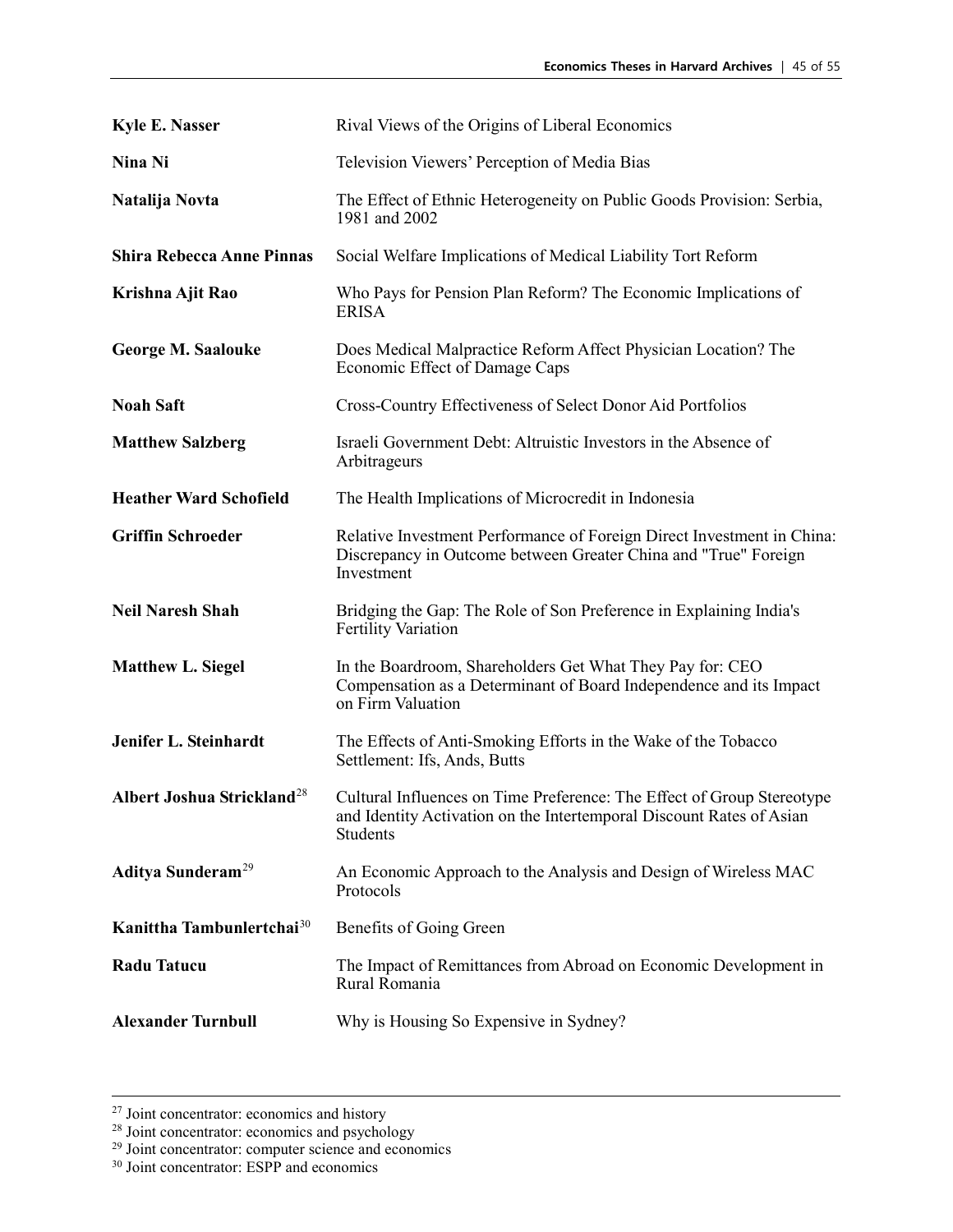| <b>Andres Vivas</b> <sup>31</sup> | Argentina's Capital Crisis following the First World War: How<br>Government Financial Diplomacy Failed                                          |
|-----------------------------------|-------------------------------------------------------------------------------------------------------------------------------------------------|
| <b>Ajit Vyas</b>                  | Consumer Behavior in Response to Prescription Drug Price Increases:<br>Theory and Evidence from the Massachusetts Group Insurance<br>Commission |
| <b>Anwen Alice Wang</b>           | Simulation Analysis of the Health Savings Account                                                                                               |
| <b>Christopher H. Wang</b>        | Anthropometric Outcomes of Intrahousehold Bargaining: The Case of<br>Indonesia                                                                  |
| Gretchen Weingarth*               | Taking Race out of the Equation: The Effect of Changing Classroom<br>Poverty Concentrations on Student Achievement                              |
| <b>Brian Wendell</b>              | Glamour Games and Spread Shading: Inefficiencies in Sports Wagering<br>Markets                                                                  |
| <b>Elizabeth Whitman</b>          | The Effect of State Sexuality Education Policies on the Teen Birthrate                                                                          |
| <b>Mahmound A. Youssef</b>        | Cultivating Educational Reform in the Garden State: Spending<br>Equalization and Its Impact on Student Achievement in New Jersey                |
| Wen-Chi Alice Yuan                | The Static and Dynamic Effect of Mapp v. Ohio on Crime Rates: An<br>Economic Analysis of the Exclusionary Rule                                  |
| <b>Brian Zingale</b>              | Investor Sentiment and the Long-Run Underperformance of New Issues                                                                              |

| <b>Daniel Bergman</b>         | The Syndication of Leveraged Buyout Deals: An Analysis of Causes                                             |
|-------------------------------|--------------------------------------------------------------------------------------------------------------|
| <b>John L. Beshears</b>       | CEO Incentives and Earnings Management to Thresholds                                                         |
| <b>Rebecca Nichole Esther</b> | The Effect of School Facilities on Student Achievement: Evidence from<br>the Texas                           |
| <b>Dizon-Ross</b>             | <b>Instructional Facilities Allotment Program</b>                                                            |
| Katarzyna Dratewska           | Insider Trading: Information in Option Volume Preceding M&A<br>Announcements                                 |
| <b>Melissa Ann Eccleston</b>  | In the General's Command: The Determinants and Socioeconomic<br>Effects of Military Rule in the Modern World |
| <b>Matthew Eckhouse</b>       | Hooked on Quotas: The Effect of Licit Opium Production on the World<br>Heroin Market                         |
| <b>Paul Eisenstein</b>        | Welfare Policy and Fertility: Evidence from the 1996 Welfare Reforms                                         |
| <b>Emilie R. Feldman</b>      | Arthur Andersen: A Lesson in How Not to Punish an Oligopolistic<br>Competitor                                |

<span id="page-45-0"></span><sup>&</sup>lt;sup>31</sup> Joint concentrator: history and economics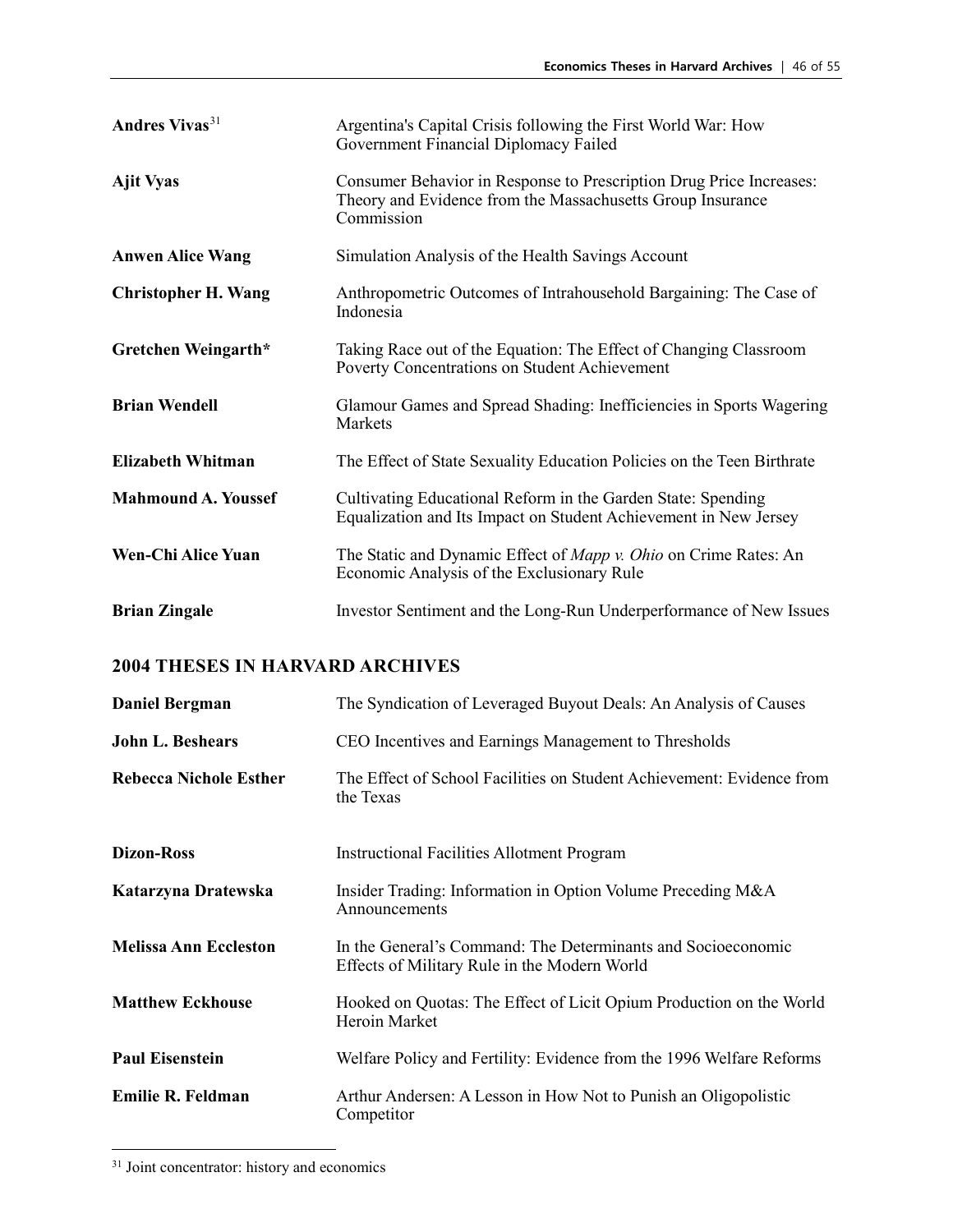| <b>Brian Fuchs</b>                            | The Effects of Sexual Orientation on Earnings for Men with Homosexual<br>Experience                                                                                                    |
|-----------------------------------------------|----------------------------------------------------------------------------------------------------------------------------------------------------------------------------------------|
| <b>Derek Haas</b>                             | The Effect of Public Knowledge of Worker Quality on Worker Mobility:<br>Evidence from the Labor Market for Financial Analysts                                                          |
| Naomi Hausman                                 | For Company Profit or CEO Play? Corporate Charitable Giving and the<br><b>Effects of Anti-Takeover Legislation</b>                                                                     |
| <b>Melissa Beth Herrmann</b>                  | Concierge Medicine: Does a New Model for Health Care Delivery Bring<br>New Problems – or Fix Existing Ones?                                                                            |
| <b>Justin K. Ho</b>                           | The Effect of 401(K) Match Defaults and Restrictions on Company<br><b>Stock Performance</b>                                                                                            |
| <b>Keyu Jin</b>                               | Growth Dynamics and Policy Analysis with the Becker-Mulligan<br>Preferences                                                                                                            |
| <b>Andrew J. Kallem</b>                       | Youth Crime and the Minimum Wage                                                                                                                                                       |
| David G. Kang                                 | The Strategic Influence of Dominance: Capacity Competition in the<br>Airline Industry                                                                                                  |
| <b>Martin Kanz</b>                            | Economics, Armed Conflict, and Forced Migration: A Cross Country<br>Study 1985-2001                                                                                                    |
| <b>David Kessler</b>                          | Feeding Rome: The Roman Grain Market, 200 BC-200 AD                                                                                                                                    |
| <b>Judd Kessler</b>                           | The Effect of Wage Inequality on Worker Effort: An Experimental<br>Analysis                                                                                                            |
| Nuri Erkut Kucukboyaci                        | Do Sovereign Ratings Have an Informative Value? An Analysis of<br>Financial Market Reaction to Ratings Announcements in Emerging<br>Markets in the Face of Recent Transparency Reforms |
| <b>Jonathan Levy</b>                          | Following the PIPEline: A Study of Private Investments in Public Equity                                                                                                                |
| <b>James Joseph Harvey</b><br><b>McKeever</b> | Of Korans and Calculus: The Effect of Islamic Schooling on Student<br>Outcomes in Indonesia                                                                                            |
| <b>Charles M. Moore</b>                       | Group Affiliations and Job Assignment Difficulty within a Corporate<br>Tournament for Promotion: A Study of Black Employees                                                            |
| <b>Neil Nabar</b>                             | Incentive or Disincentive? Does the Earned Income Tax Credit Affect the<br>Educational Decisions of Single Mothers?                                                                    |
| <b>Tanya F. Perkins</b>                       | Civil Rights, Membership, and the Free-Rider: A Case Study of the<br>NAACP, 1909-1939                                                                                                  |
| <b>Erin E. Perzov</b>                         | The Effectiveness of Central Bank Intervention in the Foreign Exchange<br>Market: The Case for Latin America                                                                           |
| <b>Eric J. Powell</b>                         | A Painless Tax Policy: The Effects of State Tax Amnesties                                                                                                                              |
| <b>Daniel Louis Ramsey</b>                    | Incentive Theory: Evidence and Implications from Major League<br>Baseball                                                                                                              |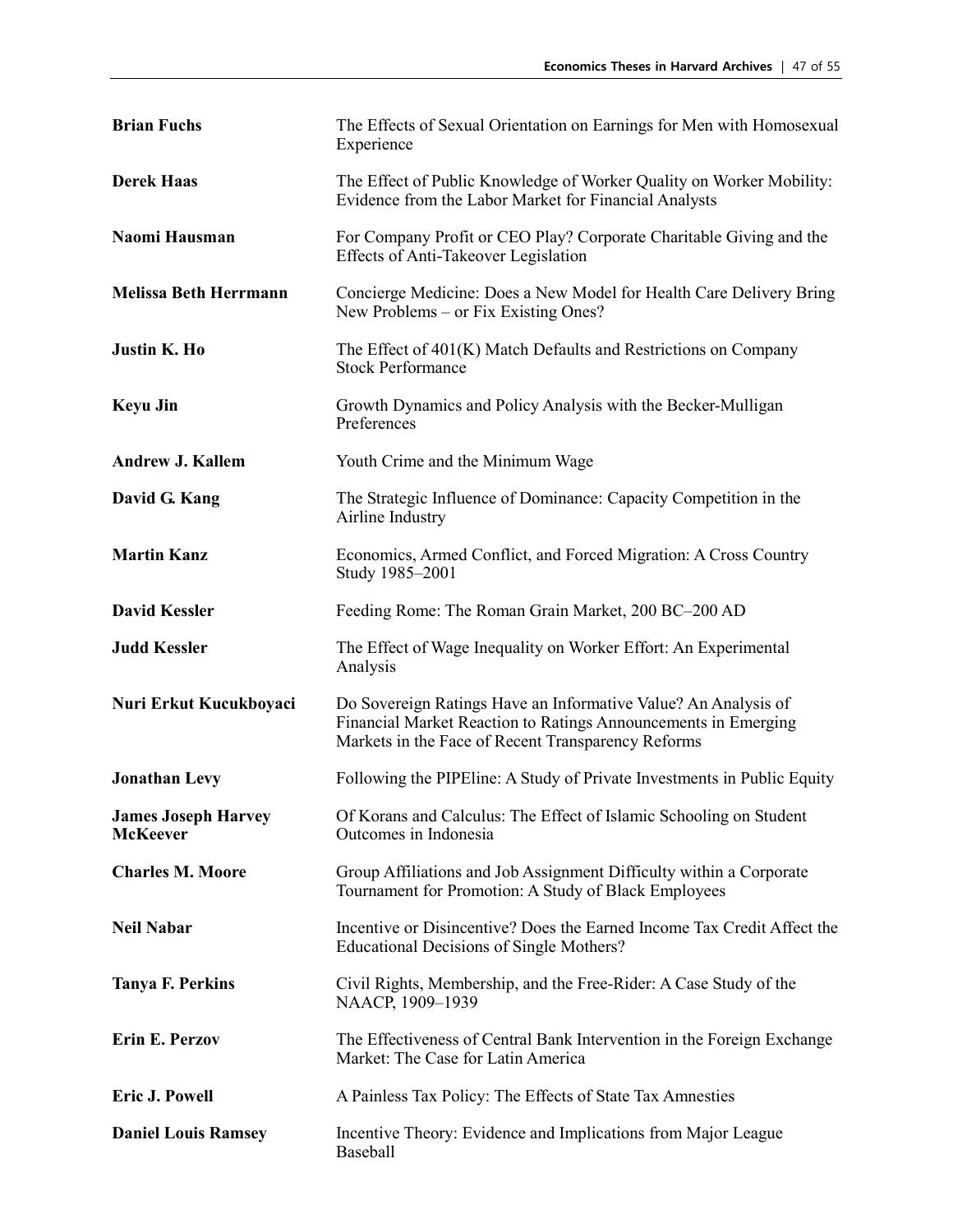| <b>Gabriel D. Rosenberg</b> | Small Claims Litigation and Settlement: An Empirical Study of<br><b>Expectation Formation</b>                                                |
|-----------------------------|----------------------------------------------------------------------------------------------------------------------------------------------|
| <b>Patrick Salyer</b>       | The Effect of HIV/AIDS on Foreign Direct Investment                                                                                          |
| <b>Raphael S. Schoenle</b>  | Evidence on the Determinants and Formation of Carpooling                                                                                     |
| Suchanan<br>Tambunlertchai  | The Government's Helping Hand: A Study of Thailand's Agricultural<br>Debt Moratorium                                                         |
| <b>Tripti Thapa</b>         | The Non-Credit Component of Micro-Credit in Bangladesh: Does it Play<br>a Role?                                                              |
| <b>Rachael Anne Wagner</b>  | Maternity in the Market: How Social Influences and Economic<br>Considerations Shape the Career and Fertility Decisions of Working<br>Mothers |
| <b>Paul Chee-Soong Wang</b> | Sheepskin Returns to Education in South Africa: An Examination of the<br>Formal and Informal Sectors                                         |
| <b>Ryan Wilder</b>          | The Effect of Abstinence Education on Adolescent Sexual Behavior                                                                             |
| <b>Odette Yousef</b>        | Rainy Day Driving Fees and Washing Machine Wars: Market<br>Segmentation for Industrial Goods in Post-Mao China                               |
| <b>Qian Zhang</b>           | Game Theory Based Incentives for Contribution to Open Source Projects                                                                        |
| <b>Evan J. Zucker</b>       | Cost and Consequence: The Effects of the 1992 Prescription Drug User<br>Fee Act on Firm Behavior During Drug Development                     |

| <b>Kristin Agatone</b>     | The Impact of High-Stakes Testing on the Dropout Rate: An Analysis of<br>the Massachusetts MCAS    |
|----------------------------|----------------------------------------------------------------------------------------------------|
| <b>Emil I. Apostolov</b>   | Welfare and Happiness: The Effects of Welfare Generosity on the<br>Happiness of Welfare Recipients |
| Justin Belobaba            | Britain and the First World War: An Assessment of the Net Human<br>Capital Cost                    |
| <b>Gregory Blank</b>       | How Does Managed Care Differ? An Analysis of Costs, Treatments, and<br><b>Health Outcomes</b>      |
| <b>Lara Joy Dixon</b>      | Did the UK Wage Curve Survive in the 1990s?                                                        |
| Emi D. Fong                | Why Go to School? Labor Market Incentives for Education in China                                   |
| <b>Keith David Gamble</b>  | Word-of-Mouth Influence on the Stock Holdings of Individual Investors                              |
| <b>Alexander M. Gelber</b> | Learning in Experiments                                                                            |
| <b>Jeffrey Helfrich</b>    | Television Traders: Do Viewers Trade Based on Recommendations by<br>Guests on CNNfn?               |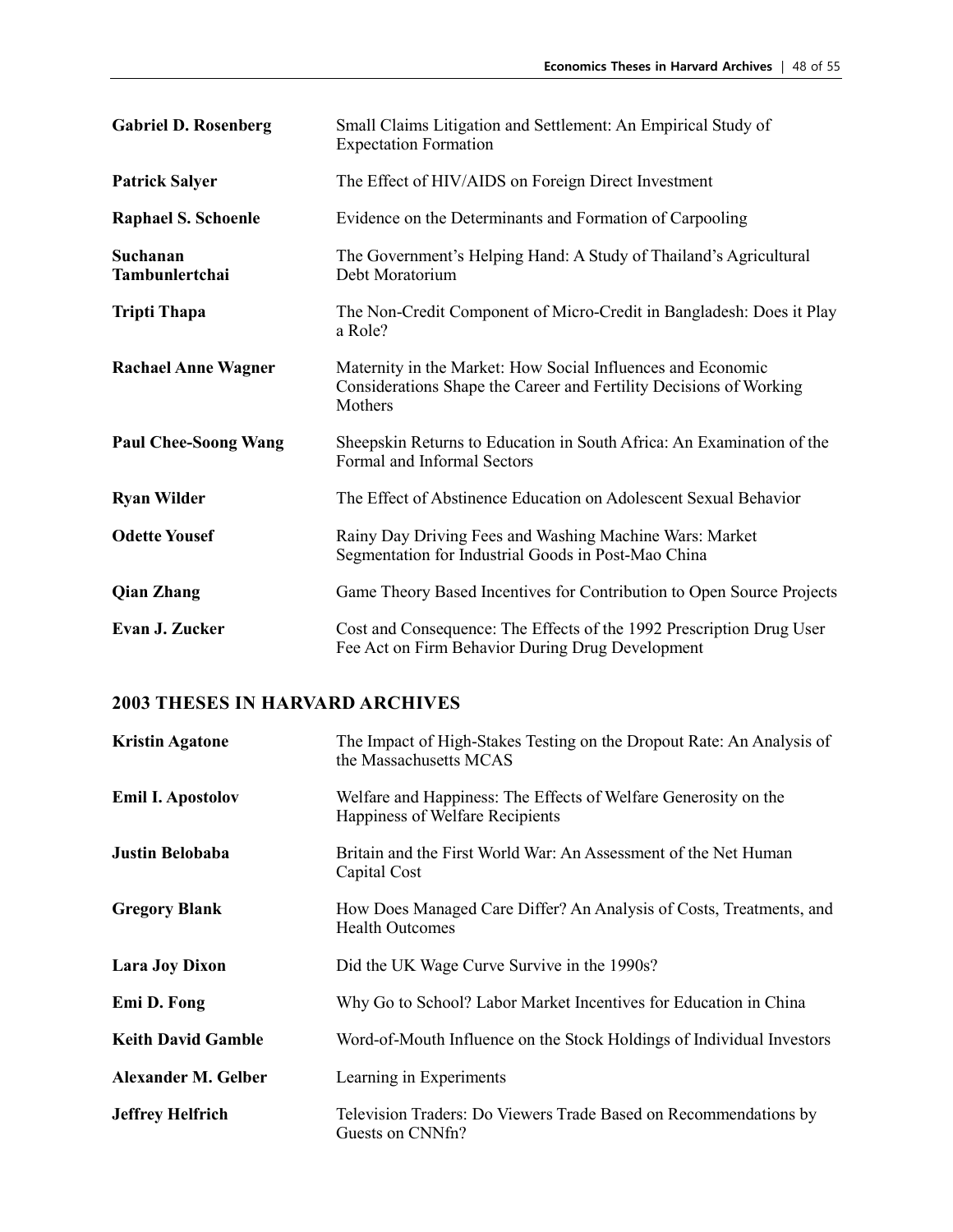| <b>Jenny Xiao Ling Huang</b>  | Measuring Returns to Education in Shanghai: An Empirical Analysis of<br>the Cultural Revolution                                                      |
|-------------------------------|------------------------------------------------------------------------------------------------------------------------------------------------------|
| <b>John Indellicate II</b>    | When It Rains: Using Weather to Measure Income Elasticity                                                                                            |
| <b>Evan S. Klebe</b>          | Earnings Manipulation: Timing Incentives for the CEO and Firm                                                                                        |
| Amanda Kowalski               | An Empirical Investigation of Direct-to-Consumer Prescription Drug<br>Advertising: Do Newer Drugs Advertise More?                                    |
| <b>Charmaine H. Y. Lee</b>    | How Large Are External Returns to Education?                                                                                                         |
| <b>Robin S. Lee</b>           | The Adoption of Standards with Incomplete Information                                                                                                |
| <b>Amy Christine Lenander</b> | The Faith Effect in Nonprofits: An Analysis of the Necessity and<br>Possible Outcomes of the Faith-Based Initiative                                  |
| <b>Renat Lumpau</b>           | A Hazard Analysis of the Decision to Return to Graduate School                                                                                       |
| Priyanka Malhotra             | A Contribution to the Empirics of Economic Growth                                                                                                    |
| <b>Damien Matthews</b>        | Intertemporal Price Discrimination: An Empirical Analysis of the Home<br>Video Market                                                                |
| <b>Holly Ming</b>             | Teachers, Political Power, and Wages: A Cross-Country Analysis                                                                                       |
| <b>Ryan Myers</b>             | Crowded Out: Immigration and the American Working Woman, 1890–<br>1914                                                                               |
| <b>Michael Dongwoo Park</b>   | Do Incentives Encourage Managerial Deception? Evidence from an<br>Analysis of Book and Tax Income                                                    |
| <b>J. Paul Ross</b>           | The College Financial Aid System: Its Implicit Tax and the Effect on<br>Household Savings                                                            |
| Eva Hongyi Shi                | The Political Economy of Ming Dynasty China: A Study of Two Interest<br>Groups and Their Impact on the Zheng He Maritime Expeditions (1405–<br>1433) |
| <b>Paul Tselentis</b>         | Race and Social Trust: An Experimental Investigation                                                                                                 |
| <b>Genevieve L. Wang</b>      | The Role of Social Networks in Promoting Economic Growth: A Cross-<br>Country Analysis of Structural Social Capital                                  |
| <b>Heather Anne Woodruff</b>  | Who Cares? Charitable Activity among Members of Community and<br>Religious Organizations                                                             |
| Daniel G. Zarchan             | Evidence on Abnormal Returns from Writing Oil and Gold Futures<br>Options                                                                            |
| István Zöllei                 | The Distributional Effects of the Austro-Hungarian Customs Union,<br>1850-1913                                                                       |
| <b>Yuming Zou</b>             | Barriers to International Investment: The Determinants of China's H<br><b>Share Price Discount</b>                                                   |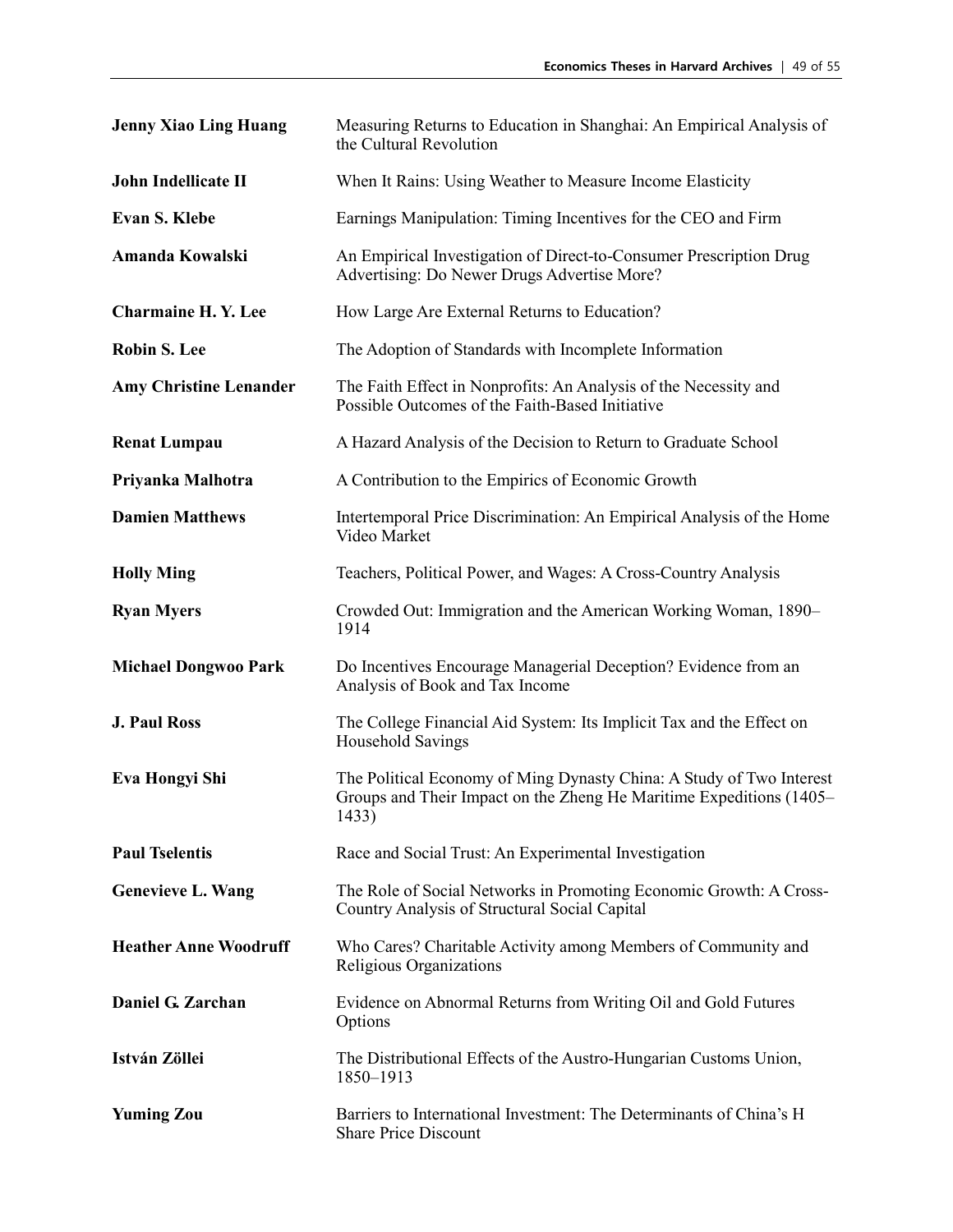| <b>Travis Batty</b>       | A Credit for Success? Official Export Credits and Their Impacts on the<br>Machinery and Equipment Sector                      |
|---------------------------|-------------------------------------------------------------------------------------------------------------------------------|
| <b>John Bingaman</b>      | Dangerous Games: An Empirical Analysis of the Strategic Foundations<br>of Public Debt Accumulation                            |
| <b>Alexander Bongartz</b> | Do Working Mothers Raise Troubled Children? Investigating the Role of<br><b>Omitted Variable Biases and Reverse Causation</b> |
| <b>Edward Chan</b>        | Partners HealthCare: A Case Study of the Massachusetts Hospital Market                                                        |
| <b>Eun Choi</b>           | Harvard Students and Discounting: Do Economic Estimates Predict Real<br>World Behavior? An Experimental Study                 |
| <b>Benjamin Edelman</b>   | The Effect of Editorial Discretion Book Promotion on Sales at<br>Amazon.com                                                   |
| <b>Matthew Feldmann</b>   | International Evidence of the Effect of Establishment Size on Wages                                                           |
| <b>John Friedman</b>      | Market Timing in Mergers: Theory and Evidence                                                                                 |
| <b>Anna Harrington</b>    | Gene Patents Stifle Basic Research: An Economic Analysis                                                                      |
| <b>Gregory Kulessa</b>    | Team-Management and Conformity in the Mutual Fund Industry                                                                    |
| Diana Kudayarova          | The Question of Pace: Explaining the Differences in the Spread of<br>Privatization in the Baltic States                       |
| <b>Jacquelyn Kung</b>     | The Second Sex of China's Labor Force: Measuring Gender Income<br>Inequality in 2001                                          |
| Shakhi Majumdar           | Relationships and Bounds: Explaining Market Share Trends in the<br><b>Investment Banking Industry</b>                         |
| <b>Kalina Manova</b>      | The Effect of Currency Unions on Trade: Its Evolution since 1948 and<br>with the Age of Unions                                |
| <b>Gregor Matvos</b>      | Post Merger Integration and Managerial Turnover: A Hierarchical<br><b>Approach to Merger Dynamics</b>                         |
| <b>Gordon McCord</b>      | How Helpful Is Integration? Travel Time and Monetarization in Rural<br>Peru                                                   |
| <b>Samuel Miller</b>      | Quantity Reactions to Plant Closures in the United States Automotive<br>Industry                                              |
| Soma Mukherjee            | On the Prospects for Monetary Union in Latin America                                                                          |
| <b>David Nicoll</b>       | Assessing Over-Optimism: An Investigation of Analysts' Forecasts                                                              |
| <b>Catherine O'Gorman</b> | A Behavioral Examination of Consolidation in the Radio Industry                                                               |
| <b>Tetsuro Onitsuka</b>   | Why Do Japanese Executives Work So Hard? The Intra-Firm<br>Tournament as an Incentive Mechanism in Japan                      |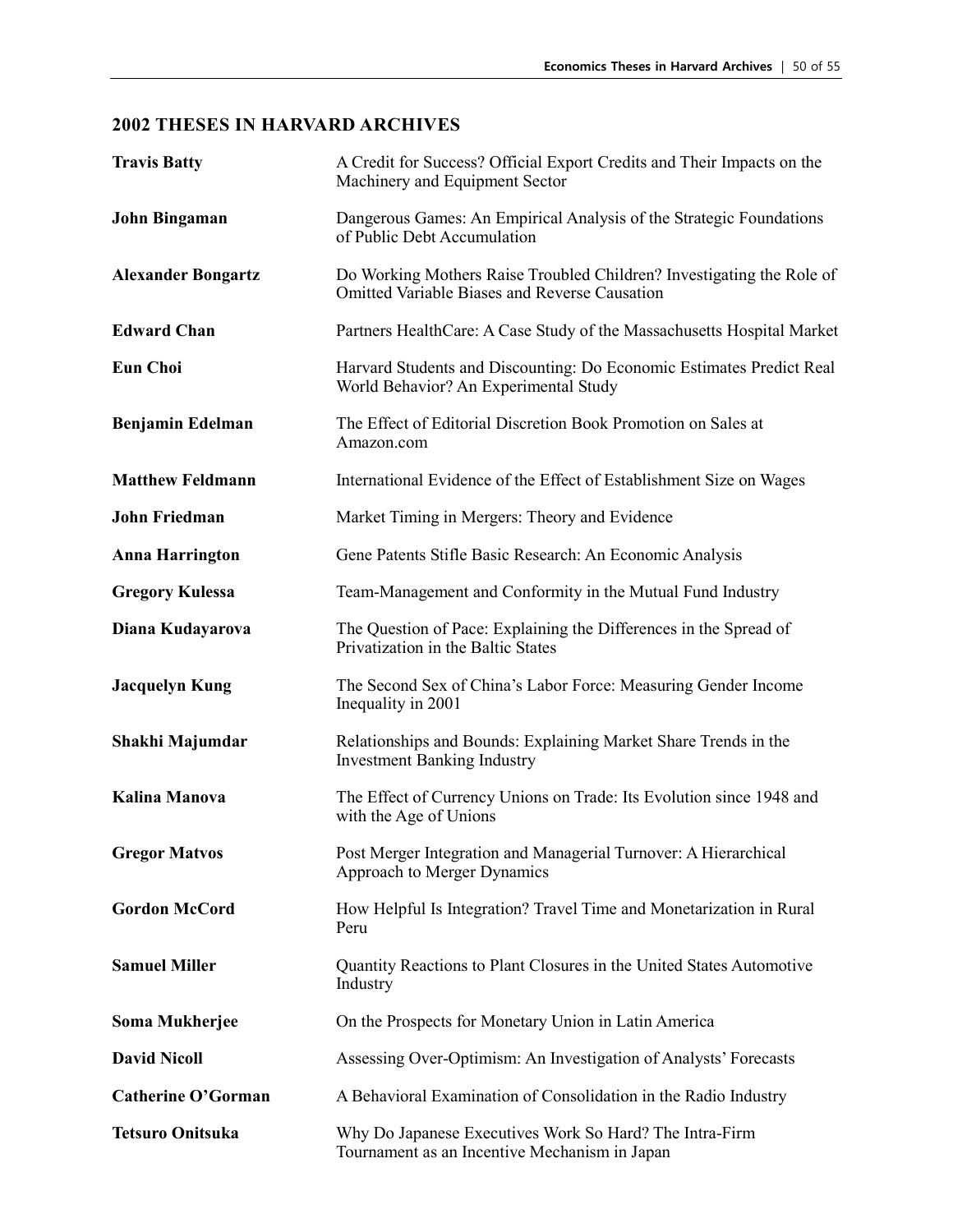| <b>Emily Oster</b>       | Dreaming Big: Why Do People Play the Powerball?                                                                     |
|--------------------------|---------------------------------------------------------------------------------------------------------------------|
| <b>Andrew Park</b>       | Money, Movies, and More Money: Rent Imputation as Reflected in the<br>Compensation of Hollywood                     |
| Joshua Passman           | The Yield Curve and Future Output: A General Equilibrium Model                                                      |
| <b>Matthew Polisson</b>  | An Econometric Analysis of the Cost of Teaching in America's<br><b>Academic Health Centers</b>                      |
| <b>Matthew Rosenberg</b> | The Television Broadcasting Network Affiliate Relationship                                                          |
| <b>Claudia Sitgraves</b> | Wage Inequality in the Nonprofit, Government and For-Profit Sectors                                                 |
| <b>Pijus Virketis</b>    | Growth Differentials between Estonia and Lithuania: An Exploration in a<br>Computable General Equilibrium Framework |
| Junwei Wu                | Educated Government Officials: Do They Really Make a Difference?                                                    |
| Soojin Yim               | The Effect of Short-Selling Constraints on Post-Earnings Announcement<br>Drift                                      |

| Rayd Abu-Ayyash            | Exchange Rate Pass-Through in the International Hospitality Industry                                                                  |
|----------------------------|---------------------------------------------------------------------------------------------------------------------------------------|
| <b>Andrea Balan</b>        | The Food Tragedy in Sub-Saharan Africa                                                                                                |
| <b>Zhong-Jue Chen</b>      | Physical Geography, Government Policy and Regional Economic<br>Development in China                                                   |
| <b>Michael Chu</b>         | The Determinants of Hospital Advertising                                                                                              |
| <b>Andrea Cid</b>          | Is Devaluation Contractionary? A Case Study of the Recent Brazilian<br>Experience                                                     |
| <b>Haninder Dhesi</b>      | The Effects of Initial HMO Market Conditions on Subsequent Market<br>Dynamics: Exploring a Hypothesis on Provider-Sponsored HMO Entry |
| <b>Nick Fox</b>            | Who Benefits from a Tax-Free Internet?                                                                                                |
| <b>Birgit Gerlach</b>      | Health Expenditures in Japan: The Case of Myocardial Infarction                                                                       |
| <b>Francisca Geyer</b>     | The NAFTA Effect: Assessing the Determinants of Wage Inequality in<br>Mexico, 1990-1998                                               |
| <b>Eric Fleisig-Greene</b> | You Can't Price a Book by its Cover: Using Firm Characteristics to<br>Explain Price Dispersion in the Online Book Market              |
| <b>Karen Guo</b>           | What's on TV Tonight? U.S. Primetime Television and Post Fin-Syn<br>Restructuring 1995-1999                                           |
| Neeraj Gupta               | Internet Auctions: A Comparative Study of Seller Options on eBay,<br>Amazon and Yahoo!                                                |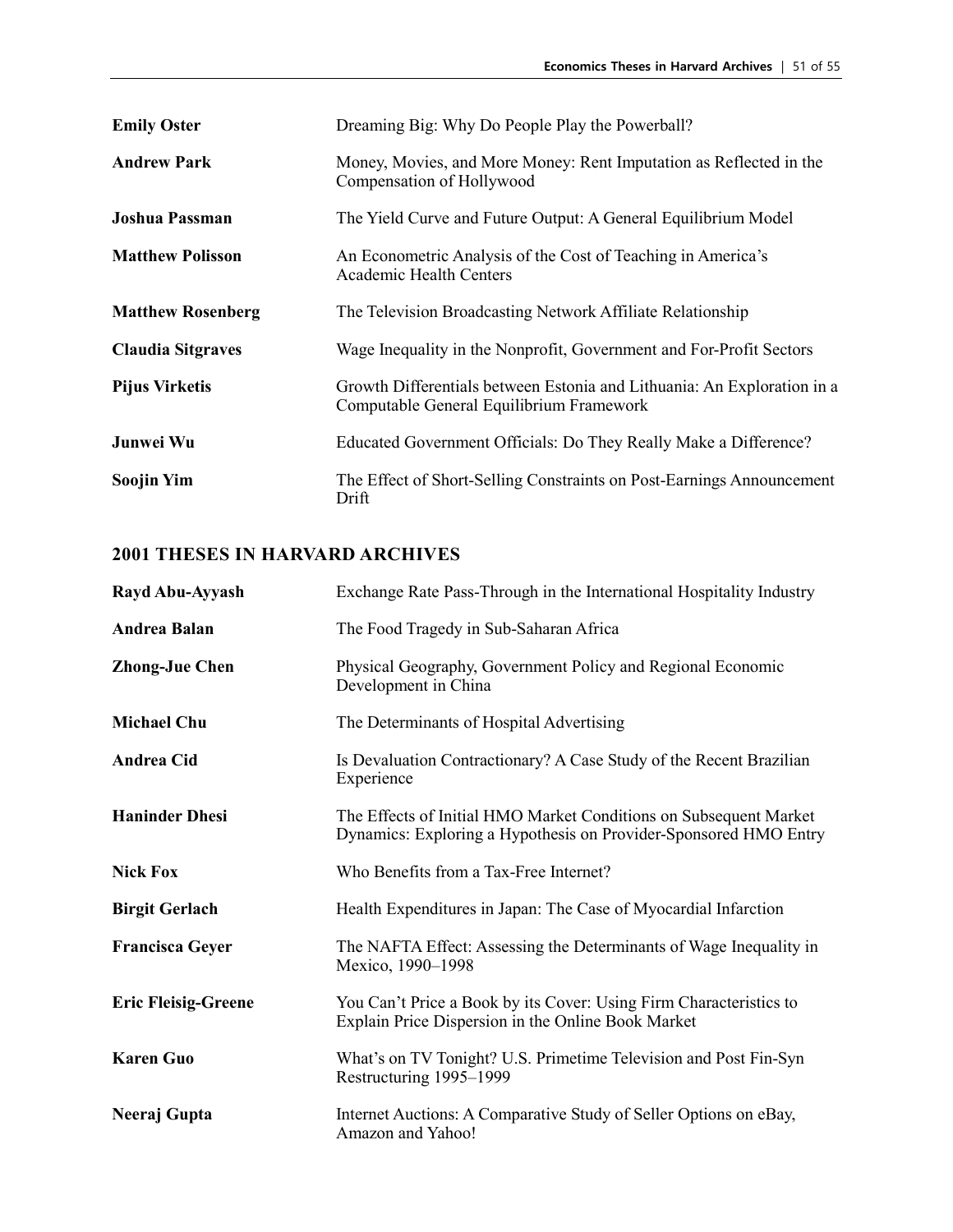| <b>Masako Irie</b>               | Handgun Waiting Periods and Their Effectiveness on Crime Rates and<br>Homicide: A Statistical Analysis on Gun Control                               |
|----------------------------------|-----------------------------------------------------------------------------------------------------------------------------------------------------|
| Humayun Khalid                   | Executive Compensation and Excess: Is it Defensible?                                                                                                |
| <b>Jose Longoria</b>             | Mexico's Agrarian Reform: Effectiveness of the 1992 Privatization on<br>Ejido Sector Productivity                                                   |
| Konstantinos<br>Papakonstantinou | Compound Real Options and the Value of Staging for Startup Ventures                                                                                 |
| <b>Jean Park</b>                 | Valuing R&D Investments as Real Options                                                                                                             |
| <b>Yi Qian</b>                   | Do Additional National Patent Laws Stimulate Domestic Innovation in a<br>Global Patenting Environment                                               |
| <b>Marit Rehavi</b>              | The Changing Gender Composition of State Legislatures and its Effects<br>on State Fiscal Policy                                                     |
| <b>Jesse Shapiro</b>             | Local Knowledge Spillovers and Social Capital: Evidence from Patent<br>Citations                                                                    |
| <b>Tegan Shohet</b>              | Emigration and Income Inequality in Canada                                                                                                          |
| <b>Daryl Sng</b>                 | Bright Lights, Big City? Income and the Preference for Amenities                                                                                    |
| <b>Susan Tang</b>                | A Study on the Impact of Labor Reform Legislation in Chinese Labor<br>Markets from 1988-1995                                                        |
| <b>Michael Thakur</b>            | The Effect of Mixed Ability Grouping on Student Performance and<br>Attitudes: A Study of Four Urban Middle Schools                                  |
| <b>Vincent Tuohey</b>            | The Effects of Management Incumbency on Leveraged Buyouts in the<br>United Kingdom                                                                  |
| <b>Albert Wang</b>               | The Role of Transactions Costs in Systemic and Idiosyncratic Risks in<br><b>Asset Pricing</b>                                                       |
| <b>Richard Wegener</b>           | Vertical Integration in Basic Cable Television: Causes, Effects on<br>Network Carriage and Implications for the Entry of New Programming<br>Sources |
| <b>David Witken</b>              | Crossing the Atlantic and Playing Deals: An Analysis of Returns to Risk<br>Arbitrage in Europe                                                      |

| <b>Benjamin Baumann</b> | Purchasing Online: The Markets for Books and Computer Products                                                                          |
|-------------------------|-----------------------------------------------------------------------------------------------------------------------------------------|
| Saurabh Bhargava        | The Impact of Regulation on Market Valuation in the Medical Device<br>Industry: An Event Study of the FDA Modernization Act of 1997     |
| <b>Joshua Bresler</b>   | Who's Wearing the Mustache: Regional Price discrimination in the U.S.<br>Dairy Industry and the Legacy of the Food Security Act of 1985 |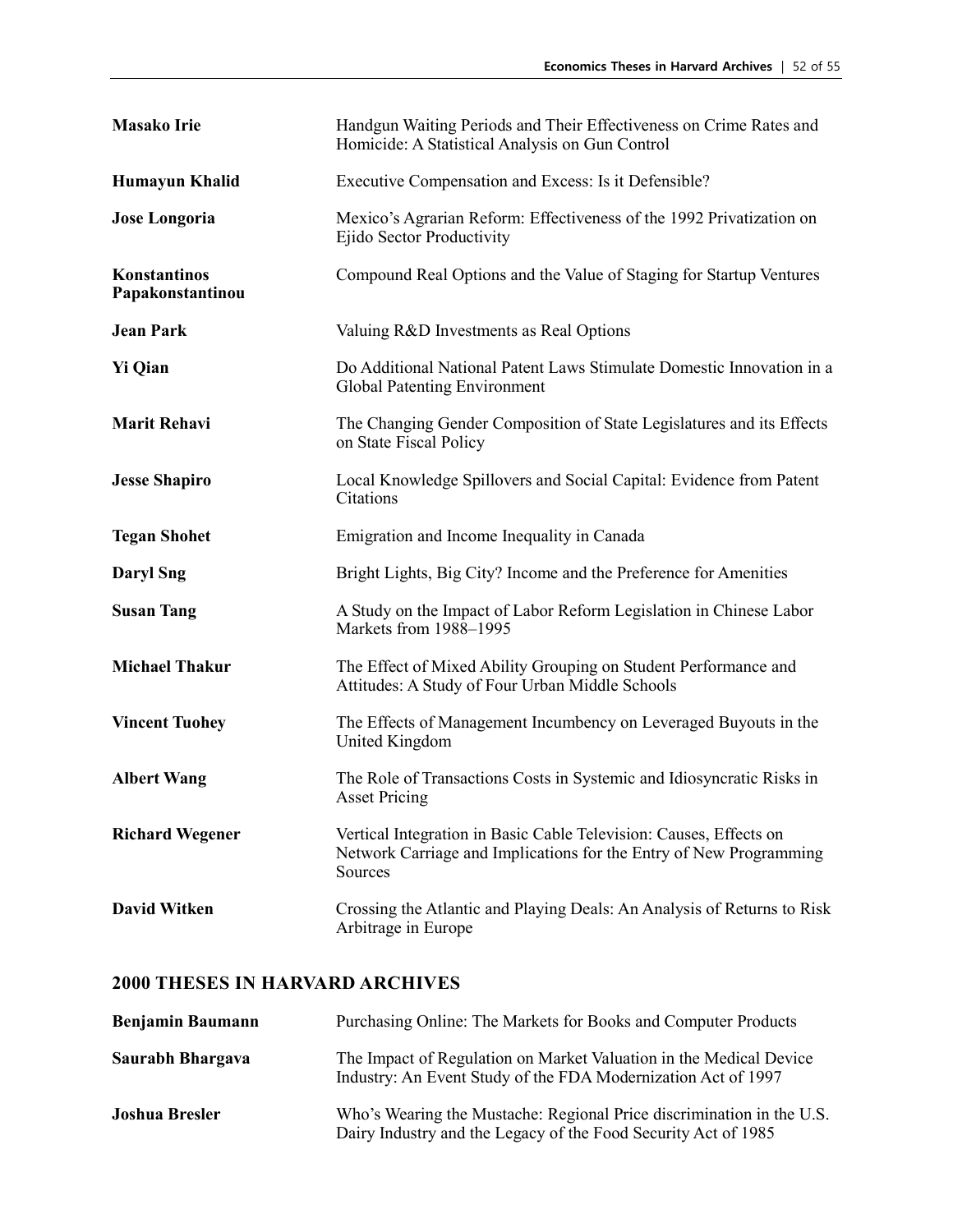| <b>Raj</b> Chetty          | Business Investment under Uncertainty: An Alternative Approach                                                                              |
|----------------------------|---------------------------------------------------------------------------------------------------------------------------------------------|
| <b>Han Ping Davin Chor</b> | Skilled and Unskilled Wages in a Globalizing World: New Cross-<br>Country Evidence 1968-1998                                                |
| <b>Chenghuan Chu</b>       | Suburban Employment in American Cities                                                                                                      |
| Ileana Ciobanu             | Until Death Do Us Part? An Examination of Wives' Labor Supply in<br><b>Nontraditional Marriages</b>                                         |
| <b>Eli Cohen</b>           | Argentina's Exchange Rate Choice: Real Exchange Rate Misalignment<br>as an Argument for Future Flexibility                                  |
| <b>Ovidiu Daminescu</b>    | Moving Towards Europe? An Inquiry of East-West Distortions in<br>European Trade                                                             |
| <b>Elizabeth Darst</b>     | Performance Evaluation for Alternative Investments: The Effects of Firm<br>Characteristics and Fund Style on the Performance of Hedge Funds |
| <b>David Foster</b>        | Supreme Court Swan Songs: Evaluating Game Theoretic Models<br>Through Last Period Behavior                                                  |
| <b>Manuel Garcia</b>       | The Role of Synergies in the Mergers of Financial Institutions                                                                              |
| <b>Jonathan Goldberg</b>   | The Causes and Consequences of Urban Riots in the United States:<br>1961-1968                                                               |
| <b>Joy Ishii</b>           | Corporate Governance in the 1990s: Evidence on the Role of<br>Shareholder Proposals                                                         |
| <b>Krista Jacobs</b>       | Determinants of Long-Term Nutrition for Children in the Russian<br>Federation                                                               |
| <b>Nikolas Johnston</b>    | The Timing of Initial Public Offerings across the Business Cycle: An<br><b>Empirical Analysis</b>                                           |
| <b>Cameron Kinloch</b>     | Fixed Income Market Integration and Effect on Portfolio Diversification                                                                     |
| Ilyana Kuziemko            | Does the Threat of Capital Punishment Lead to More Guilty Pleas in<br>Murder Cases?                                                         |
| <b>Jessica Leino</b>       | The Effects of Community Forestry Programs on Household Fuelwood<br>Use and Labor Allocation Decisions in Rural Nepal                       |
| <b>Erica Mitnick</b>       | Entertainment Expenditures and Economic Well-Being: Incorporating the<br>Price of Time into Good Times                                      |
| <b>Craig Peskin</b>        | The Relationship between Asset Sell-Offs and Executive Compensation<br>in the 1990s                                                         |
| <b>Kristy Piccinini</b>    | The Effects of 401(k) Plan Structure on Saving Behavior                                                                                     |
| <b>Giselle Pinto</b>       | Do Teachers Affect Student Achievement? The Case of the Bahamas                                                                             |
| <b>Andrew Sacher</b>       | Risk and Distribution in an Investment-Based Social Security System                                                                         |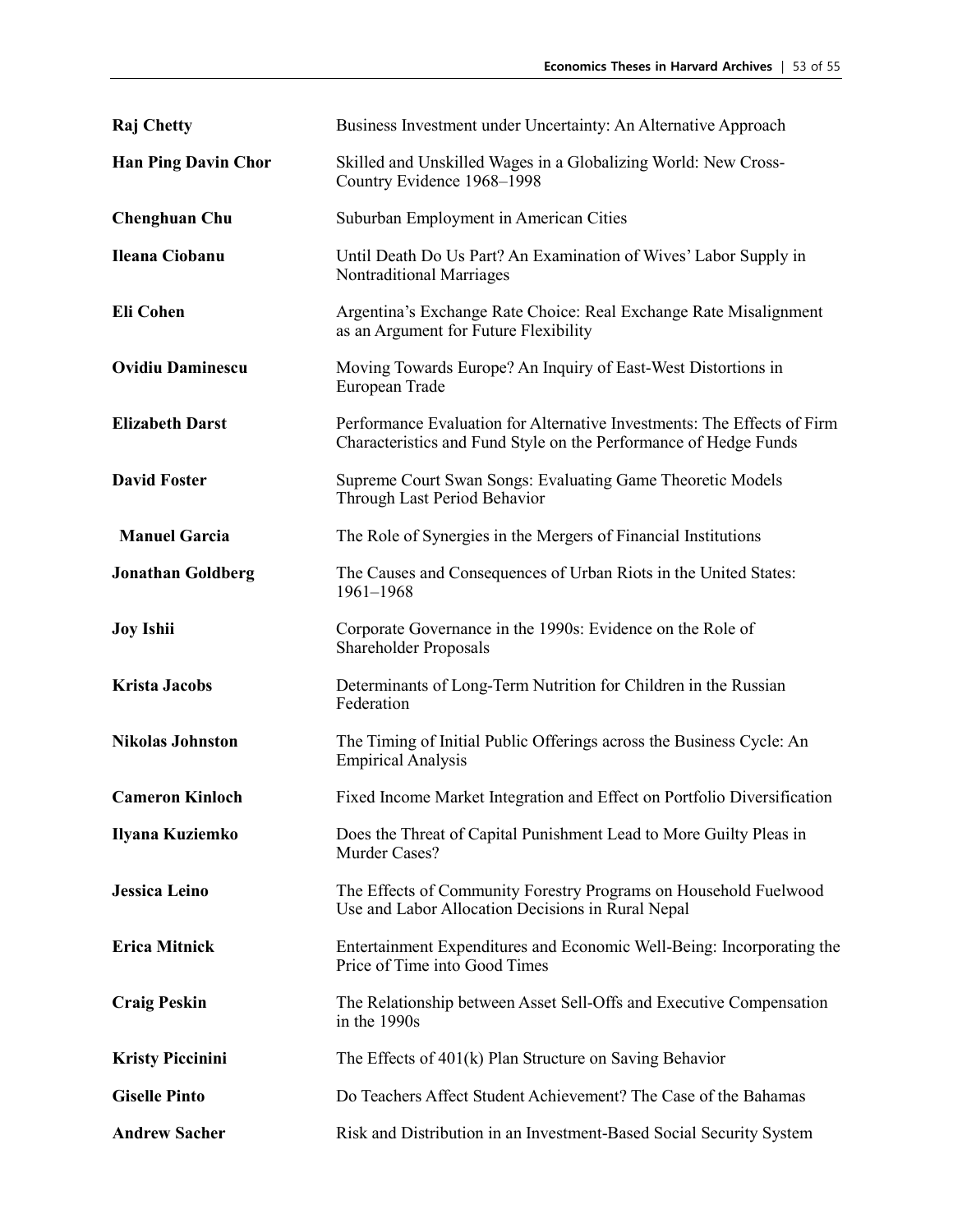| <b>Patricia Santos</b>   | Selling Sex and Women: Testing the Impact of Markets under the Theory<br>of Commodification                          |
|--------------------------|----------------------------------------------------------------------------------------------------------------------|
| Mustafa Siddiqui         | The Effect of Economic Development on the Distribution of Land                                                       |
| Gabriella Skirnick       | The Impact of Gender on the Forecasting Performance of Equity<br>Research Analysis: A Behavioral Finance Perspective |
| <b>Stephen Tai</b>       | Game Time: An Analysis of Income Distribution in the National<br><b>Basketball Association</b>                       |
| <b>Assen Vassilev</b>    | Entrepreneurship and Economic Growth: Evidence from the 51 States                                                    |
| <b>Matthew Weinzierl</b> | The Effects of Changes in Trade Protection on R&D Spending                                                           |
| <b>Eric Werker</b>       | The Urban/Rural Fertility Differential in the Gambia: Explaining the Gap                                             |
| <b>Susan Yeh</b>         | Network Effects and the Labor Force Participation of Immigrant Women                                                 |

| Ali Ahsan              | The Impact of IMF Programs on Social Sector Spending                                                                                                     |
|------------------------|----------------------------------------------------------------------------------------------------------------------------------------------------------|
| <b>Daniel Benjamin</b> | Does 401(k) Eligibility Increase Net National Savings? Reducing Bias in<br>the Eligibility Effect Estimate                                               |
| <b>Yu-Han Chang</b>    | Exogenous Uncertainty in Computable General Equilibria Models: A<br>Study on the Effects of Tax Policy on Economic Growth                                |
| <b>Jordan Cooper</b>   | Do Brokerage Research Department Recommended Lists Have<br><b>Investment Value?</b>                                                                      |
| <b>Gil Dibner</b>      | Crisis and Contagion: Cross-Country Equity Market Effects of IMF<br>Intervention During the Global Financial Crisis of 1997–1998                         |
| <b>Michael Fang</b>    | Charting Chinese Enterprise Reform: A Study on Institutional<br>Determinants of Productivity in Chinese State-Owned and Township-<br>Village Enterprises |
| <b>Melinda Huang</b>   | Impact of Investment Incentives $-A$ Study of China's Tertiary Industry                                                                                  |
| <b>Jessica Kahan</b>   | How Far Will They Go This Time? Estimating the Impact of Changes in<br>School Finance Equalization Policy on Migration Ratio                             |
| <b>Mbago Kaniki</b>    | Do Technological Shocks Explain Hot IPO Markets? An Empirical<br>Analysis                                                                                |
| <b>Ben Kaplan</b>      | "Hot Issue" Markets and Surges in IPO Volume: What Factors Drive the<br>Effect and Do Firms Successfully Time-Peak Valuations?                           |
| <b>Blake Kleinman</b>  | Owner-Occupied Housing and Labor Income as Sources of Uninsurable<br>Idiosyncratic Risk and Their Impact on Optimal Portfolio Choice                     |
| <b>Grace Lee</b>       | The Effects of School Reform on District Spending and Student<br>Achievement in Connecticut                                                              |